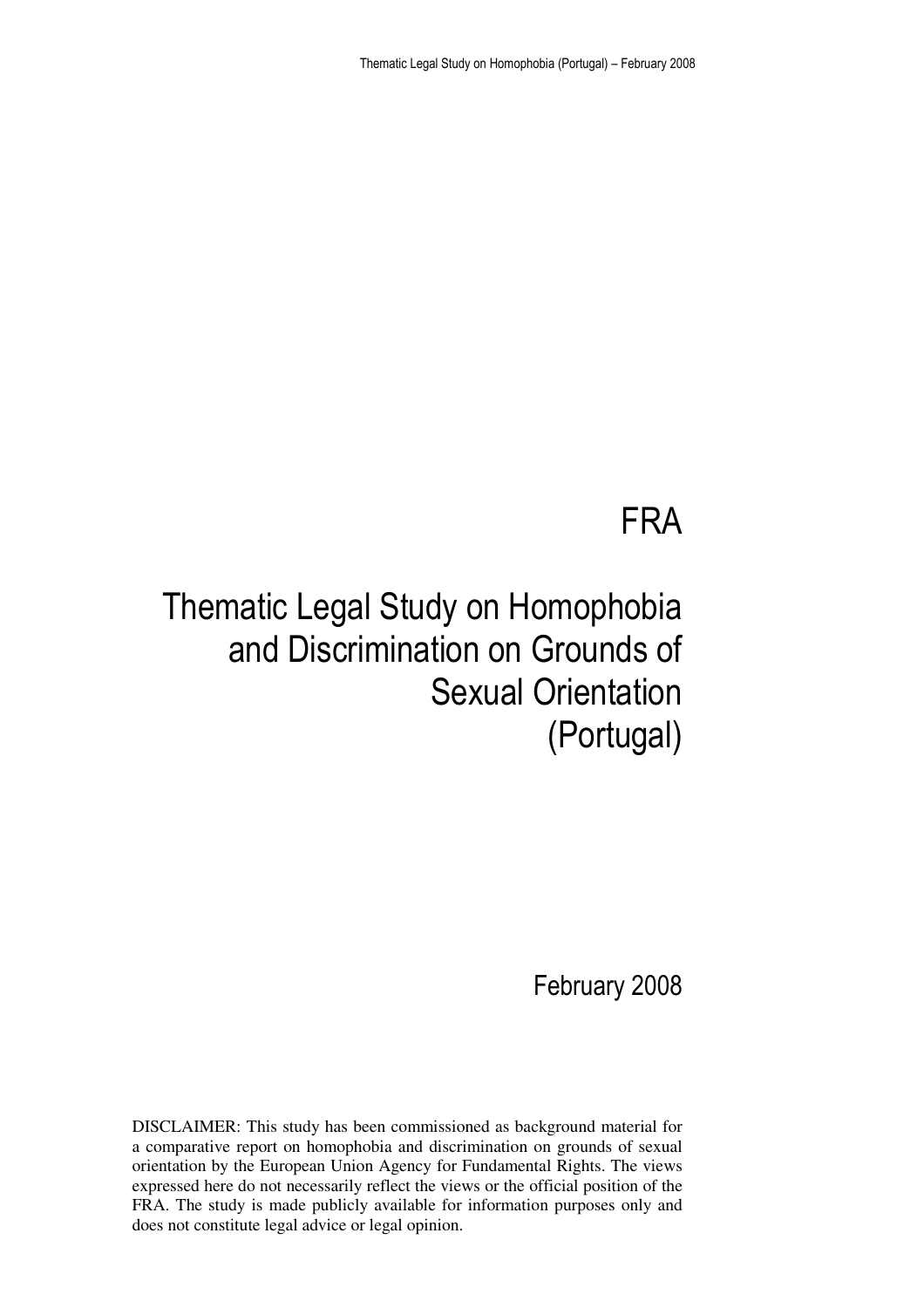## Foreword

- [1]. This report was written by Alexandre Sousa Pinheiro (Senior Expert), Dinamene de Freitas (Expert) and Inês Marinho (Expert) over a three-month period (December 2007, January and February 2008).
- [2]. Based on the Guidelines drawn up by FRA experts, the main objective was to find answers to all questions posed.
- [3]. The first step was to attend a meeting with an ILGA-Portugal representative, who supplied us with important information about the LGBT community in Portugal and studies of the community's typical concerns.
- [4]. Next, other LGBT associations and supporters were contacted by mail, e-mail or telephone. Some did not respond.
- [5]. Research of LGBT Internet sites provided a better understanding of the issue.
- [6]. Administrative bodies consulted were:
	- *Ordem dos Médicos* [Doctors' Public Association];
	- *Comissão para a Igualdade no Trabalho e Emprego* (CITE) [Commission for Equality in Labour and Work (CELW)];
	- *Comissão para a Cidadania e Igualdade de Género* (CIG) [Commission for Citizenship and Gender Equality (CCGE)];
	- *Instituto dos Registos e Notariado* [Institute for Public Registers];
	- *Serviço de Estrangeiros e Fronteiras* [Office of Foreigners and Boundaries] (OFPB);
	- *Direcção-Geral da Política de Justiça* [General Direction of the Policy of Justice];
	- *Autoridade para as Condições de Trabalho* [Authority on Labour Conditions – Inspector General of Labour];
	- CGTP-IN (Trade Union);
	- UGT (Trade Union).
- [7]. The data collected from those bodies were, in almost every case, useless because of the absence of figures.
- [8]. In the legal field, the paper aims to be exhaustive, taking into consideration Portuguese legislation and EU and International Law.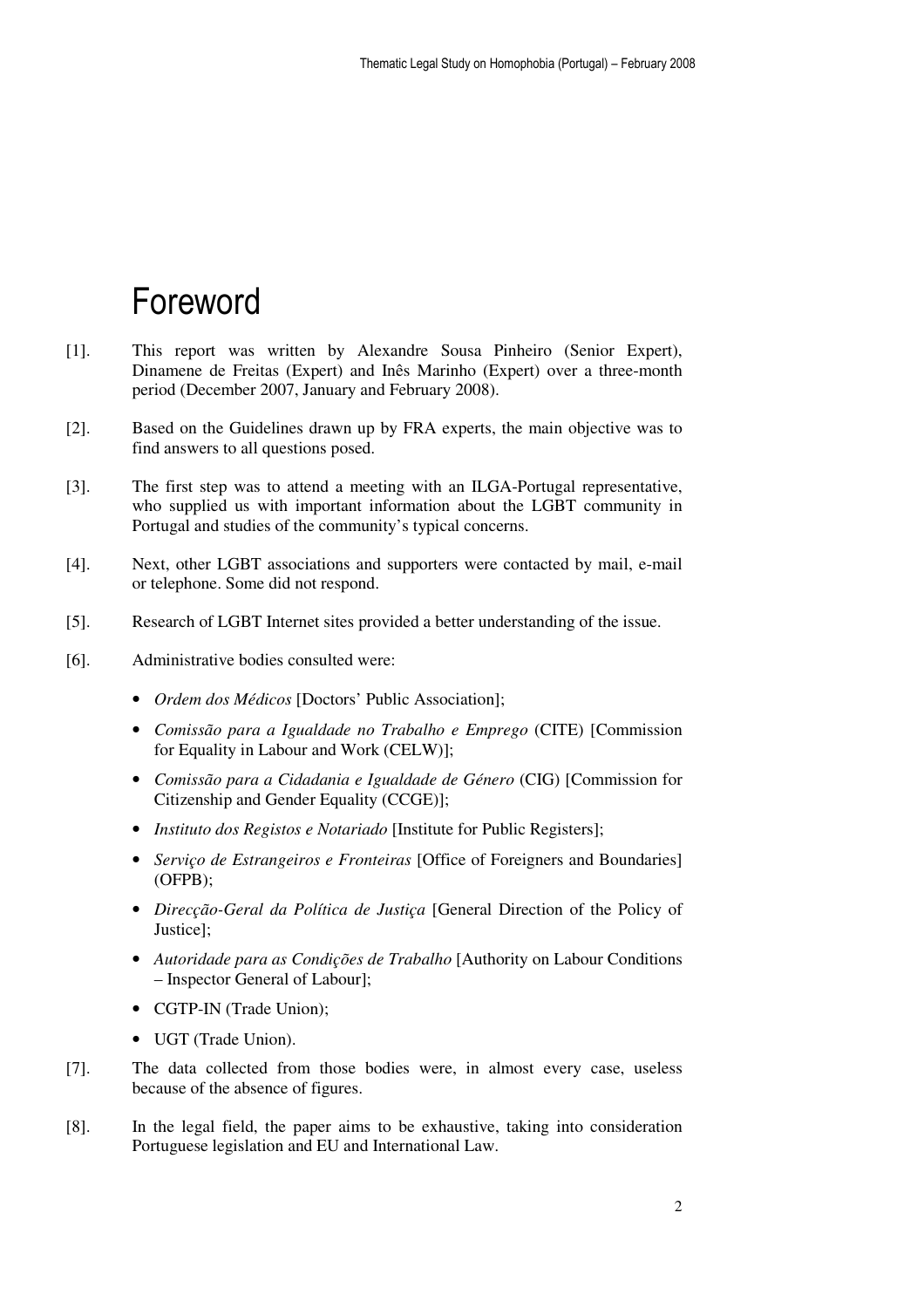[9]. Regarding case law, there are not many examples of Court decisions in Portugal. This is why we have included some decisions made before 2000. Decisions concerning same-sex marriage and homosexual relationships between adult males and adolescent males constitute true landmarks in the recent history of Fundamental Rights in Portugal.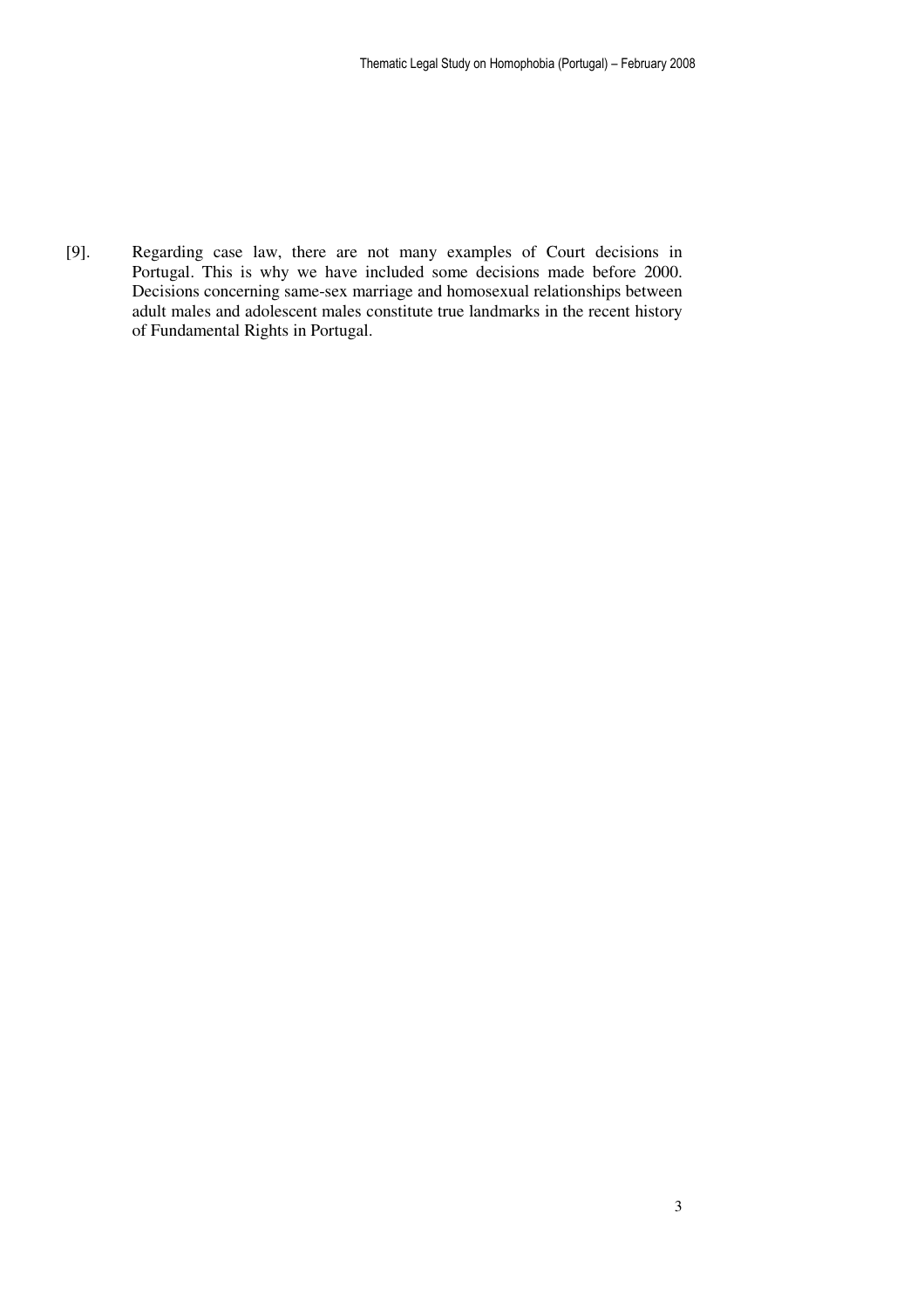Thematic Legal Study on Homophobia (Portugal) – February 2008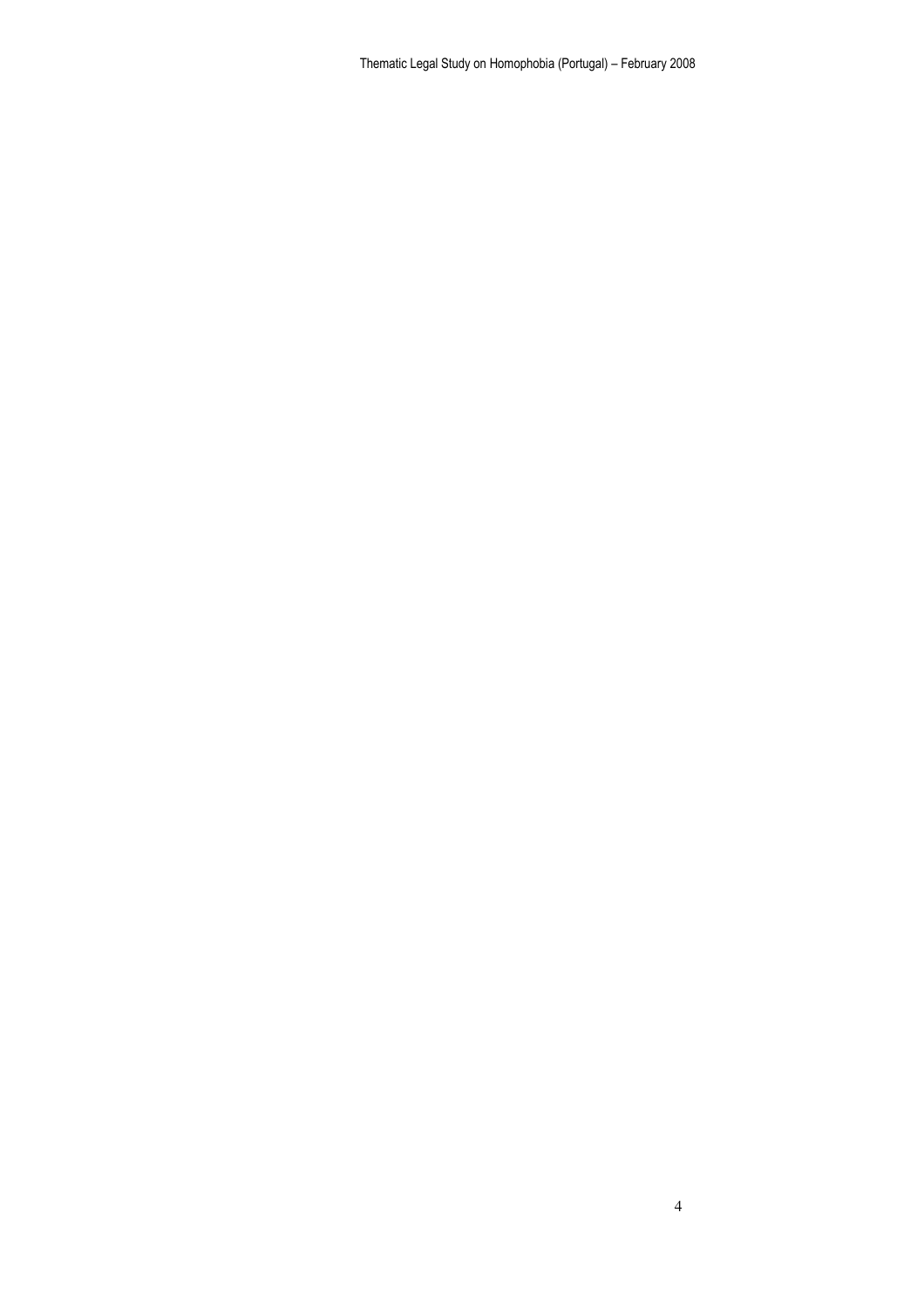# Contents

| 1.               |  |
|------------------|--|
| 2.               |  |
| 3.               |  |
| $\overline{4}$ . |  |
| 5.               |  |
| 6.               |  |
| 7.               |  |
| 8.               |  |
| 9.               |  |
|                  |  |
|                  |  |
|                  |  |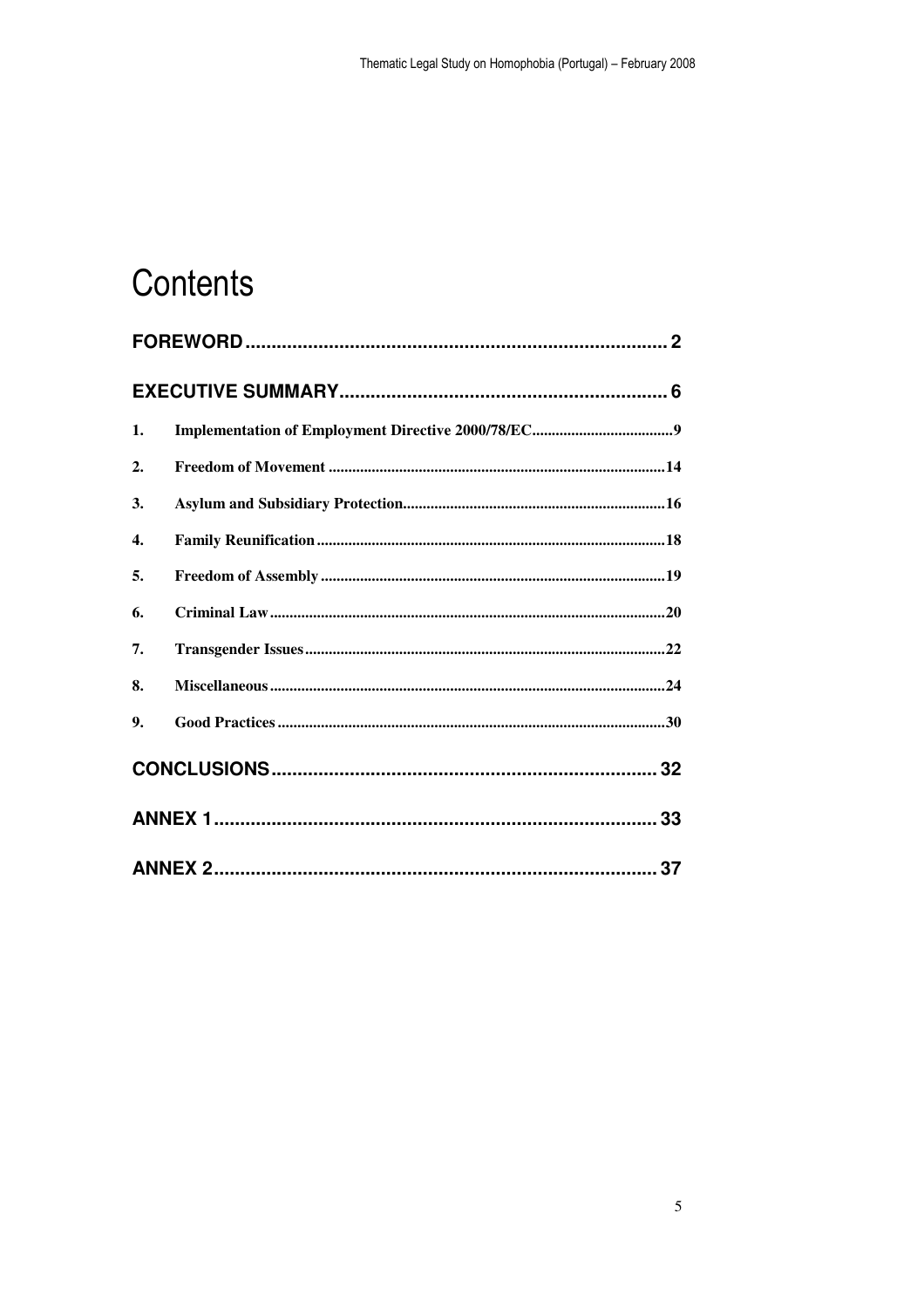## Executive summary

- [10]. During the course of this survey, it proved very difficult to find sources, other than legal ones, relevant to analysing the problem of homophobia and discrimination on the grounds of sexual orientation.
- [11]. It was practically impossible to find reliable statistics issued by the Public Administration or by private associations. There are three main reasons for this:
	- LGBTs do not advertise their sexual orientation (whereas racial discrimination is based on visible skin differences);
	- the lack of an official service or body dealing with this kind of discrimination;
	- the difficulty of defining valid criteria for collecting and classifying special data concerning sexual orientation.
- [12]. In fact, a global policy involving LGBTs can only be carried out with some degree of accuracy if quantitative data exists. To obtain such data, the principles of data protection must be strictly respected.
- [13]. Sexual orientation has been enshrined in the Portuguese Constitution since 2004. Article 13 states: 'Every citizen shall possess the same social dignity and shall be equal before the law'. Section 2 of the Article ensures that: 'No one shall be privileged, favoured, prejudiced, deprived of any right or exempted from any duty on the basis of ancestry, sex, race, language, place of origin, religion, political or ideological beliefs, education, economic situation, social circumstances or sexual orientation'. Thus, in accordance with the principle of equality, citizens cannot be discriminated against on the basis of sexual orientation.
- [14]. In spite of the 2004 constitutional provision, recent legal measures continue to prohibit LGBTs from exercising rights such as:
	- adoption by same-sex *de facto* unions;
	- assisted procreation;
	- acceptance of children at risk.
- [15]. The 2004 amendment was insufficient to create a new administrative approach to the issue of sexual orientation. In fact, no public body was created with power to investigate charges and apply fines and other punitive measures.
- [16]. It is fair to say that the promotion of the 'European Year of Equal Opportunities for All', during the period of the Portuguese Presidency, was crucial to shedding light on problems faced by LGBTs.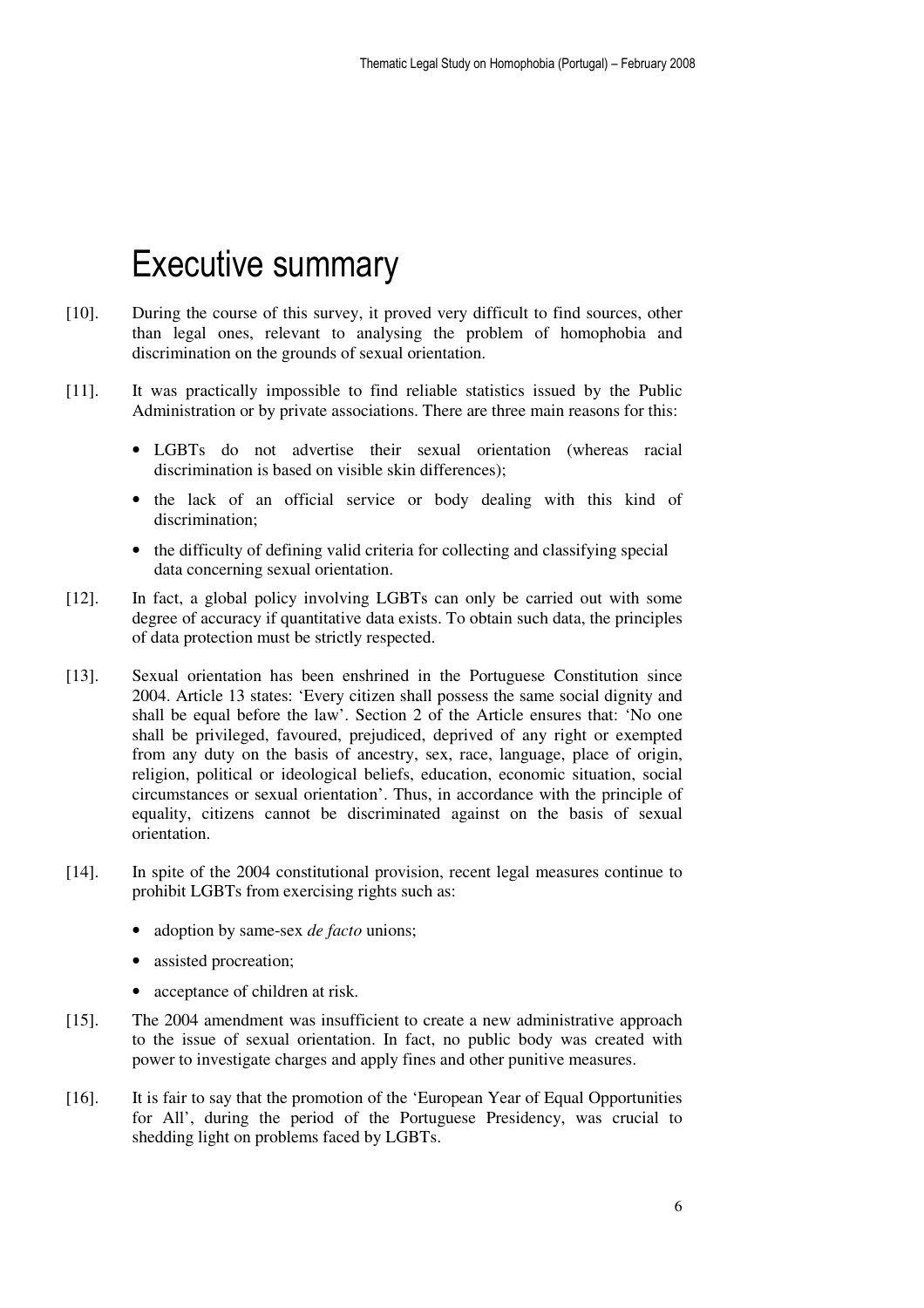### Implementation of employment Directive 2000/78/EC

- [17]. Directive 2000/78/CE was transposed by the Labour Code and by Lei 35/2004. These instruments are only applied to private contracts. However, the provisions on equality, contained in these instruments, are immediately applied to Public Employment as well.
- [18]. Non-discrimination with respect to sexual orientation is expressly guaranteed by the Portuguese Legal System in the field of labour law.
- [19]. In this area there is no equality body empowered to investigate charges and establish penalties for reasons of discrimination on the basis of sexual orientation. However, the President of the Commission for Citizenship and Gender Equality is publicly committed to resolving this institutional omission.
- [20]. In Portugal, it is not possible for public bodies or private associations to act in court on behalf of an LGBT who has suffered any kind of discrimination on the grounds of sexual orientation.

### Freedom of movement

- [21]. In terms of freedom of movement, Directive 2004/38/EC was transposed by Lei 37/2006. According to this law, freedom of movement is guaranteed to members of *de facto unions*, and Portuguese law allows same-sex *de facto unions.*
- [22]. Portuguese law makes no reference to family members of a Third State national who lives in *de facto* union with an EU citizen.

### Asylum and subsidiary protection

[23]. Asylum laws make no explicit reference to people persecuted for reasons of sexual orientation. However, the case of LGBTs can be covered by the section referring to the persecution of a 'special social group'.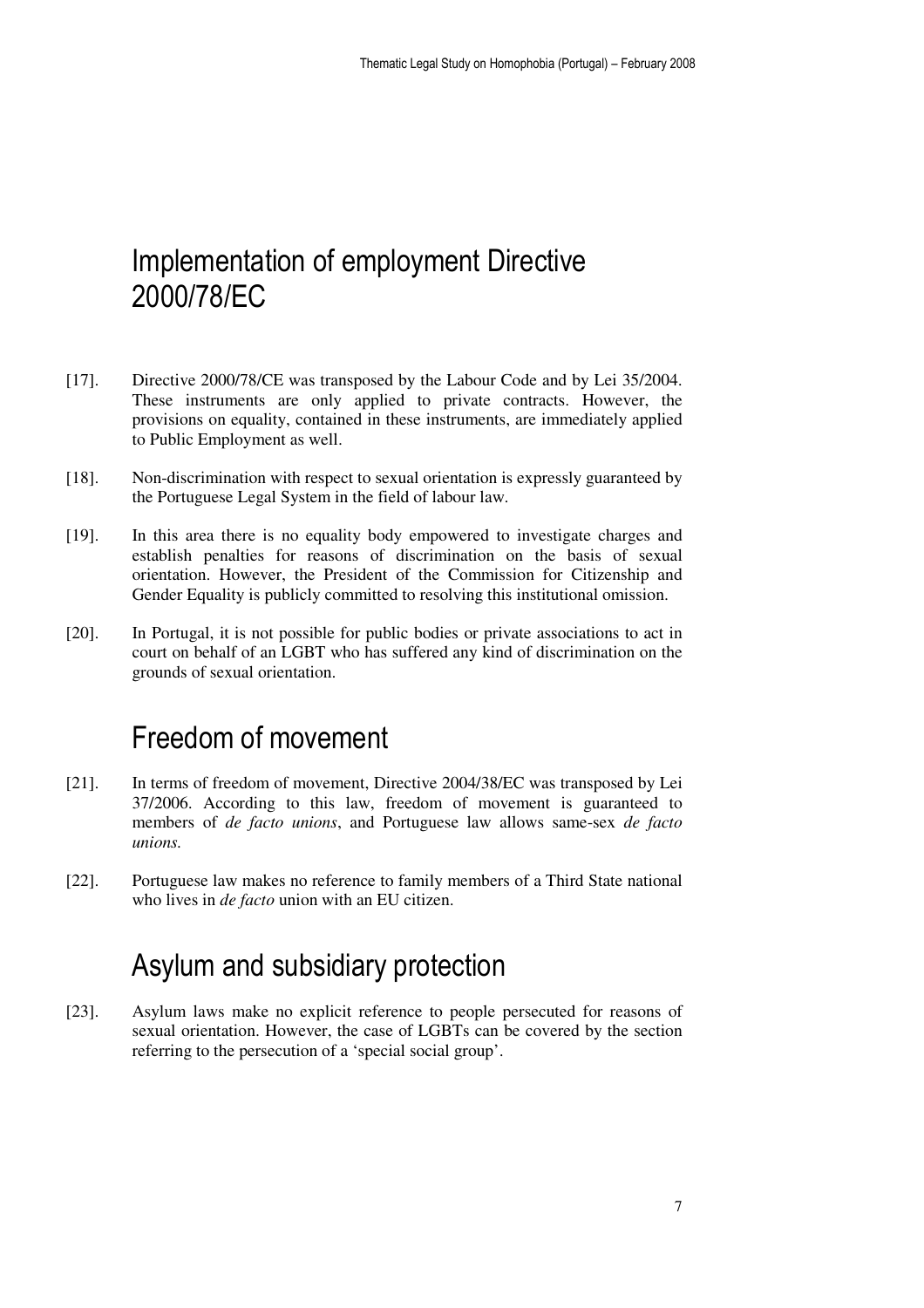## Family reunification

[24]. In terms of family reunification, the law does not make specific reference to LGBTs. Nevertheless, they are covered by the law in general terms.

## Freedom of assembly

[25]. Although the Portuguese law governing freedom of assembly dates back to 1974, it does not forbid LGBT parades or demonstrations.

## Criminal law

- [26]. Portuguese Criminal Code is completely neutral in terms of sexual orientation, whereas in the past, when LGBTs committed certain crimes (of a sexual nature), the sentences they received were particularly harsh.
- [27]. The Criminal Code now considers the publishing and distribution of material designed to offend LGBTs as Hate Crimes.
- [28]. In the cases of violent crimes committed against victims on the basis of their sexual orientation, this factor contributes to increase punishments.

## Transgender issues

[29]. In Portugal a law regarding gender identity does not exist. Thus the Doctors' Public Association and the courts were forced to elaborate a system of rules applicable to transgender individuals.

### **Miscellaneous**

- [30]. Law 7/2001 recognises *de facto* unions of opposite- and same-sex couples.
- [31]. The most debated issue these days involving sexual orientation centres on samesex marriage. In fact, the Constitutional Court will soon issue a decision on this.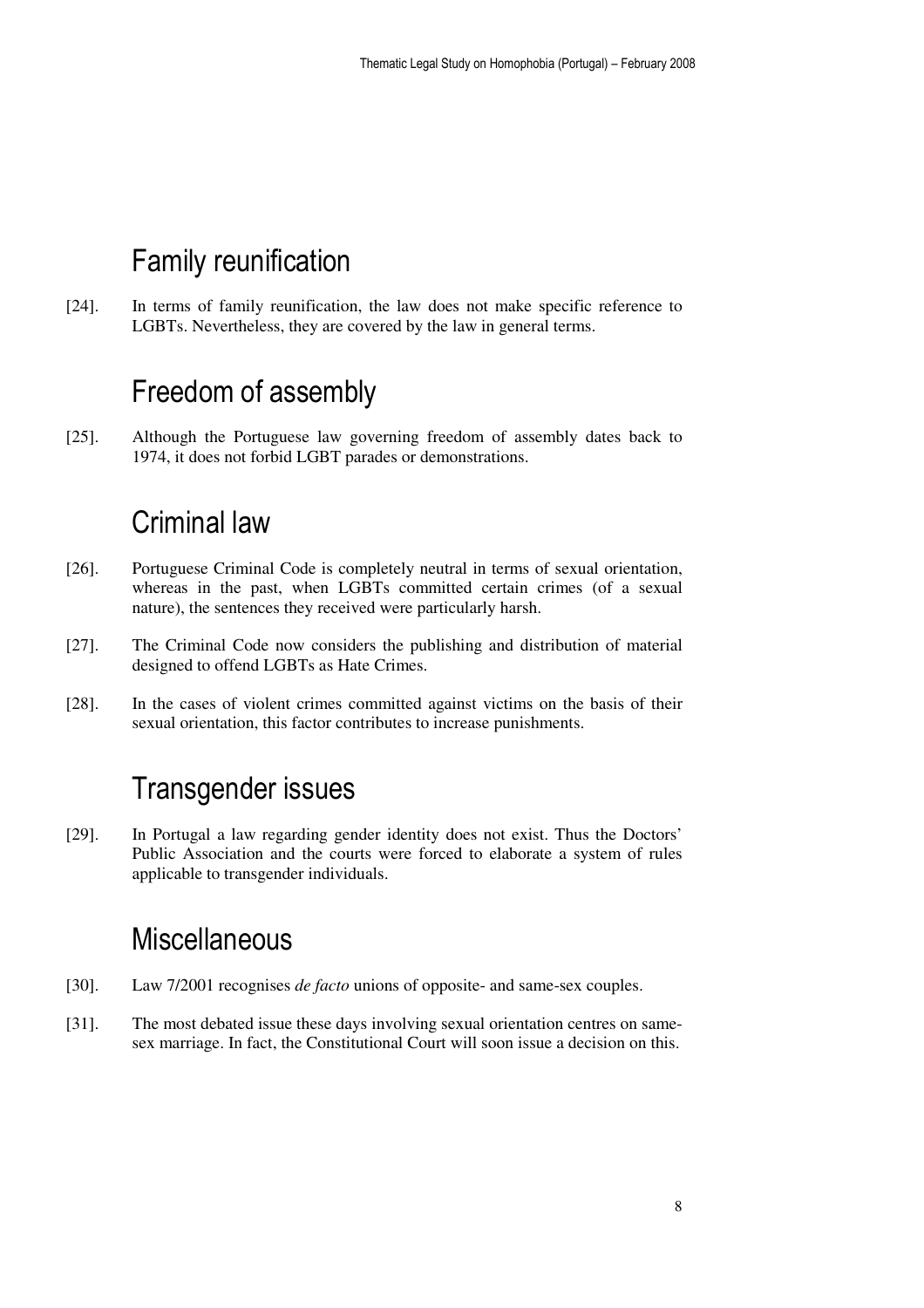## 1. Implementation of Employment Directive 2000/78/EC

- [32]. The Directive was transposed by the Labour Code (which came into effect in 2003) and only related to employment aspects. The Labour Code regulates the most important aspects of labour law and is applicable to private contracts. However, provisions on equality are also applied to public employment until special legislation is approved. Law 35/2004 was approved by the Parliament in order to complement the Code.
- [33]. Article 22.º (1) of the Labour Code states that all workers have the same rights when applying for a job and regarding training and promotional prospects.
- [34]. Article 22.º (2) reinforces (1), stipulating that no worker or applicant can benefit or be discriminated against on the basis of: family background, age, gender, sexual orientation, marital status, genetic status, genetic heritage, reduced capacity for work, disability, chronic diseases, nationality, ethnic background, religion, political or ideological conviction or trade union membership.
- [35]. Article 23.º dictates that no employer can directly or indirectly discriminate against employees on the grounds of family background, age, gender, sexual orientation, marital status, genetic status, genetic heritage, reduced capacity for work, disability, chronic diseases, nationality, ethnic background, religion, political or ideological conviction or trade union membership.
- [36]. According to Law 35/2004, direct discrimination is defined as any behaviour in a situation referred to in Article 23 (1) of the Labour Code – according to which a person is, has been or will be treated less favourably than another person in a comparable situation.
- [37]. Indirect discrimination means an apparently neutral provision, criterion or practice – referred to in Article 23 (1) of the Labour Code – that places a person at a particular disadvantage compared to other persons. Indirect discrimination does not exist if such provision, criterion or practice is objectively justified by a legitimate aim, and the means to achieve it are appropriate and necessary.
- [38]. According to Article 32 (3) of Law 35/2004, an order or instruction intended to put any person at a disadvantage by reason of one of the grounds referred to in Article 23 (1) of the Labour Code shall be deemed as discrimination.
- [39]. Law 35/2004 specifies that the right to equal opportunities and treatment regarding access to employment, professional training and promotion includes: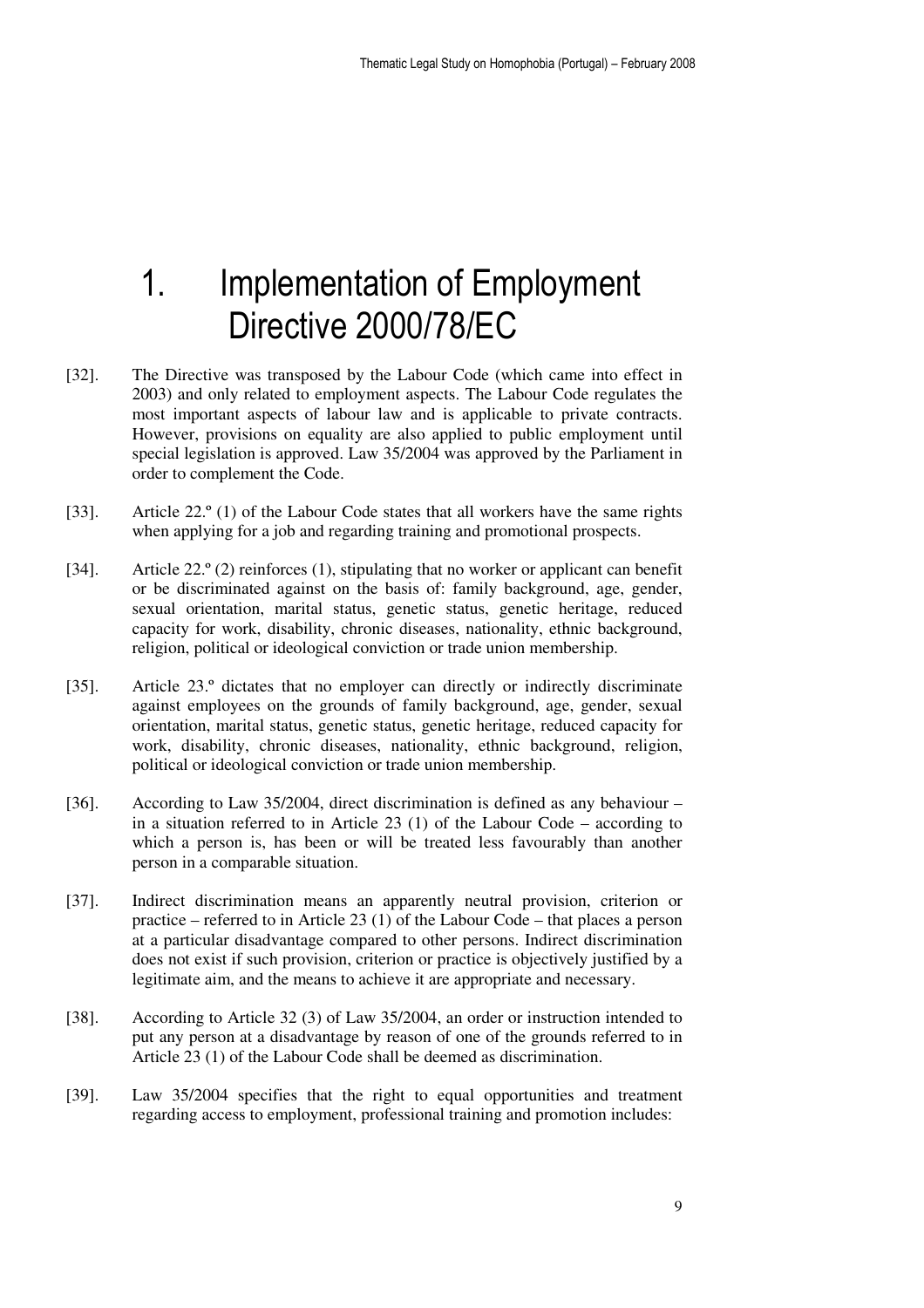- selection criteria and recruitment conditions, whatever the branch of activity and at all levels of professional hierarchy;
- access to all types and levels of vocational guidance and training, including practical work experience;
- payment, promotions and criteria used in the selection of employees to be dismissed.
- [40]. Concerning the employee's privacy, the Labour Code states that the employer cannot require the employee to disclose any information regarding his/her private life, except when it is strictly necessary and relevant to evaluate the worker's ability to perform the task.
- [41]. Article 25 of the Labour Code states that legislative measures of a special temporary nature, benefiting certain disadvantaged groups and enacted to guarantee the exercise of their functions in conditions of equality and to correct a situation of factual inequality, shall not be considered discriminatory. Such disadvantaged groups include those:
	- defined with reference to sex:

- with reduced working capability, disability or chronic illness;
- defined on the basis of nationality or ethnic origin.
- This article does not exclude sexual orientation.
- [42]. The burden of proof of discrimination is treated in Article 23 (3) of the Labour Code: if a person considers that they have been discriminated against in relation to other co-workers, that person should bring such discrimination to light by contrasting their own situation with that of co-workers. The employer has to prove that discrimination is not the cause of such differences.
- [43]. The concept of victimisation does not form part of the Portuguese law. However, Law 35/2004 states that any action aimed at putting an employee at a disadvantage as a consequence of any discriminatory action shall be considered void.
- [44]. There is no equality body empowered to pass judgement on charges relating to sexual orientation, nor is there any equality body or ombudsman expressly dealing with discrimination on the grounds of sexual orientation.
- [45]. In reference to labour and work, there is a special equality body, the Commission for Equality in Labour and Work (CELW), but its competences are restricted to gender equality, *i.e.*, equality between women and men.<sup>1</sup>

<sup>1</sup> See answers of the Ministry of Labour (*Ministerio de Trabalho e da Solidariedade Social*) from 25 January 2008.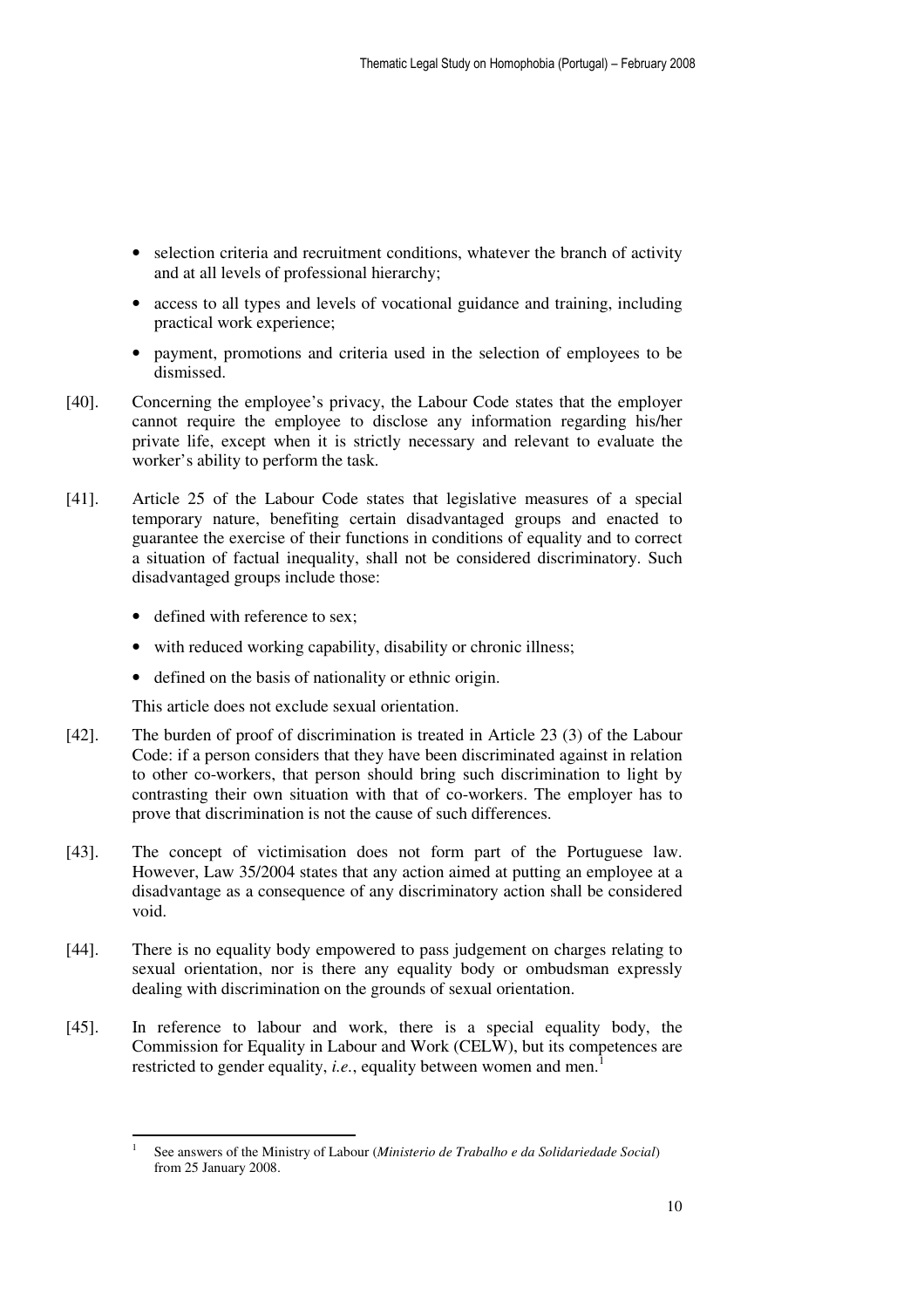- [46]. Another equality body, the Commission for Citizenship and Gender Equality (CCGE), which deals with gender equality, had its powers increased in 2007 in order to include citizenship in its area of competence.
- [47]. The Statute Law [Decreto-Lei n.<sup>o</sup> 164/2007 (03.05.2007)]<sup>2</sup> provided CCGE with new powers and additional areas of competence. Therefore, it is fair to say that CCGE now has a broader intervention area. (CCGE is the English acronym of CIG.)
- [48]. So far there is no mention of discrimination on the grounds of sexual orientation in the CCGE Statute Law,<sup>3</sup> but according to official information,<sup>4</sup> a future objective of this public body is to ensure the protection of victims of discrimination on the grounds of sexual orientation.
- [49]. During the Portuguese Presidency (July-December 2007), CCGE was mainly responsible for organising 'The European Year of Equal Opportunities for All', because of the CCGE's background and knowledge in this field.
- [50]. At the closing conference of 'The European Year of Equal Opportunities for All', the CCGE President made a firm commitment to address sexual orientation as part of the Commission's work. Furthermore, the President explicitly affirmed that 'the NGO's that work in the area of sexual orientation will become part of the Consultative Committee of the Commission for Citizenship and Gender Equality, thus occupying an institutional space that they have never had before'.<sup>5</sup>
- [51]. As this commitment becomes effective, the issue of sexual orientation will acquire a different status and gain new attention.
- [52]. The Consultative Committee of the CCGE is a forum for discussion and a counselling body to the Portuguese Government in equality matters. This Committee is presided over by the member of the Government responsible for citizenship and gender equality issues. This is currently the Secretary of State to the Presidency of the Council of Ministers. This Committee meets three times a year and contributes to policy-making and the implementation of projects and legislation in the fields of equality and citizenship.
- [53]. Based on the CCGE task mentioned above, it is now possible to offer support to victims of discrimination, including legal advice and psycho-social support. However, CCGE is not empowered to assist victims of discrimination in legal procedures or to issue penalties related to complaints. CCGE can only forward

 $\mathfrak{D}$ Available at: http://www.dre.pt/pdf1sdip/2007/05/08500/29422946.PDF (15.02.2008).

<sup>3</sup> See document 2.

<sup>4</sup> This official information comes from an e-mail received from the CCGE President, which is included in the Annex. 5

This speech is available in English, as *Discurso Dra. Elza Pais (Ing.)*, at: http://www.cig.gov.pt/ (15.02.2008).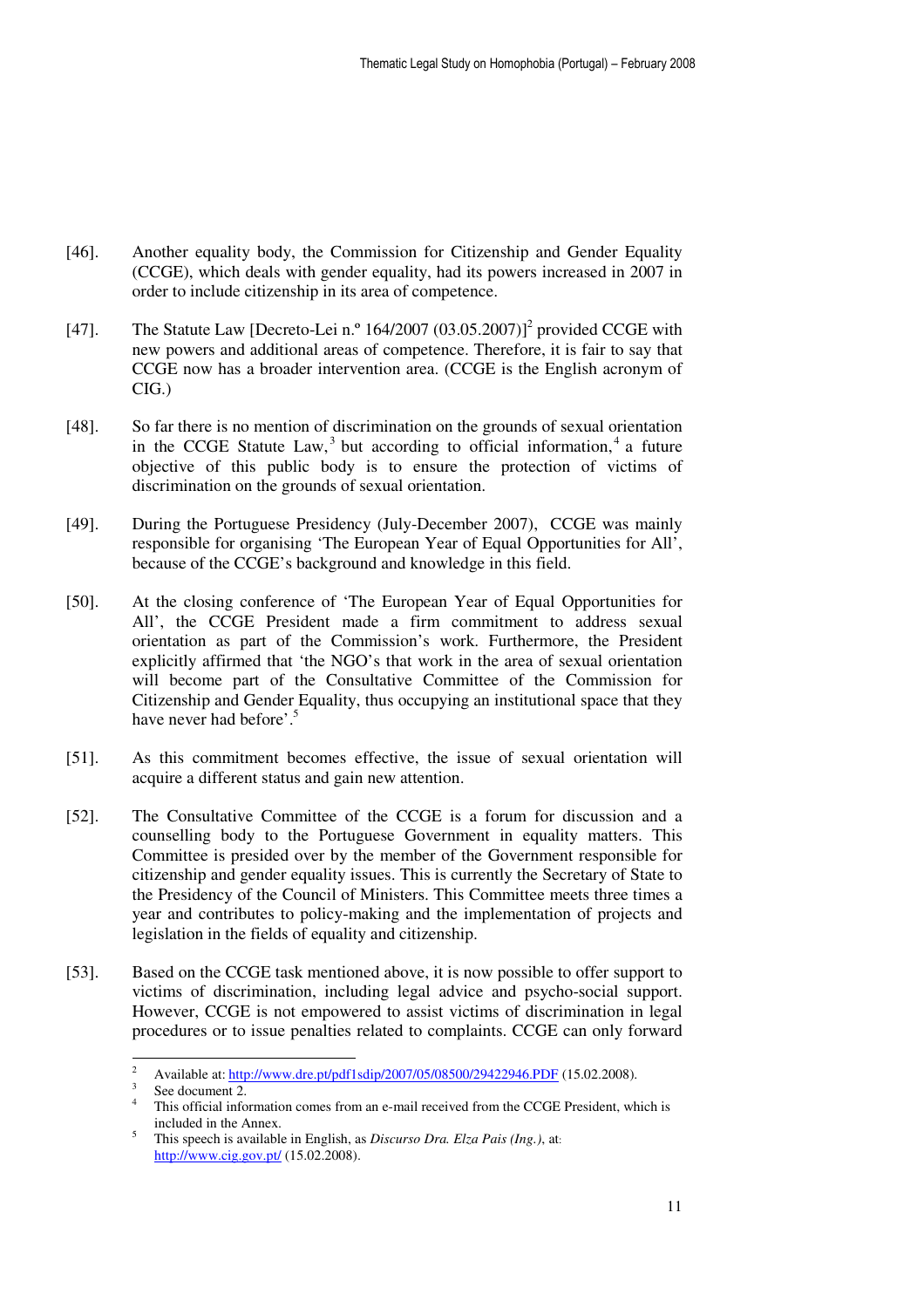these complaints to the competent authorities, but may issue opinions and recommendations (Article 2).

- [54]. Portuguese law does not recognise the power of public bodies or private associations to act in court or some other official arena on behalf of persons discriminated against on the grounds of sexual orientation. The exceptions are trade unions, which can represent the interests of their members in court including in the field of discrimination on the grounds of sexual orientation.
- [55]. The Labour Code considers violations of the articles concerning equality very serious offences. Fines amounts in such cases vary: for natural persons, between 900 to 2,200 euros for unintentional offences, and 2,200 to 4,500 for intentional offences. Fine amounts for legal persons are higher (in euros):
	- 1,800-3,500 for non-intentional offences and 4,000-8,500 for intentional offences, if the legal person's annual income is less than 500,000;
	- 2,800-7,100 for non-intentional offences and 7,600-17,000 for intentional offences, if the legal person's annual income is 500,000-2,500,000;
	- 3,700-10,700 for non-intentional offences and 10,700-25,000 for intentional offences, if the legal person's annual income is 2,500,000-5,000,000;
	- 5,000-12,500 for non-intentional offences and 13,000-35,600 for intentional offences, if the legal person's annual income is 5,000,000-10,000,000;
	- 8,000-26,700 for non-intentional offences and 26,700-53,400 for intentional offences, if the legal person's annual income is 5,000,000-10,000,000
- [56]. Only two employee complaints were brought to the attention of the trade union known by the acronym CGTP. One of the employees felt he was the victim of discrimination because of his sexual orientation, but did not present a formal complaint. The second case involved a woman whose contract was not renewed because of her sexual orientation. In order to prevent such situations from ever arising again, the trade union advocated the approval of special legislation.<sup>6</sup>
- [57]. The Inspector General of Labour (the public servant in charge of investigating worker complaints) $^7$  revealed that no statistics have ever been issued regarding complaints involving direct and indirect discrimination. In 2008, it is hoped that statistics will be provided on cases of discrimination, including those based on sexual orientation.
- [58]. The NGOs contacted do not keep a record of complaints received in this area. Verbal reports were provided. Without documentary evidence, however, such information cannot be reproduced in a paper of this nature. No relevant case law exists in this area.

<sup>6</sup> See answers from CGTP of April 2007 and of 4 February 2008.

<sup>7</sup> See answers from ACT (Autoridade paras as condicoes do trabalho) of 6 February 2008..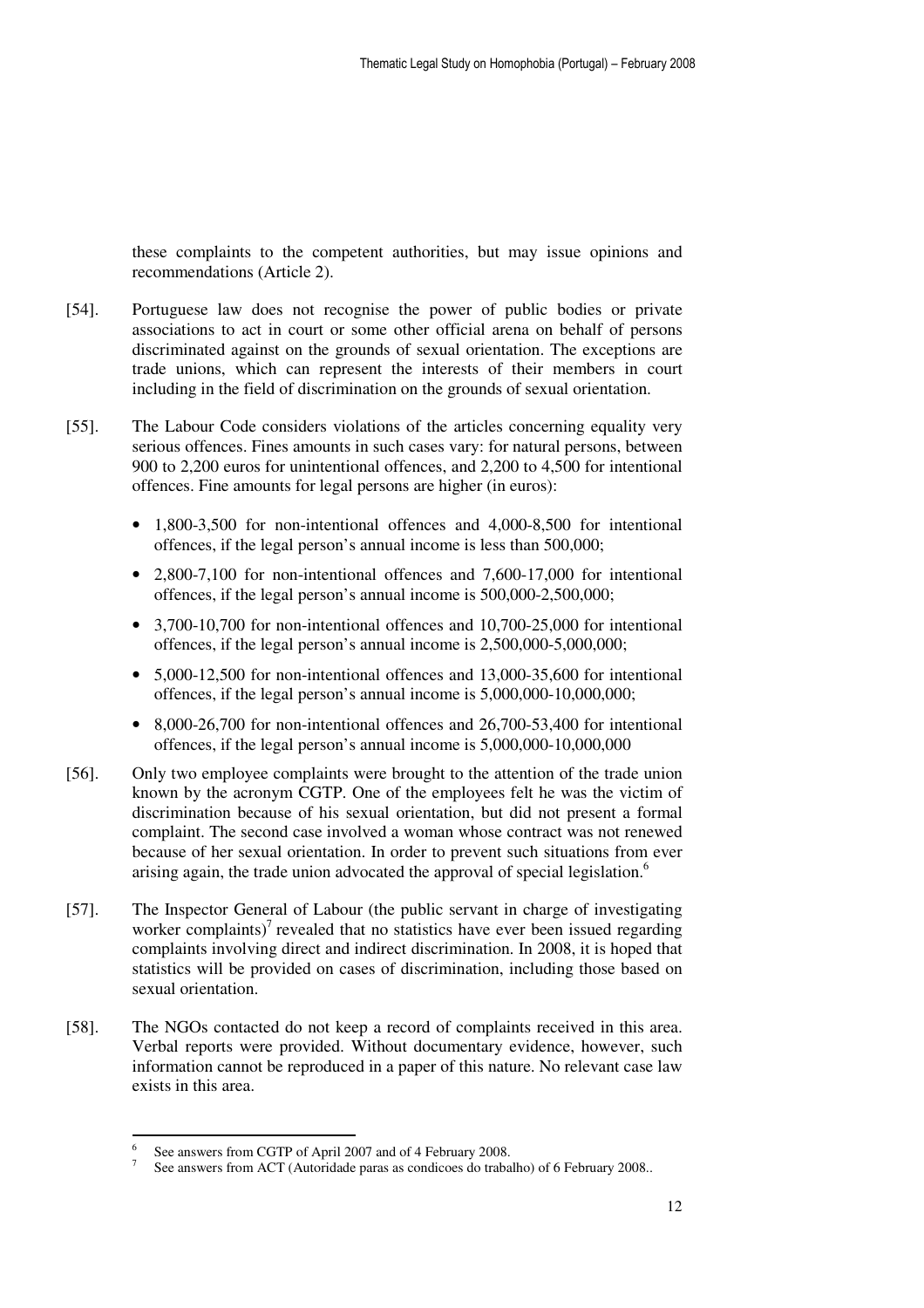Thematic Legal Study on Homophobia (Portugal) – February 2008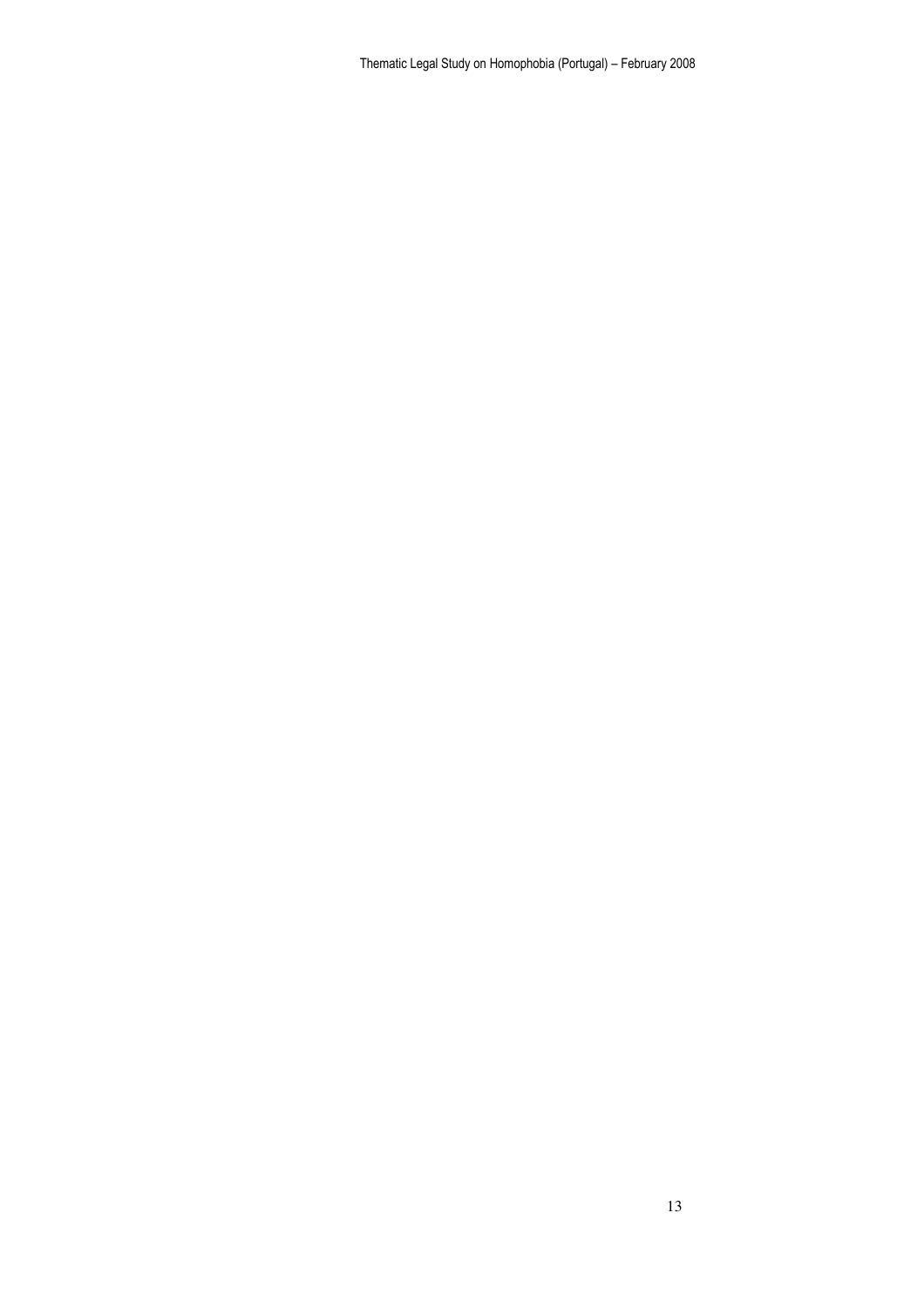## 2. Freedom of Movement

- [59]. Directive 2004/38/CE was transposed by Lei 37/2006. According to this law, a 'family member' applies to, among others, the partner with whom an EU citizen lives in a *de facto* union or permanent relationship duly attested to by the Member State in which they reside. Freedom of movement applies to EU citizens, as well as to their family members as defined in Article 2 (e) of Lei 37/2006.
- [60]. In 2001, Law 7/2001 was approved with the aim of recognising the rights of persons living in a *de facto* union*.* This law makes no distinction between opposite- and same-sex unions and is applicable to unions lasting more than two years.
- [61]. According to this law, the Government should have enacted the necessary regulations to cover the remaining aspects of this law but failed to do so. One of the aspects was how to prove the existence of a *de facto* union*.*
- [62]. The usual way of obtaining such proof, up to now, has been a certificate issued by the President of the '*Junta de Freguesia*' (the smallest municipality), confirming that a same-sex couple live in the same residence (Article 1, Decreto-Lei 217/88).
- [63]. Through this process, it is impossible to prove that a *de facto* union really exists.
- [64]. Some scholars disagree with this method and maintain that there are only two ways of proving same-sex partnerships:
	- through witnesses or;
	- by a solemn declaration made by the partners.
- [65]. In Portugal there are no same-sex registered couples, because the law does not make a provision for such a system.
- [66]. In general, an EU citizen's family members who are Third State nationals do not require a visa to enter Portugal, provided they have a residence permit issued by Portugal.
- [67]. Any family member who does not hold the nationality of an EU Member State shall inform the authorities of his/her presence in Portugal, on pain of the application of penalties enshrined in the law.
- [68]. Portuguese law does not mention the rights of family members of a nonnational of any EU Member State in a partnership with an EU citizen.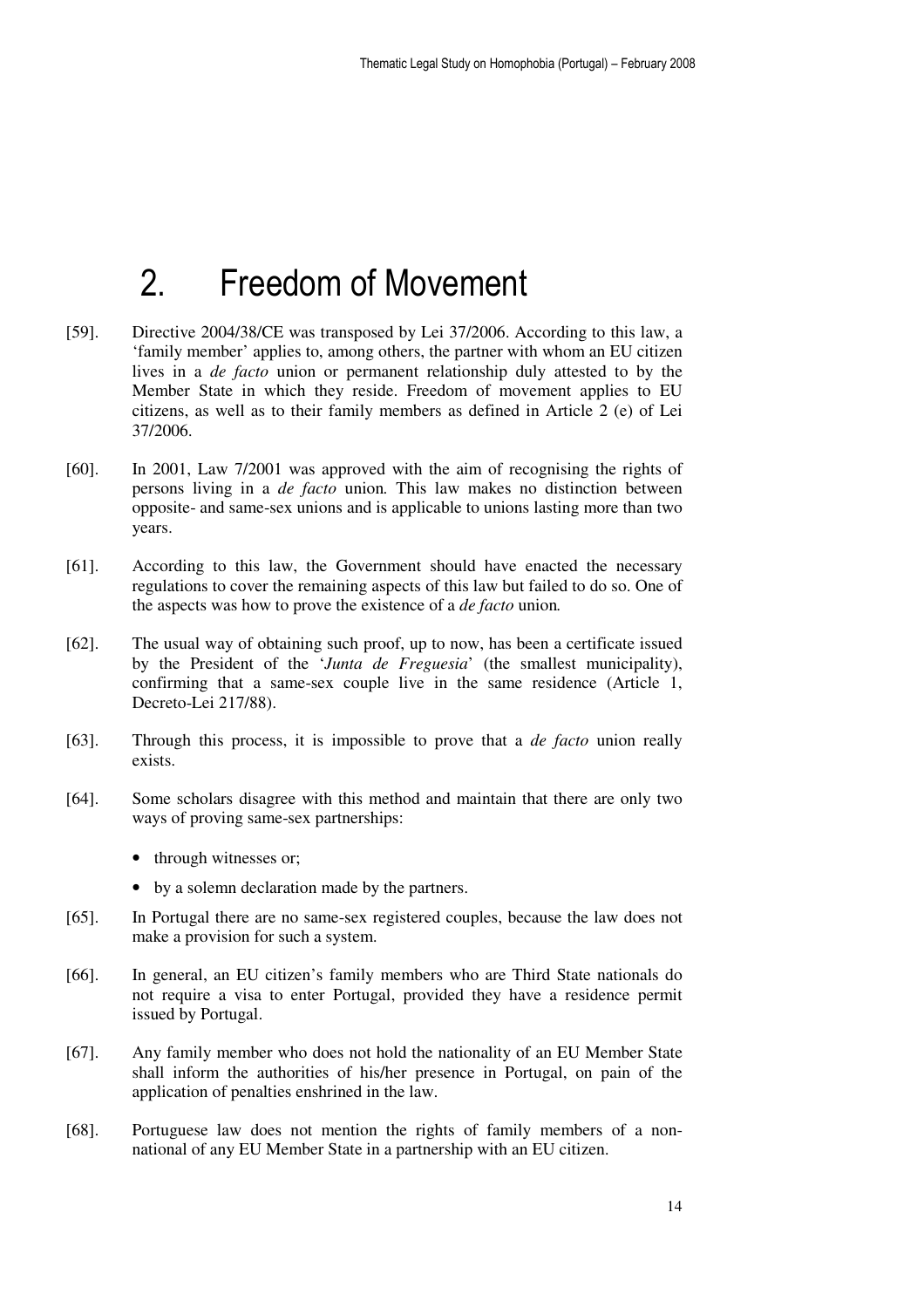- [69]. EU citizens who have resided legally in Portugal for five years are entitled to permanent residence. These same rights are enjoyed by Third State family members who have resided legally with an EU citizen in Portugal for an equal period of time.
- [70]. The EU citizen or members of their family lose this right to permanent residence only if they are away from the country for two years.
- [71]. Both EU citizens and their Third State family members are entitled to the same treatment as nationals, without prejudice to EU law.
- [72]. Freedom of movement by EU citizens and their family members can only be restricted for reasons of:
	- public order;
	- public security; and
	- public health.
- [73]. According to Portuguese law, same-sex marriage is not recognised; Portuguese married with an EU citizen or marriage between two EU citizens is not recognised. As a consequence they will not enjoy free movement as hard core "family members" but they may enjoy it as durable relationship. Regarding *de facto* unions, the situation is different. The Law 7/2001 is applicable either to EU citizens and third country partners if the legal prerequisites were filled. No relevant case law exists in this area.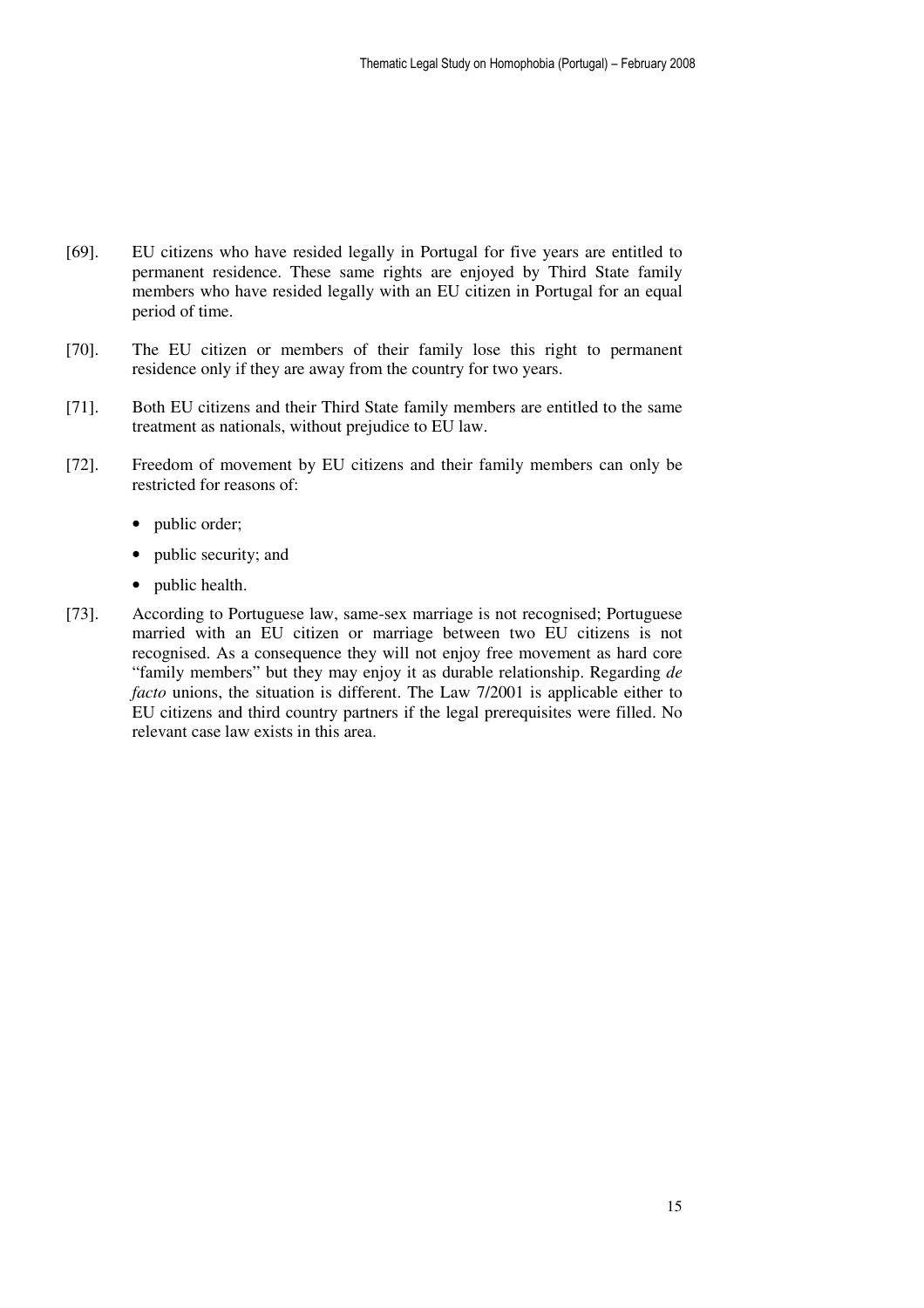# 3. Asylum and Subsidiary Protection

- [74]. In Portugal, the legal framework that regulates matters related to asylum and subsidiary protection is composed of several pieces of legislation, which must be read in conjunction with the Portuguese Constitution (Article 33.º 'expulsion, extradition and the right to asylum') and, according to its system of reception of international law, with the obligations undertaken internationally by Portugal (Article 8.º of the Portuguese Constitution pertaining to International Law).
- [75]. With regard to conventional international law, the 28.07.1958 Geneva Convention relating to the status of refugees, as amended by the Protocol signed in New York on 31.01.1967, and the main instruments of human rights, such as the European Convention of Human Rights and the International Covenant of Civil and Political Rights, are pillars of the Portuguese asylum system.
- [76]. In terms of national legislation, the relevant instruments are:
	- Law 15/1998 of 26.03.1998, which established a new legal framework pertaining to asylum and refugees;
	- Law 20/2006 of 23.06.2006, which transposed to the Portuguese legal order Directive 2003/9/EC and approved complementary norms for the legal framework pertaining to asylum and refugees;
	- Law no 23/2007 of 04.07.2007, which transposed to the Portuguese legal order Directive 2003/86/EC on the right of family reunification (among others) and approved the legal framework regarding entrance, staying, leaving and withdrawal from the national territory.
- [77]. The general principle enshrined in Article 33 (8) of the Constitution and Article 1 (1) of Law 15/98: the right of asylum is guaranteed to foreigners and stateless persons who are persecuted or seriously threatened of being persecuted owing to their activity in favour of democracy, social and national liberation, peace among people, freedom and human rights undertaken in the State of their nationality or habitual residence. This covers essentially all situations of political asylum.
- [78]. Article 1 (2), Law 15/98, further expands the right of asylum to foreigners or stateless persons who reasonably fear persecution because of their race, religion, nationality, political opinions or association with a specific social group, and who because of that fear cannot or wish not to return to their State of nationality or habitual residence.<sup>8</sup>
- [79]. Persecution of LGBTs owing to their sexual orientation is thus not a specific criterion for obtaining asylum. However, Portuguese law seems to be

 $\ddot{\phantom{a}}$ 

<sup>8</sup> This Article must be applied in accordance with the Geneva Conventions.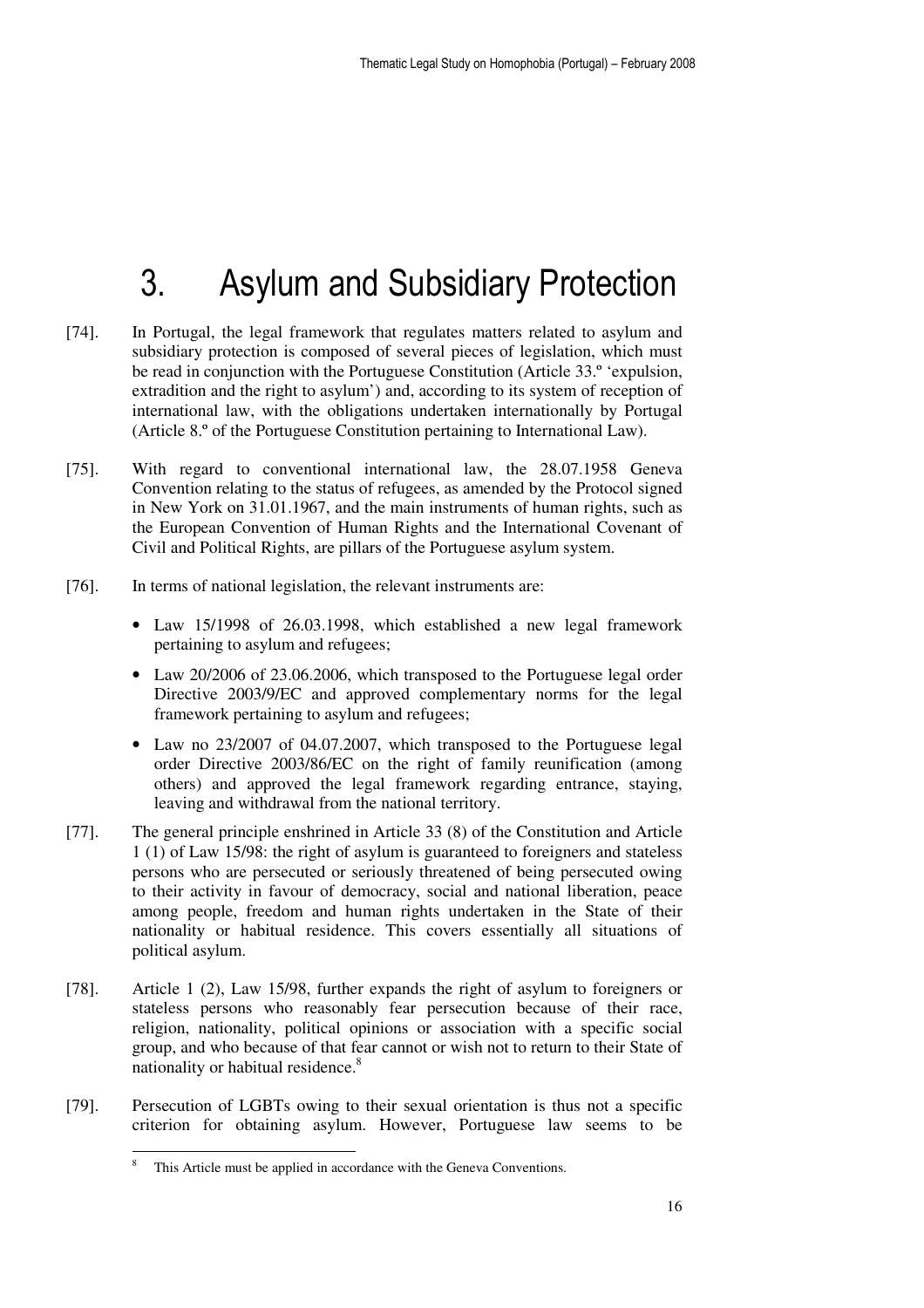sufficiently flexible to encompass social grounds, particularly because the way provisions are drafted provides leeway for an interpretation that includes LGBT persecution owing to sexual orientation as 'persecution of a specific social group'. This is the view of the authors, as well as the administrative practice. Can be confirmed in statistics in this matter annexed to this report.

- [80]. Besides the right to asylum, Article 8 of Law 15/98 grants authorisation for living in Portugal (*autorização de residência*, which cannot be refused because of administrative reasons ['on administrative grounds'?]) to foreigners and stateless persons to whom Article 1 (mentioned above) is not applicable, that is to say, to whom the status of refugee cannot be given for humanitarian reasons and who are unable or feel unable to return to their State of nationality or residency because of serious insecurity owing to armed conflict or the systematic violation of human rights that occur therein. Again, there is no explicit reference to persecution of LGBTs owing to sexual orientation, yet there is a human rights safeguard according to which persecution owing to a specific sexual orientation can be considered.
- [81]. Article 4 of Law 15/98 dictates that the effects of granting asylum to a person may be declared to be extended to the spouse and his/her children who are minors. Until 2001, the concept of 'spouse' required that the person who requested asylum and his/her partner be married. Same sex married couples will not fall under the concept of "spouse".
- [82]. However, new legislation regulating unmarried couples has been adopted. In the specific cases mentioned, *de facto* union has particular relevance. In these situations, most of the rights related to the contract of marriage are recognised for unmarried couples who have lived together for more than two years (this legal regime can be found in Law 7/2001 of 11.05.2001). Given this, one can conclude that there is, as of 2001, the possibility of considering LGTB partners as family members, in the context of asylum and subsidiary protection. Law 7/2001 is applicable to same-sex *de facto* unions. No relevant case law exists in this area.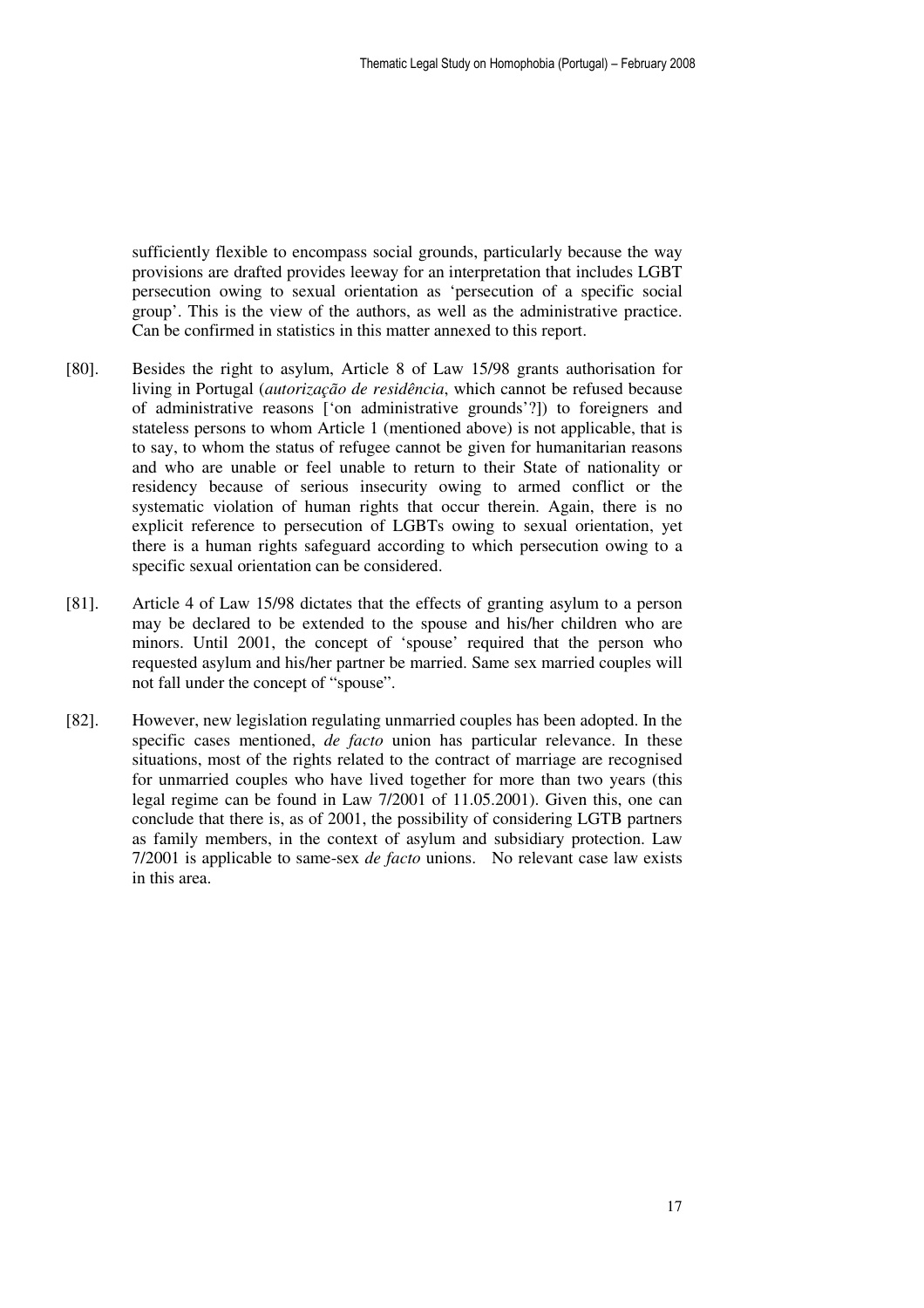# 4. Family Reunification

- [83]. Council Directive 2003/86/EC of 22.09.2003, on the right to family reunification, was transposed into the Portuguese legal system through Law 23/2007 of 04.07.2007 (Article 2 (1)), which approved the legal framework on entry, staying, leaving and withdrawal from the national territory. This law was further regulated by Regulatory Decree 84/2007 of 05.11.2007. That being said, and with regard to the right to family reunification in the context of asylum and subsidiary protection, the legislation already mentioned in Chapter 3, particularly Law 15/98, equally applies, as some of the elements of Directive 2003/86/EC are regulated in those instruments. These instruments need to be read and applied together.
- [84]. There is no specific procedure with regard to family reunification of LGTB partners. The general regime, which was previously explained, and the national legislation on unmarried couples are applied equally to LGTB partners.
- [85]. Indeed, as stated above, the effects of granting asylum to a person may be declared to be extended to the spouse and his/her children who are minors, upon request of the asylum seeker, per Article 4 (1) of Law 15/98. Also as described above, today it seems to be possible to consider the LGBT partner as his/her spouse, *i.e.*, a member of the family. As such, if the asylum seeker is LGBT, he/she can make the request. Same sex married couples will not fall under the concept of "spouse".
- [86]. Law 15/98 regulates the period when asylum (and the request for family reunification) may be requested and Law 23/2007 of 04.07.2007 further regulates some specificities of this procedure, particularly regarding the issuing of visas. No relevant case law exists in this area.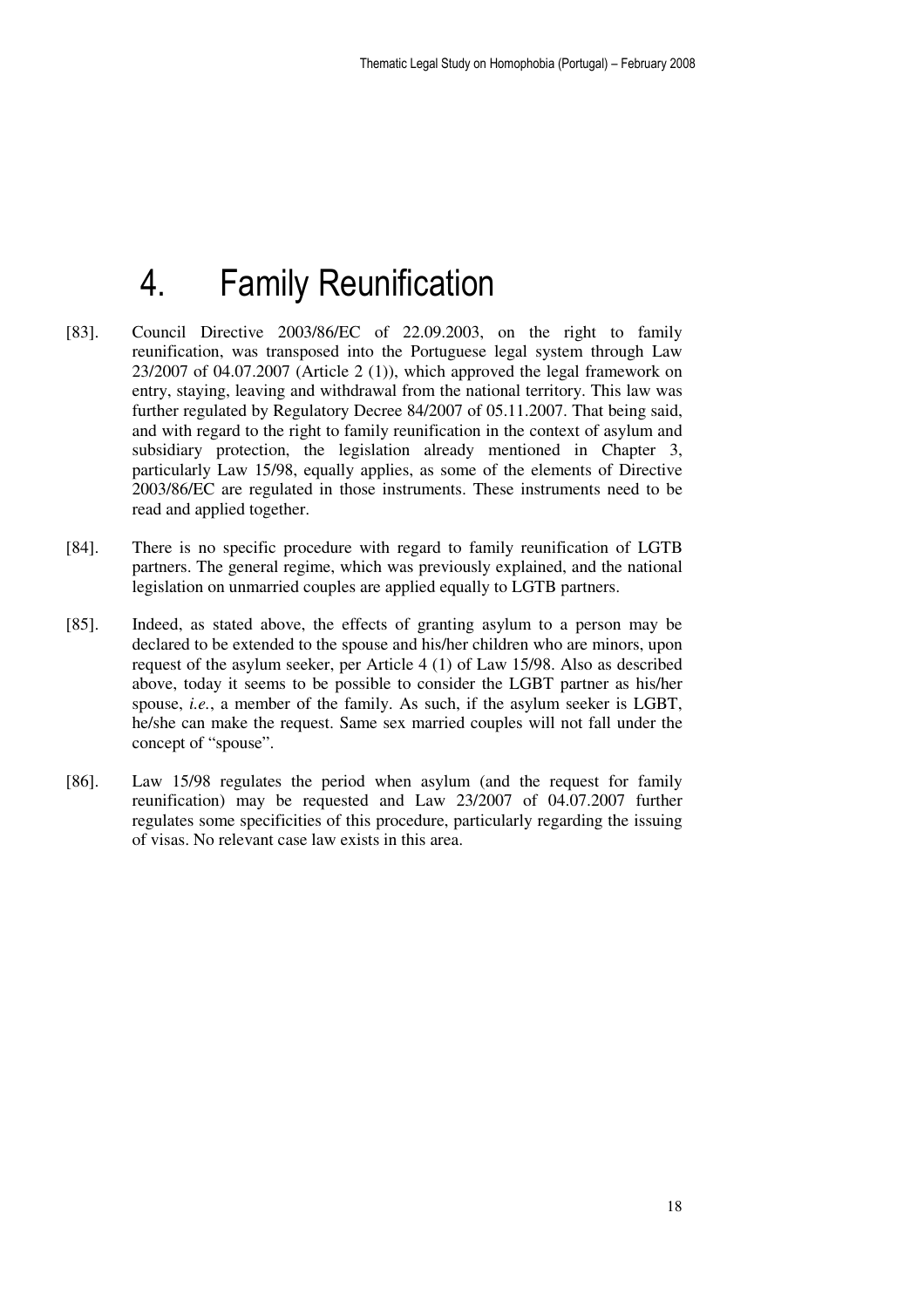## 5. Freedom of Assembly

- [87]. The most important law relating to freedom of assembly dates from 1974 (Decreto-Lei n.º 406/74) and continues to be in force with minor alterations. For this reason, the issue of gay parades and similar events have not received due attention. However, the law does not prohibit these kinds of gatherings.
- [88]. Under the law, all citizens have the right to take part in pacific gatherings in public places, such as stadiums, and on private property. For such gatherings, no authorisation is needed provided that participants respect public order and do not break the law or violate moral codes or rights of other persons.
- [89]. According to Article 2.º, individuals or private organisations that intend to hold meetings, organise rallies, stage demonstrations or parades must give due notice of their intentions in writing to the '*Governador Civil*' of the District in question. Such gatherings shall only be prohibited when the terms of Article 1.º are violated.
- [90]. The authorities should take all necessary measures to ensure that such demonstrations or parades take place without the interference of any counterdemonstrations. Homophobic demonstrations or demonstrations based on hate speech may be banned or restricted on the basis of Article 240 of the Penal Code (see n.º 97)..
- [91]. This legislation is compatible with LGBT freedom of assembly in all its various forms. However, a new law could better define specific rules applicable to demonstrations like LGBT parades.
- [92]. In 2005, a small demonstration (200 people) was staged by  $PNR<sup>9</sup>$  (a far right political party) against the adoption of children by gay or lesbian couples, as well as against paedophilia and the gay lobby.<sup>10</sup>
- [93]. In the PNR political programme an explicit reference is made to the 'traditional heterosexual family, as the only one that according to the Natural Order ensures natural reproduction and a normal upbringing for our children'.<sup>11</sup> No relevant case law exists in this area.

<sup>9</sup> <sup>9</sup> In English, NPR (National Party for the Renovation).

<sup>&</sup>lt;sup>10</sup> See: http://ultimahora.publico.clix.pt/noticia.aspx?id=1233094&idCanal=62 (15.02.2008). See:

http://www.pnr.pt/portal/index.php?option=com\_content&task=view&id=62&Itemid=103 (15.02.2008).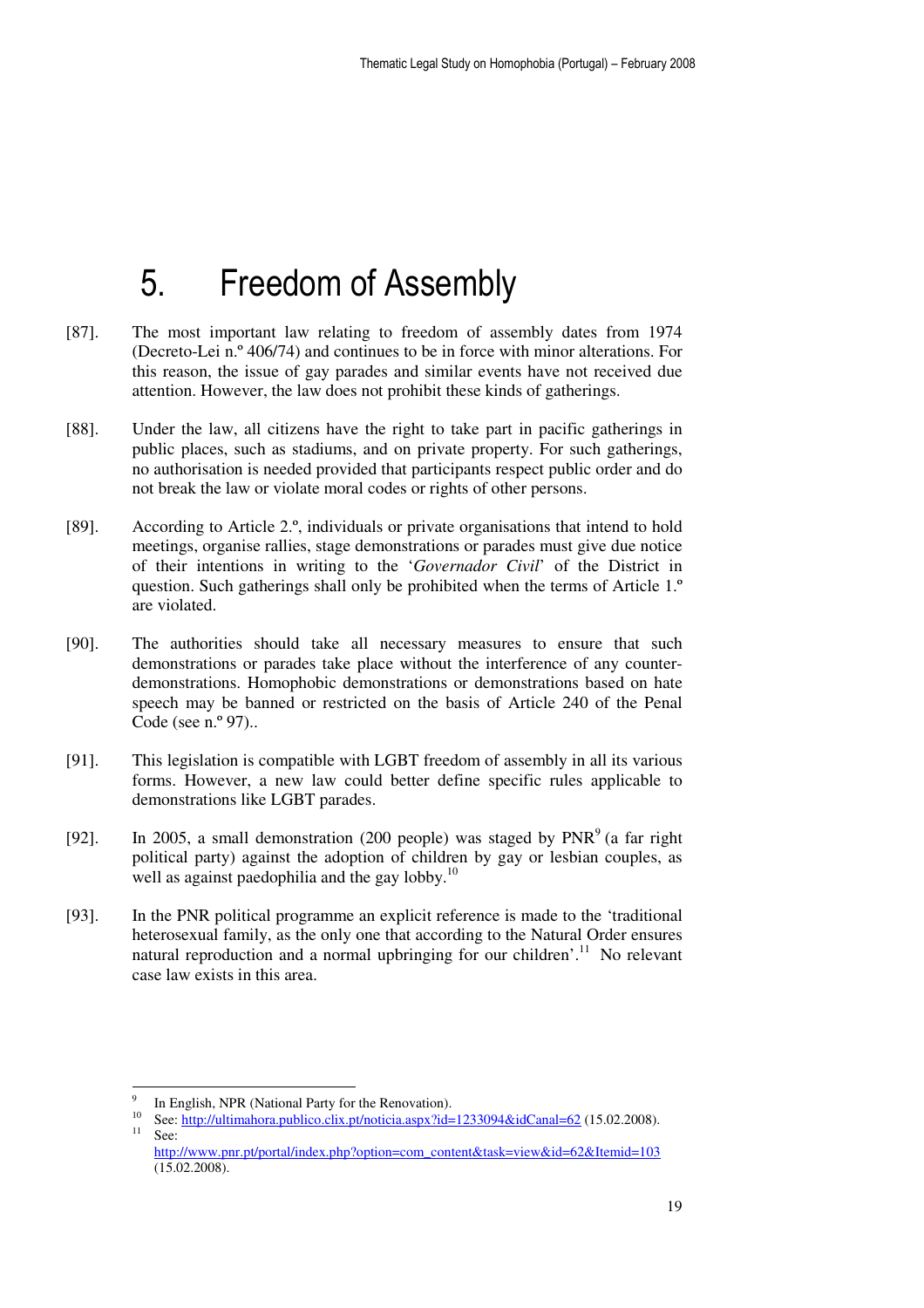## 6. Criminal Law

- [94]. The amendments of 2007 are described by scholars and NGOs as antihomophobic, as they treat crimes of a sexual nature committed by homosexuals or heterosexuals on an equal footing, and recognise *de facto* unions of same-sex couples*.*
- [95]. The Portuguese Penal Code was amended in September  $2007<sup>12</sup>$  and several innovations have been introduced directly or indirectly relating to sexual orientation, protection of LGBTs and equal treatment.
- [96]. Hate speech related to homophobia and discrimination on the grounds of sexual orientation is classified as a crime in criminal law under the designation 'Racial, religious and sexual discrimination' (Article 240). In fact, this article describes several discriminatory behaviours as crimes and is not restricted to the above mentioned grounds for discrimination.
- [97]. Article 240.º (1) with respect to racial, religious and sexual discrimination states that anyone who:

(a) creates an organisation or provides organised activities that incite discrimination, hatred or violence against individuals or groups of individuals because of their race, skin colour, ethnic background, religion, sex or sexual orientation; or

(b) takes part in the above mentioned activities, including financial assistance, will be sentenced to 1-8 years in prison.

[98]. Article 240.º (2) stipulates that anyone in a public gathering who, by printed or electronic means:

> (a) causes acts of violence against individuals or groups of individuals based on their race, skin colour, ethnic background, religion, sex or sexual orientation;

> (b) defames or insults individuals or groups of individuals because of their race, skin colour, ethnic background, religion, sex or sexual orientation, for example, by denying war crimes or crimes against peace and humanity; or

> (c) threatens individuals or groups of individuals because of their race, skin colour, ethnic background, religion, sex or sexual orientation with the intention of inciting social, religious or sexual discrimination will be sentenced to 6 months to 5 years in prison.

[99]. According to the above mentioned article, it is a crime to create an association or organisation or to develop activities in order to incite discrimination against

<sup>12</sup> Portugal/Código Penal (23ª alteração) Lei n.º 59/2007 (04.09.2007), available at: http://www.dre.pt/pdf1sdip/2007/09/17000/0618106258.PDF (15.02.2008).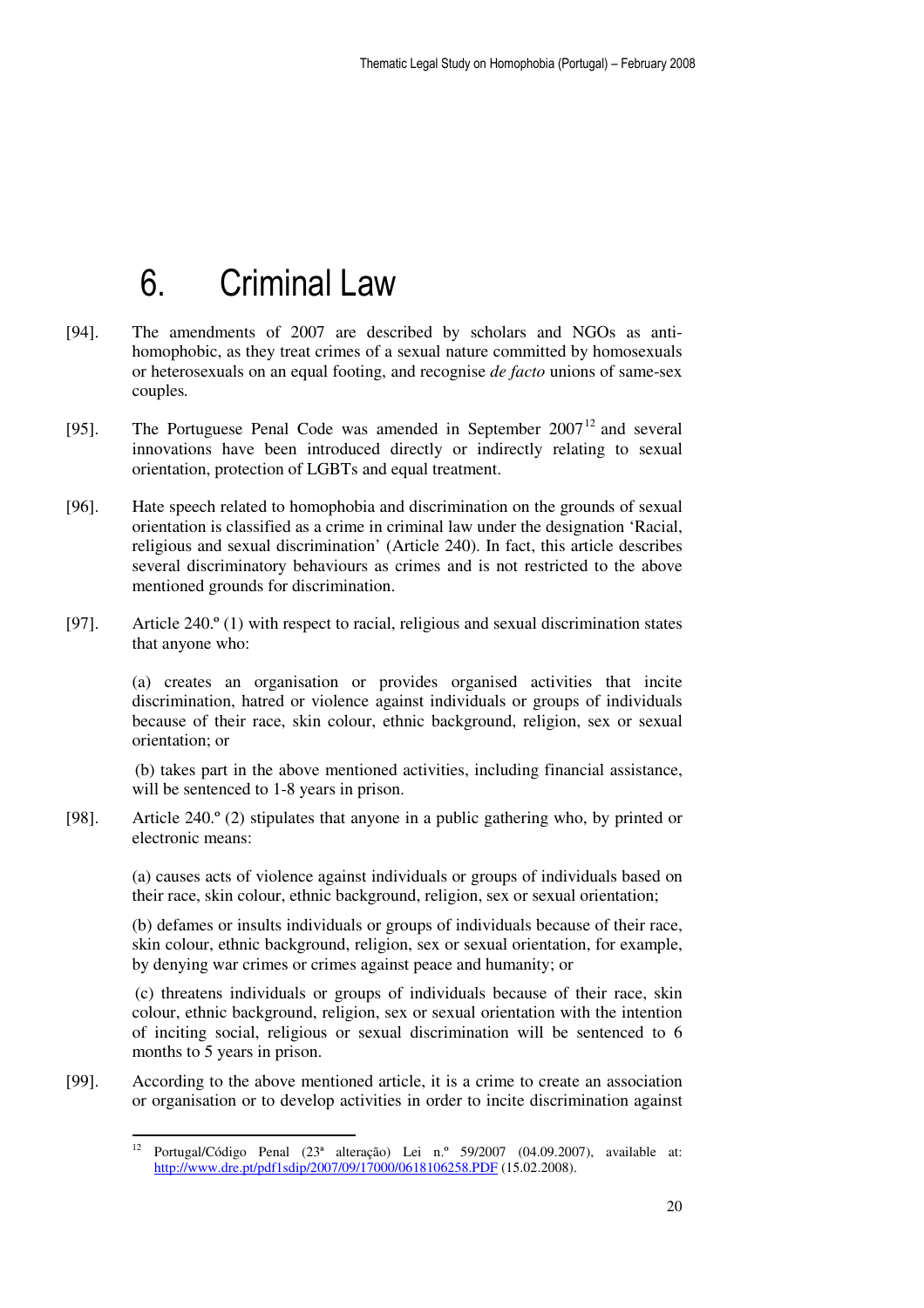or hatred of someone or a group based on sexual orientation. It is also a crime to participate in the activities of or support such associations, including financially.

- [100]. Besides this, homophobic motivations are relevant in at least three other crimes: murder, assault and severe assault. The homophobic motivation in these crimes is an aggravating factor.
- [101]. Article 132.º, qualified homicide, states that if the circumstances in which the homicide was committed are particularly perverse or heinous, the perpetrator will be sentenced to 12-25 years in prison. A homicide committed for reasons of sexual orientation constitutes a qualified homicide.
- [102]. Assault motivated by the victim's sexual orientation can be punished with up to four years in prison (Article 145, 1a), while 'simple' assault can be punished with a fine or up to three years in prison (Article 143). Severe assault can be punished with up to ten years in prison (Article 144), or, if motivated by the victim's sexual orientation, with 3-12 years in prison (Article 145).
- [103]. The factors used to classify crimes as qualified grievous bodily harm are the same as those applicable to qualified homicide.
- [104]. All said crimes can be investigated and prosecuted by public authorities, whether or not individuals press charges.
- [105]. The above mentioned provisions of the amended Penal Code have been broadened to include discrimination on the grounds of sexual orientation or homophobic motivation.
- [106]. As previously pointed out, there are still other dispositions in the Penal Code aimed at giving equal protection and treatment to LGBTs.
- [107]. Those dispositions refer to the right to press charges in case of a victim's death, protection against domestic violence, privacy in some crimes and penalisation absence ['absence of penalisation'?] in certain crimes committed to protect the spouse or unmarried partner. Since they are not connected with hate crimes or homophobically motivated crimes, they would be treated under 'Miscellaneous'.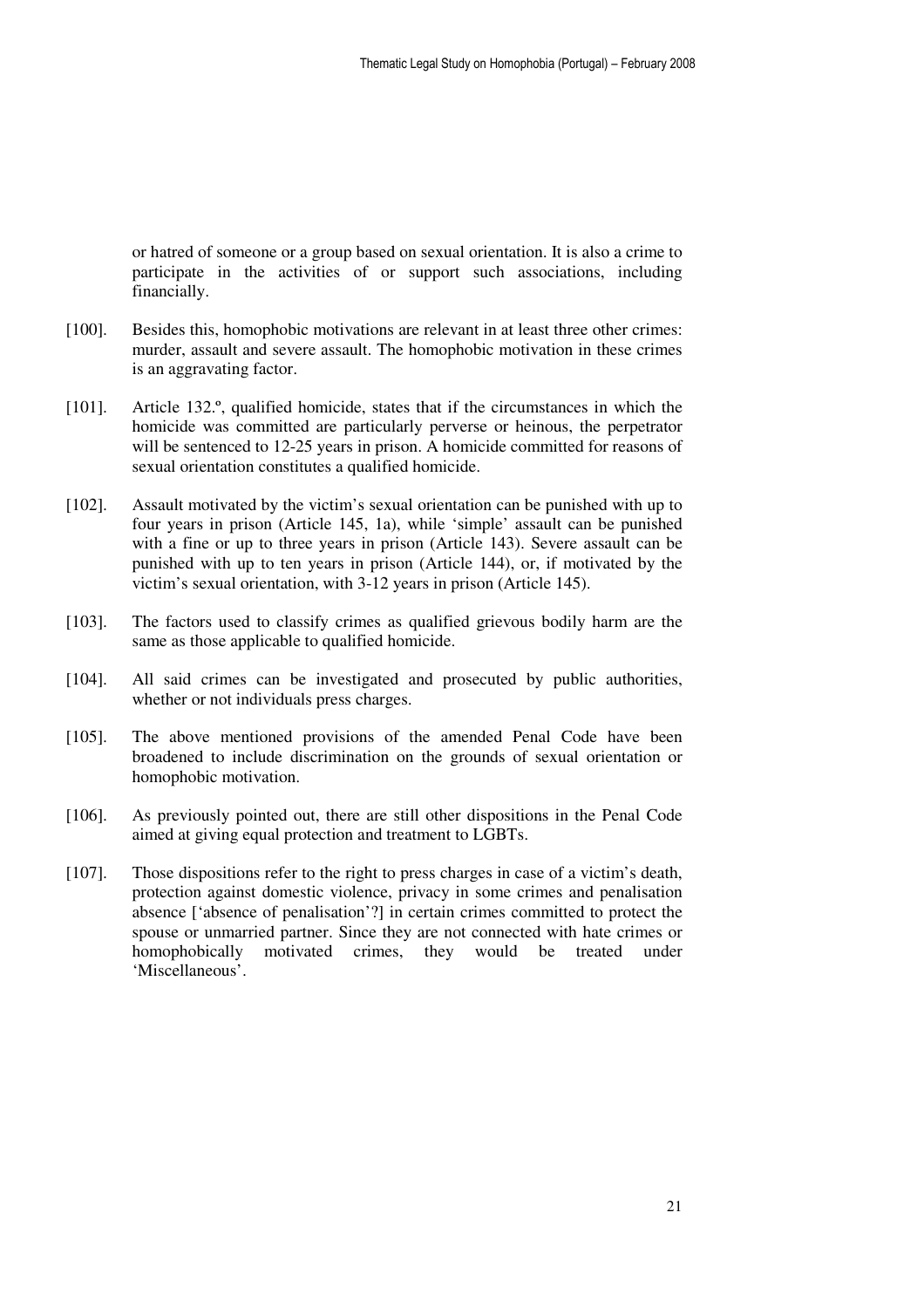## 7. Transgender Issues

- [108]. At present in Portugal, there is no law related to gender identity. Thus there is no legal discrimination, but rather a simple lack of legislation. As a consequence it is not possible to determine whether transgender issues will be dealt as "genders discrimination" or as "sexual orientated discrimination".
- [109]. Regulations that do exist were approved by the Doctors' Public Association<sup>13</sup> or are court decisions.
- [110]. According to a resolution approved by the executive branch of the Doctors' Public Association on 19.05.1995, operations to change an individual's sex are prohibited except where adequate diagnosis confirms a case of transsexualism or gender dysphoria.
- [111]. The regulation also stipulates that operations will only be performed after prior medical diagnosis by two psychiatrists has been made and a mandatory opinion issued by one 'ad hoc commission' whose members are appointed by the Doctors' Public Association.
- [112]. The candidate for surgery must be over 18, of sound mind and not married. The first step in the procedure consists of hormone treatment lasting two years at a public hospital.
- [113]. The birth certificate is the document that determines a person's gender. In the absence of any law regulating name changes in terms of gender, transsexuals wishing to change their name are compelled to initiate a legal proceeding before the State. Courts have continued to express the view that a lacuna in this area still exists<sup>14</sup> (though with some exceptions<sup>15</sup>). Therefore, they have accepted name changes provided the candidate satisfies the following prerequisites:
	- over 18;
	- not in a position to procreate;
	- has undergone the operation;
	- the changes are irreversible;

<sup>13</sup> The public association responsible for ensuring ethical practices in the profession. It is an autonomous body.  $14 \tSee$ 

http://www.dgsi.pt/jtrl.nsf/33182fc732316039802565fa00497eec/67f529a8e2023ad28025680 30003cf06?OpenDocument (15.02.2008).

 $15$  See: http://www.dgsi.pt/jtrl.nsf/33182fc732316039802565fa00497eec/58ee23e8bb1080458025680 3000570d6?OpenDocument (15.02.2008).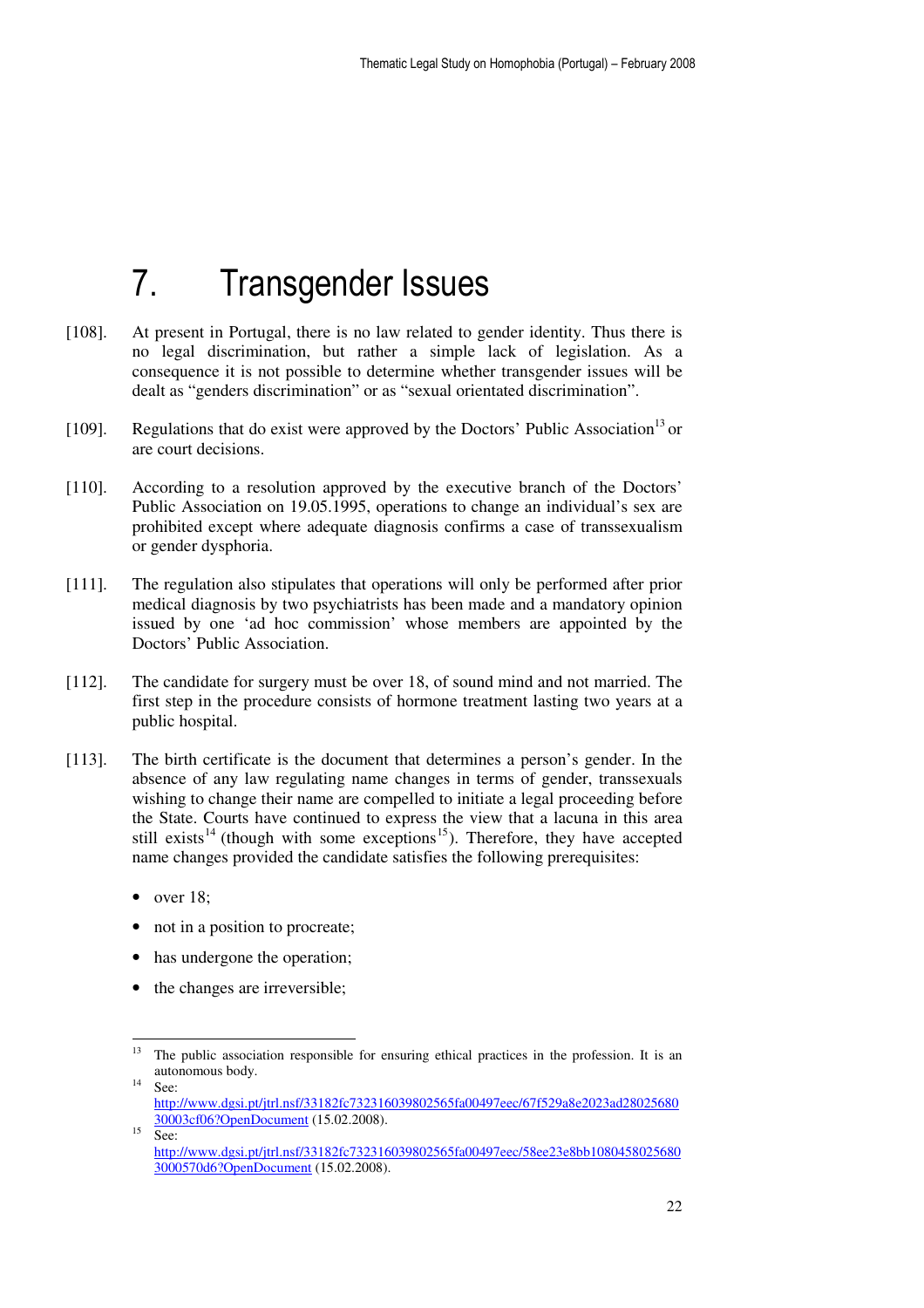- has been living for a year with the new identity;
- has no children.
- [114]. Transsexuals who have not undergone genital surgery or have children can only change their names to those used for both genders, such as Jó or Zara.
- [115]. According to Portuguese law (Article 104 of the Code of Civil Register), name changing must be authorised by the Ministry of Justice. However, regarding transgenders, such intervention is not required, because of a previous Court decision. No relevant case law exists in this area.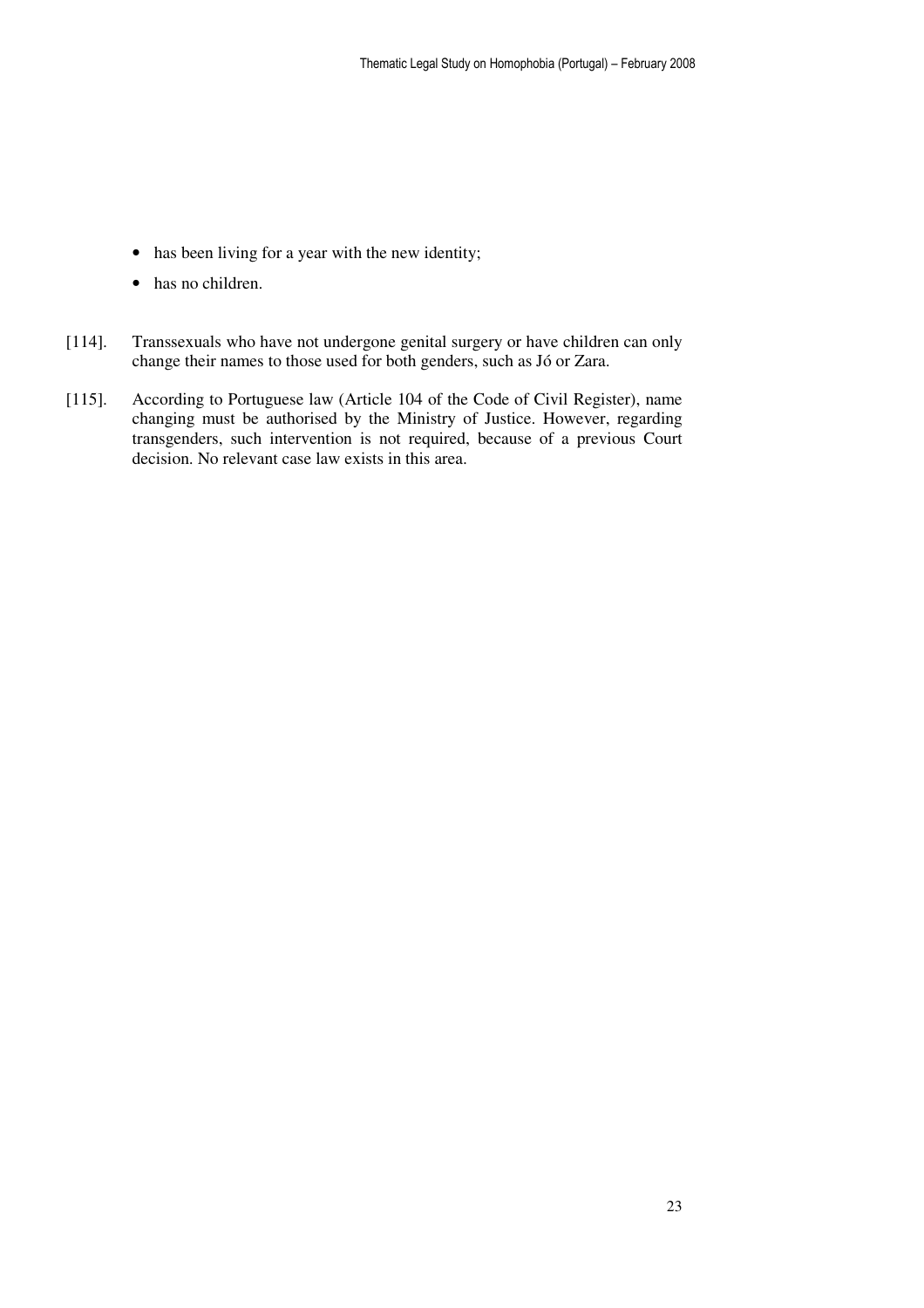## 8. Miscellaneous

#### The Portuguese Constitution

- [116]. According to the principle of equality enshrined in Article 13.º of the Portuguese Constitution: 'Every citizen shall possess the same social dignity and shall be equal before the law'. Section 2 of the Article ensures that: 'No one shall be privileged, favoured, prejudiced, deprived of any right or exempted from any duty on the basis of ancestry, sex, race, language, place of origin, religion, political or ideological beliefs, education, economic situation, social circumstances or sexual orientation'.
- [117]. The explicit reference to sexual orientation was inserted into the Constitution by a unanimously approved 2004 amendment.

#### De Facto Union Law (Lei 7/2001, 11 May)

- [118]. The remaining aspects of *de facto* union law are described in the section entitled Freedom of Movement.
- [119]. Some exceptions are stipulated in the law (see Freedom of Movement), for example, both partners must be 16 or over.
- [120]. Persons living in *de facto* unions have the following rights:
	- protection of family residence;
	- the same entitlement to holidays, sick leave and preference in public service placements (just like married couples);
	- in private contracts, the same entitlement to holidays and sick leave as married couples;
	- subject to the same tax laws as married couples;
	- in case of death, the surviving partner has the right to any subsidies due in terms of social welfare regulations;
	- in case of death resulting from occupational accident or disease, the surviving partner is entitled to legal protection;
	- the surviving partner is entitled to receive any pension resulting from outstanding services to the nation.
- [121]. Regarding the family residence, when the partner who owns the property dies, the surviving partner has the right to carry on living there for a period of five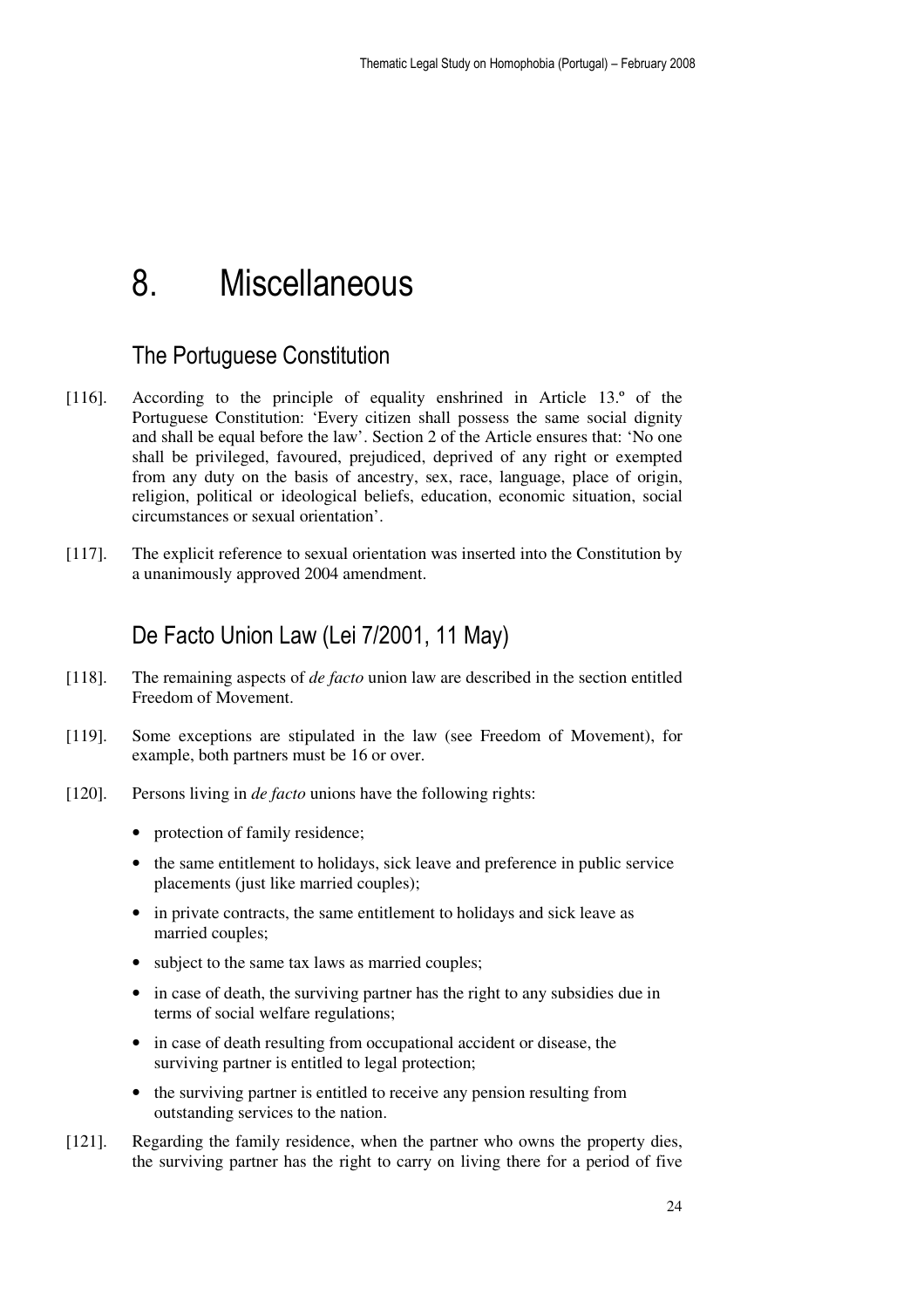years. After this period, he/she has the same option to purchase. The exception to this right is when the deceased has made a provision to the contrary in his/her will.

- [122]. In the case where a *de facto* union couple lived in a rented home, the surviving partner has the option of becoming the new lessee.
- [123]. The surviving partner has the right to inherit the goods and chattels of the deceased.
- [124]. In principle, *de facto* unions cease to exist when the partners so desire. Court intervention is only required when rights are in dispute.
- [125]. This law clearly stipulates that under no circumstances can same-sex unions adopt children.

#### Nationality Law

- [126]. The amendment to the Law on Nationality approved by Lei Orgânica 2/2006 recognises the acquisition of Portuguese nationality in the case of *de facto*  unions. Thus a foreigner who has lived in a *de facto* union with a Portuguese national for more than three years can ask for Portuguese nationality by placing such a request before the civil courts.
- [127]. The Law on Nationality is regulated by Decreto-Lei 237-A/2006, which stipulates that a foreigner who has lived with a Portuguese national for more than three years and whose union has been recognised by the courts is entitled to Portuguese nationality, should he/she so desire.
- [128]. The Law on Nationality makes no reference to the nature of such a *de facto*  union – heterosexual or LGBT. In principle, it should be applied in terms of Portuguese legislation, which recognises LGBT unions.

#### Social Welfare

- [129]. Concerning health service systems for public servants and spouses, until 2005 'spouse' was defined as one married to the public servant. Since Portuguese law does not accept same-sex marriages, it was arguable that same-sex unions were not entitled to such coverage.
- [130]. However, in 2005, several Decretos-Leis amended the legal instruments relating to health service systems for public servants (the general one, ADSE, and other specialised ones). What these amendments have in common is that they all recognise the right of *de facto* same-sex couples to benefit from the same coverage as heterosexual *de facto* unions*.*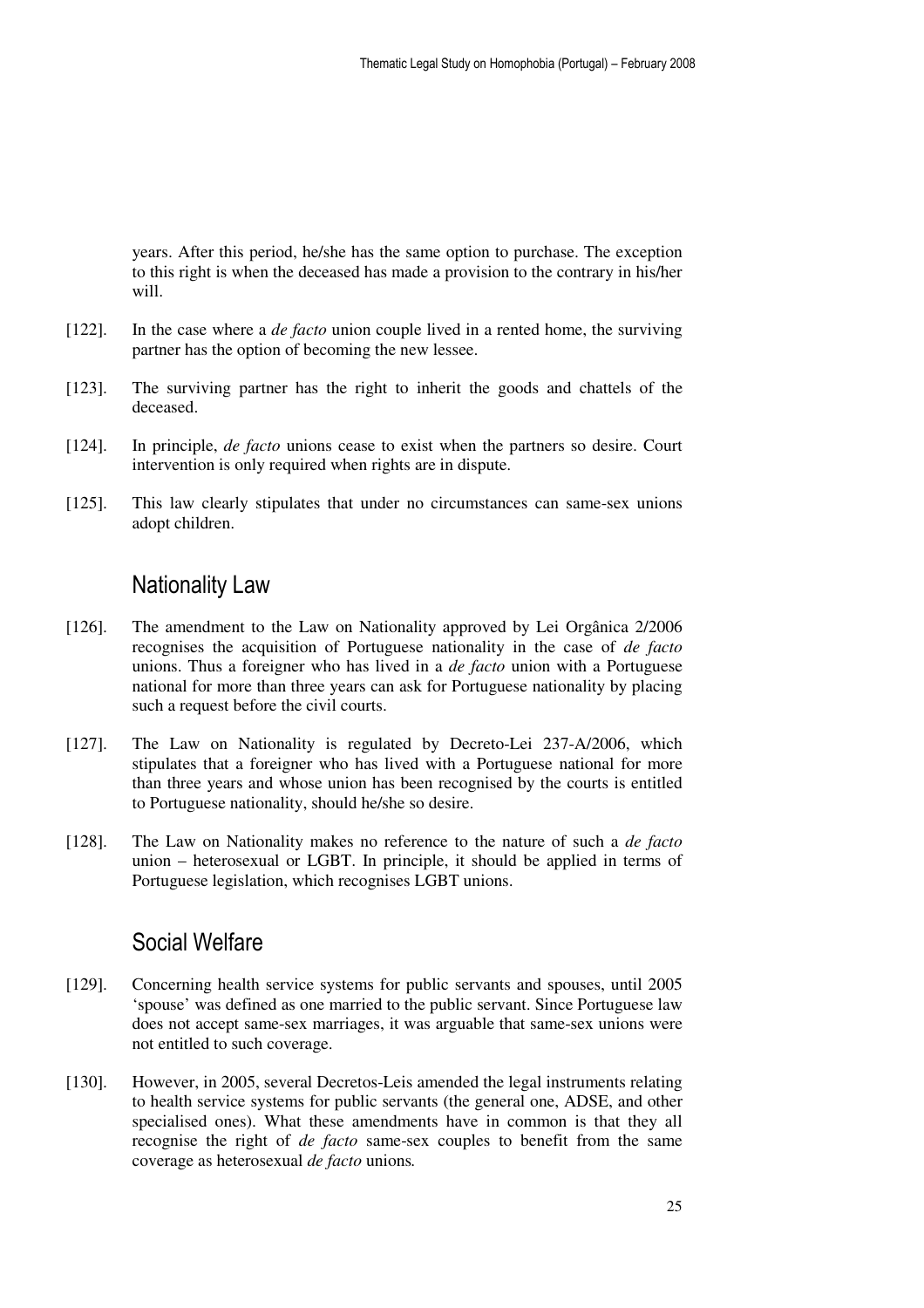- [131]. Among the rights to which same-sex unions are entitled is the right to a subsidy in case of a partner's death.
- [132]. The most important welfare benefits are extended equally to same-sex *de facto*  unions*.*

#### Insurance Policies and Bank Loans

- [133]. According to data provided by an NGO (Ilga-Portugal), same-sex unions experienced problems with health insurance policies. Although *de facto* unions are accepted, some companies refuse to recognise same-sex unions as eligible for such contracts.
- [134]. Most banks, on the other hand, consider such unions eligible for mortgages and other loans at the same rate as for married couples.
- [135]. In 2007, a bank was found guilty of refusing to recognise a gay couple's eligibility for a mortgage. The Court ordered the bank to pay damages.<sup>16</sup>
- [136]. The principle of equality was not the Court's *ratio decidendi*. Rather, the decision was based on the bank's previous, 1994 granting of a mortgage to a gay couple. It was concluded that the bank could not adopt a different policy thereafter.

### Criminal Code (2007)

- [137]. This section includes remaining aspects of current criminal law not mentioned in Section 6.
- [138]. When the offended person dies without having pressed charges, the surviving partner can press charges.
- [139]. Anyone who harms, whether repeatedly or not, either physically or psychologically, persons of the same or opposite sex with whom he/she lives or has lived will be sentenced to 1-5 years in prison.
- [140]. In crimes of coercion involving parties of the same or opposite sex, a criminal procedure depends on a formal charge being filed.
- [141]. In the same cases, as enshrined in Article 364.º, a partner of the same or opposite sex can have the sentence reduced or even serve no time in prison if he/she acted with the aim of protecting the person with whom he/she lives.

 $\overline{a}$ <sup>16</sup> See: http://eyesonthepride.blogspot.com/2007/08/ilga-denunciar-ue-discriminaohomofbica.html (15.02.2008).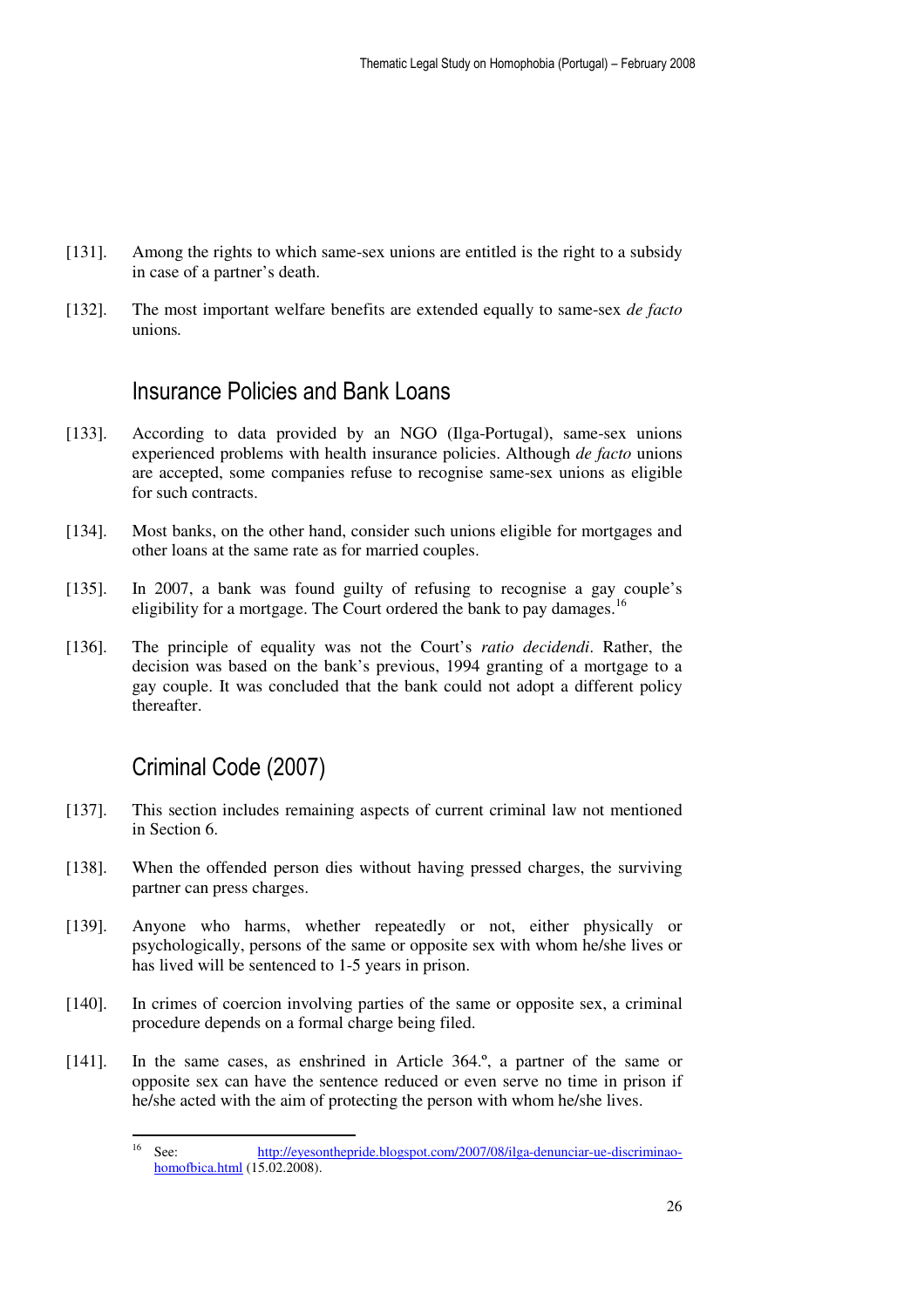[142]. Regarding the covering up of crimes, in certain cases enshrined in Article 367.º, a partner of the same or opposite sex cannot be punished.

#### Children at Risk

[143]. The recent Decreto-Lei 11/98 allows the give shelter by families of children at risk ['decreed that families could shelter at-risk children'?]. This decree-law does not mention *de facto* unions*.* Because LGBTs are not entitled to marry, the new law is not applicable to them.

#### Blood Donors

- [144]. Currently, according to the law (Decreto-Lei 267/2007), LGBTs can be blood donors. This law does not discriminate against LGBTs. Therefore, restrictions established by law apply to all individuals. Anyone whose sexual behaviour places them at risk of contracting serious sexually transmitted diseases is not allowed to give blood.
- [145]. The information available on the website of the *Instituto Português do Sangue* [National Institute of Blood] specifies that blood should not be donated by a potential donor of either sex who has:<sup>17</sup>
	- had several sexual contacts in exchange for money or drugs;
	- engaged in sexual activities with multiple partners.
- [146]. This legislation does not seem to discriminate against LGBTs.

#### The Case of Gisberta

- [147]. In July 2006, a Brazilian transsexual named Gisberta was murdered by a group of minors from the city of Oporto. Gisberta was homeless and frequently attacked because of her sexual identity.
- [148]. She was abducted by a group of minors who kept her for three days before killing her. During that time she was beaten, sexually abused and tortured before finally being thrown down a well 15 metres deep, where she drowned.
- [149]. In their defence, the minors claimed that it was nothing more than a prank. Initially, the minors were accused of attempted homicide and concealing the body, but the Public Prosecutor changed the charges to assault causing grievous bodily harm.

 $17$ <sup>17</sup> See: http://www.ipsangue.org/maxcontent-documento-60-posso-dar-sangue.html (15.02.2008).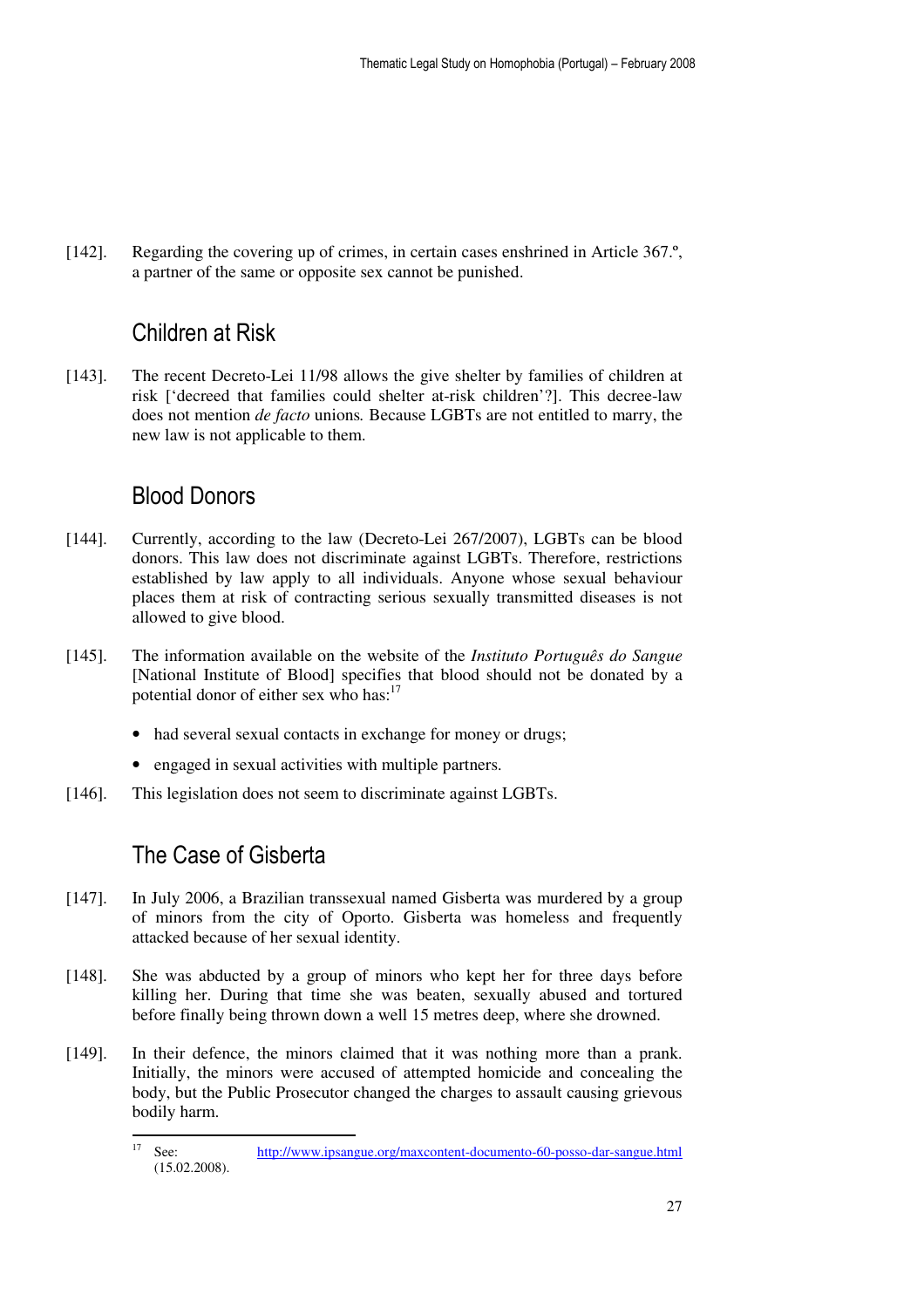- [150]. The ruling of the *Tribunal de Menores* [Juvenile Court] was as follows:
	- 11 of the 13 involved were sentenced to 11-13 months in a semi-open institution;
	- the remaining two were enrolled in a 12-month special education programme.
- [151]. Two years after Gisberta's death, a vigil was organised by an LGBT group called The Pink Panthers, where a group spokesperson complained about the lack of any law related to gender identity.
- [152]. The content of this judicial case is not yet available.

#### Violence in Viseu

[153]. In the course of 2005, LGBTs of Viseu, in northern Portugal, were victims of insults, assaults, torture and death threats. The unusual frequency with which these occurred was condemned by politicians across the spectrum. To show solidarity with LGBTs, a demonstration was organised.

#### Adoption

- [154]. The Law of Adoption does not allow *de facto* heterosexual or LGBT unions to adopt children. According to Article 1979 of the Civil Code (amended by Lei 31/2003), the following are entitled to adopt children:
	- couples married for more than four years, not separated and over 25;
	- single persons over 30, regardless of marital status.
- [155]. It should be noted that there are cases of individual LGBTs who have adopted children, but it is not known how many.

#### Assisted Procreation

[156]. Lei 32/2006 governs assisted procreation. It explicitly states that only married couples who are not separated, or opposite-sex *de facto* union partners living together for two years, are entitled to benefit from the techniques envisaged in the law.

<sup>18</sup> <sup>18</sup> See: http://atranspt.blogspot.com/2007/02/comunicado-de-imprensa-pantres-cor-de.html (15.02.2008).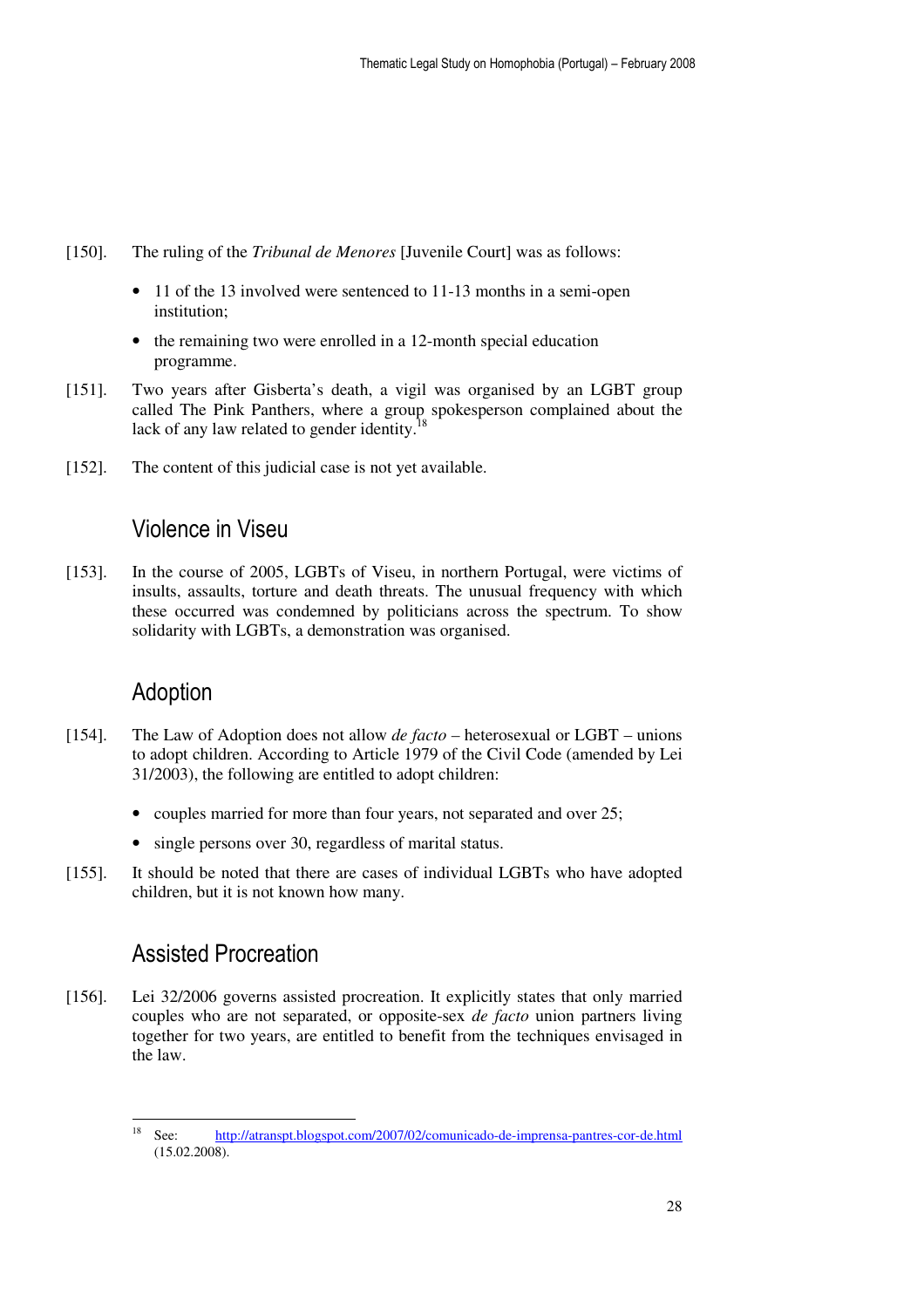#### Same-sex Marriages

- [157]. In the field of same-sex marriage, two projects have been presented to the Parliament, one by the Green Party and the other by the *Bloco de Esquerda* (a left wing party). The former proposed directly changing some articles of the Civil Code. According to this project, marriage does not need to be a contract established by people of opposite sex. The wording used is: 'marriage is a contract entered into between two persons of the opposite sex who wish to constitute a family'.
- [158]. The initiative of the *Bloco de Esquerda* is based on the same idea of changing the concept of marriage to a union of two people regardless of sex.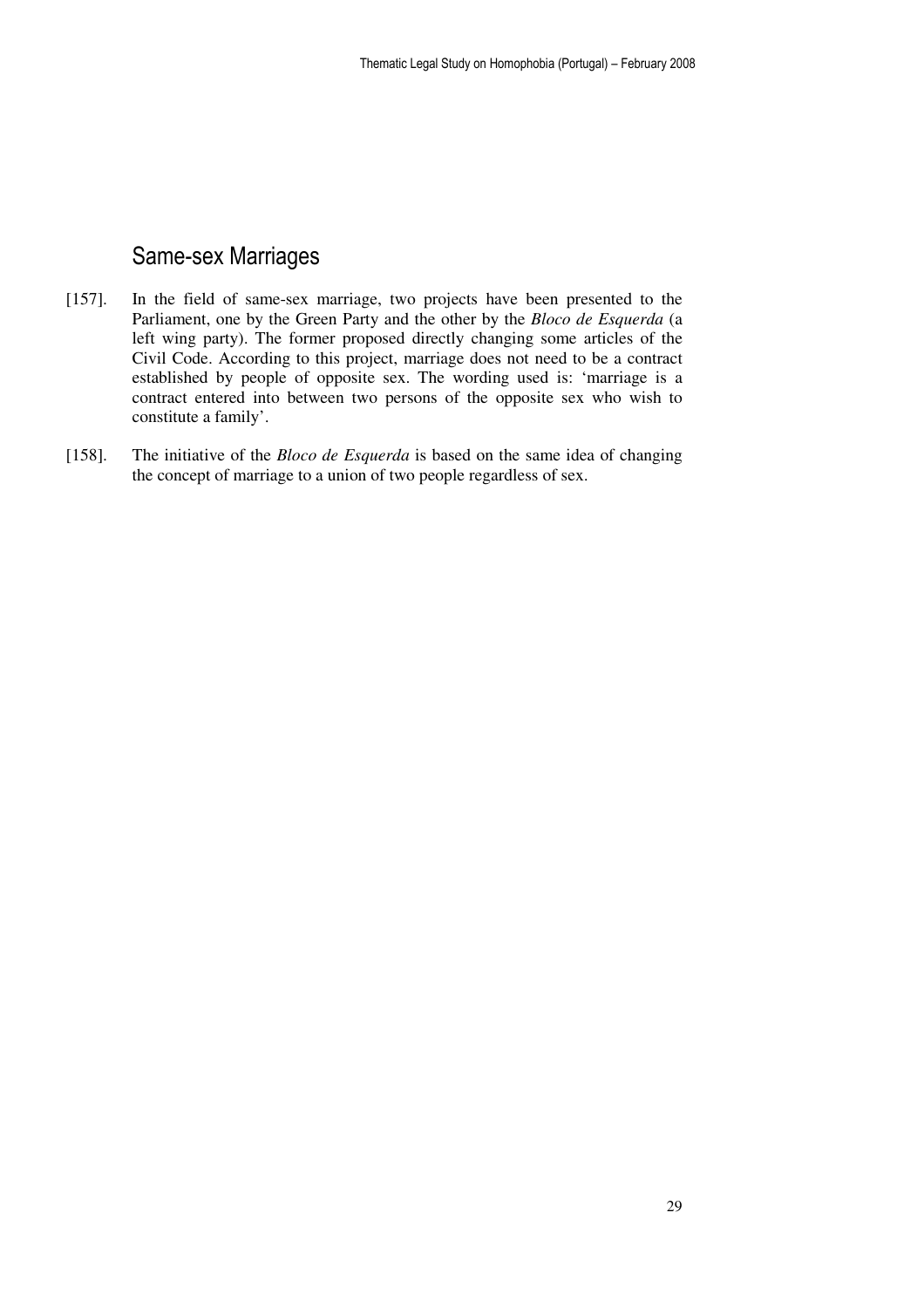# 9. Good Practices

- [159]. At the *Universidade Nova de Lisboa*, the Faculty of Law offers, as part of its degree course, a subject called 'Law of Social Equality', which devotes a section to 'Homophobia and non discrimination on the grounds of sexual orientation'. This component of the degree course has been offered since 2005- 2006.
- [160]. At the *Instituto Superior do Trabalho e da Empresa* (ISCTE) [Institute for Labour and Company] same-sex studies were conducted on issues related to LGBTs (mainly in the Department of Anthropology).<sup>19</sup>
- [161]. In recent years, several trainings and seminars on the EU and international legal framework regarding asylum and refugee status and their effects on the Portuguese system and policies on this subject have been organised.
- [162]. Since 1994, the entity that represents the UNHCR in Portugal, *Conselho Português para os Refugiados* [Portuguese Council for Refugees], organises a biannual thematic congress on asylum-related issues. In the context of this study, the 2004 congress in Lisbon, which focused on the (new) EU legal framework on asylum and refugee status, was crucial. In particular, a panel focussed specifically on issues of discrimination and equality in the context of the EU legal framework for asylum. Between February and March 2008, a training on immigration and asylum law at Lisbon University will specifically address EU asylum law and refugee status in the context of international and Portuguese law. Although not specifically mentioned, because of new elements in EU asylum instruments, LGBT issues can be considered at the training.
- [163]. On 15.12.2007, two children's books were published that showed for the first time in Portuguese that there is more than one possible family model. Illustrated examples of homosexual couples helped parents, teachers and children to discuss the issue in a natural way.
- [164]. Ilga-Portugal has taken steps to ensure that police officers receive adequate training while at the academy on how to deal with LGBTs in a nondiscriminatory way. The government has approved this initiative and its implementation.
- [165]. The CGTP trade union approved a manifesto entitled 'Equal Opportunities for All' and sub-headed 'For diversity! Against the discrimination in the workplace and in society'. The trade union states that rules against direct or indirect discrimination, particularly on the grounds of sexual orientation, are not respected very often in spite of the absence of formal complaints. Xenophobia,

<sup>19</sup> See: http://www.tintafresca.net/News/newsdetail.aspx?news=16099e0a-e795-4b51-9ace- 5f8bf1c05397&edition=85 (15.02.2008).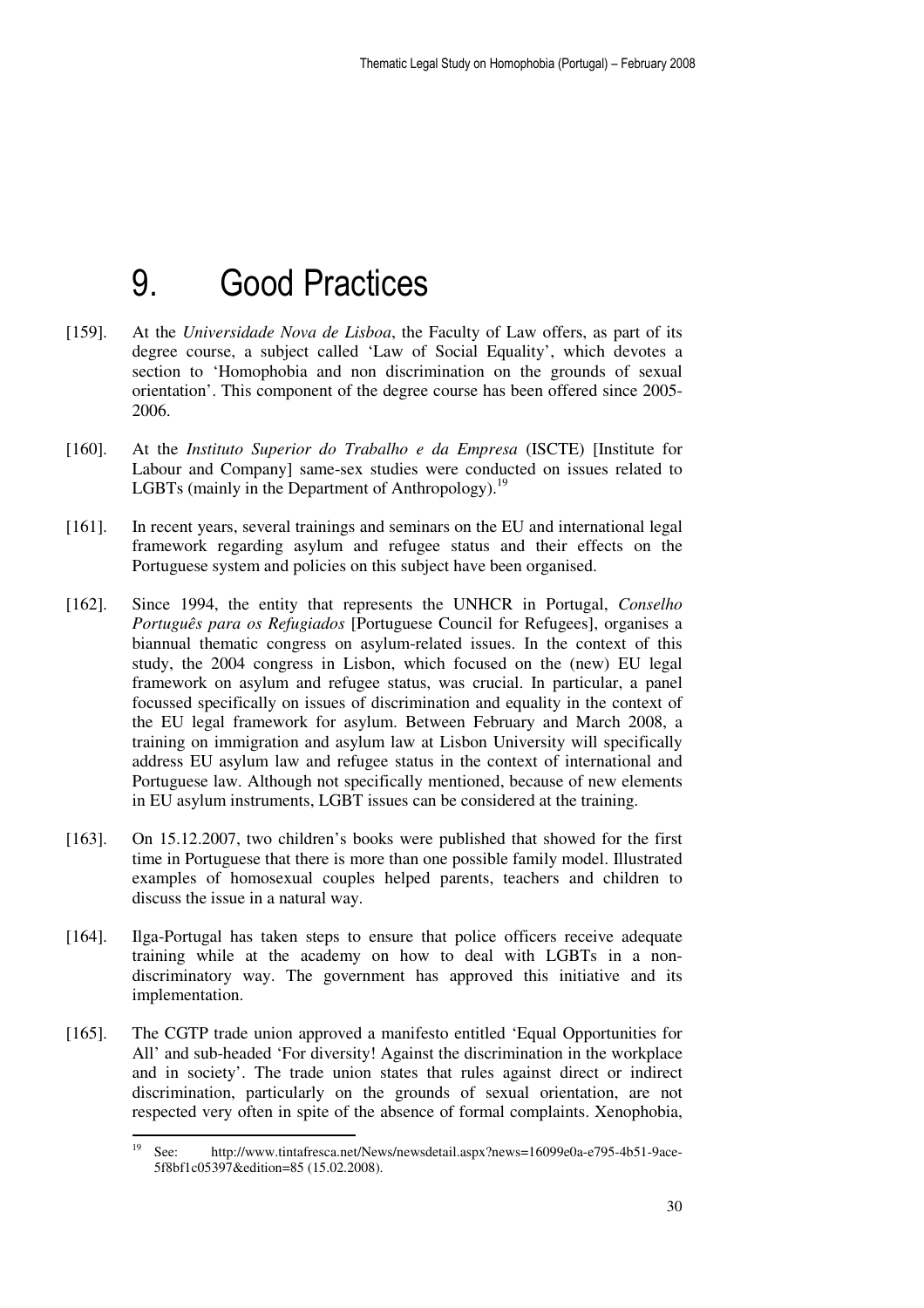homophobia and transphobia, among other fears, constitute the main examples of discrimination that should be countered by organised campaigns.<sup>20</sup>

- [166]. One LGBT association in particular, *rede ex aequo*, has an updated list of gynaecologists who specialise in dealing with lesbians. The association regularly offers programmes in the field of education, participates in debates and presents discussions at schools.
- [167]. The LGBT community organises film festivals, photographic exhibitions, shows and contests, camping expeditions, radio programmes and other social events. Some LGBT associations receive subsidies from State or local authorities. No relevant case law exists in this area.

 $20\,$ See answers from CGTP of April 2007 and of 4 February 2008.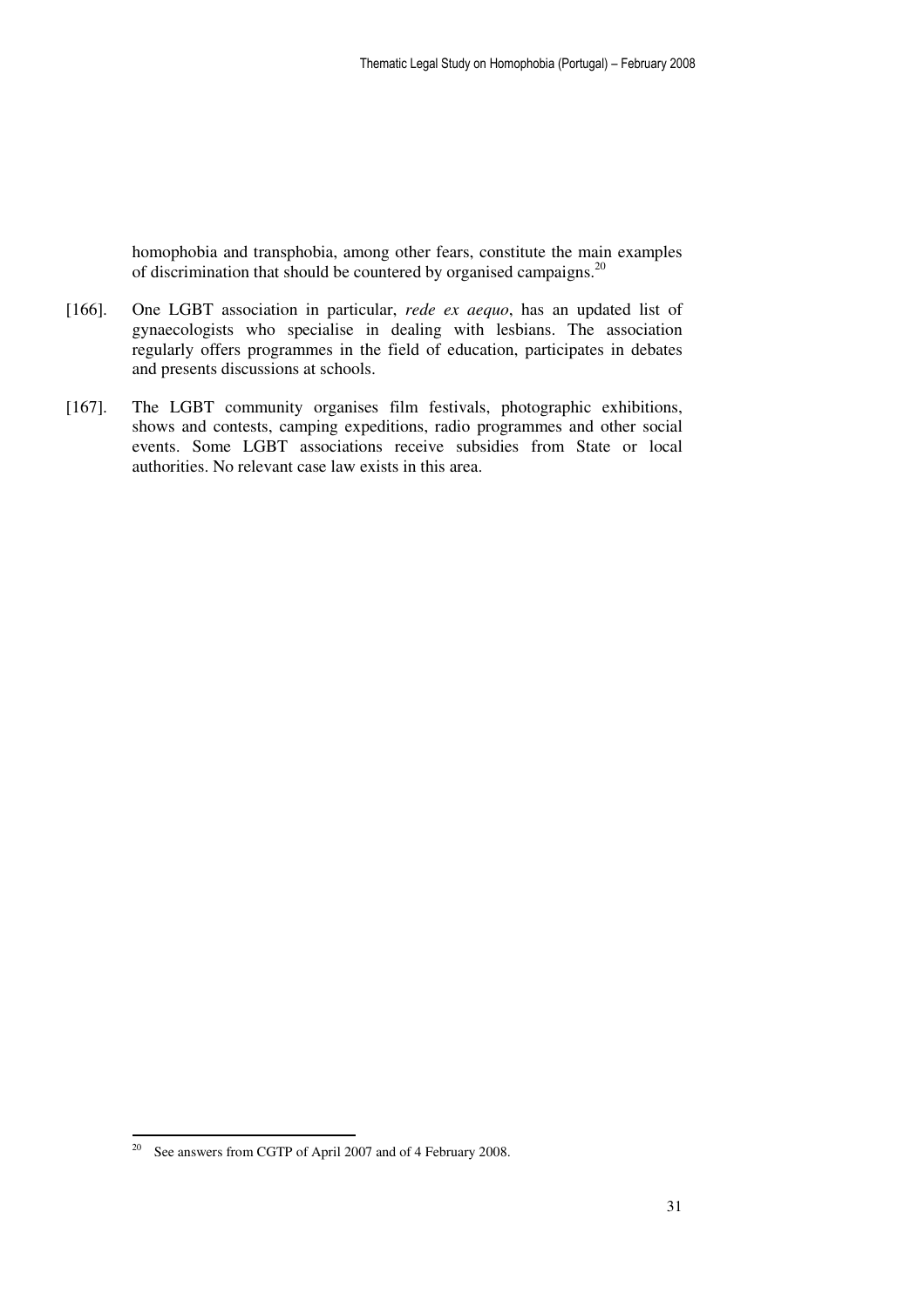## **Conclusions**

- [168]. The research material available for this study was limited in terms of statistical data. In fact, there are no reliable official or unofficial figures to establish patterns of discrimination on the grounds of sexual orientation.
- [169]. Portugal has transposed the EU Directives in acceptable terms. However, some laws still exclude LGBTs from their scope.
- [170]. The Constitution expressly prohibits discrimination on the grounds of sexual orientation.
- [171]. At the present time, no public body is empowered to deal with general complaints on the grounds of sexual orientation.
- [172]. In the last seven years few public incidents revealed homophobic behaviour, though the case of transsexual Gisberta shocked the public.
- [173]. Opposite-sex and same-sex *de facto* unions are recognised under Portuguese law.
- [174]. Nationality Law and the transposition of the Directive concerning Freedom of Movement (Lei 37/2006) protect same-sex *de facto* unions in which a partner is not an EU citizen.
- [175]. The Constitutional Court has yet to decide if same-sex marriage (currently not allowed by the Civil Code) is in line with the Constitution.
- [176]. Some universities offer subjects on equality and non-discrimination, including issues concerning LGBTs.
- [177]. There is an important group of LGBT associations that engage in a wide range of activities, including organising social events and presenting lectures in schools.
- [178]. The authors of this study are firmly convinced that effective problems of discrimination on the grounds of sexual orientation and disrespect for the principle of equality do indeed exist and are frequently encountered. However, the lack of information both in public bodies and in NGOs does not provide the necessary tools to quantify such problems and to establish a scientific framework. This study did not consider personal accounts that lacked substantiating evidence.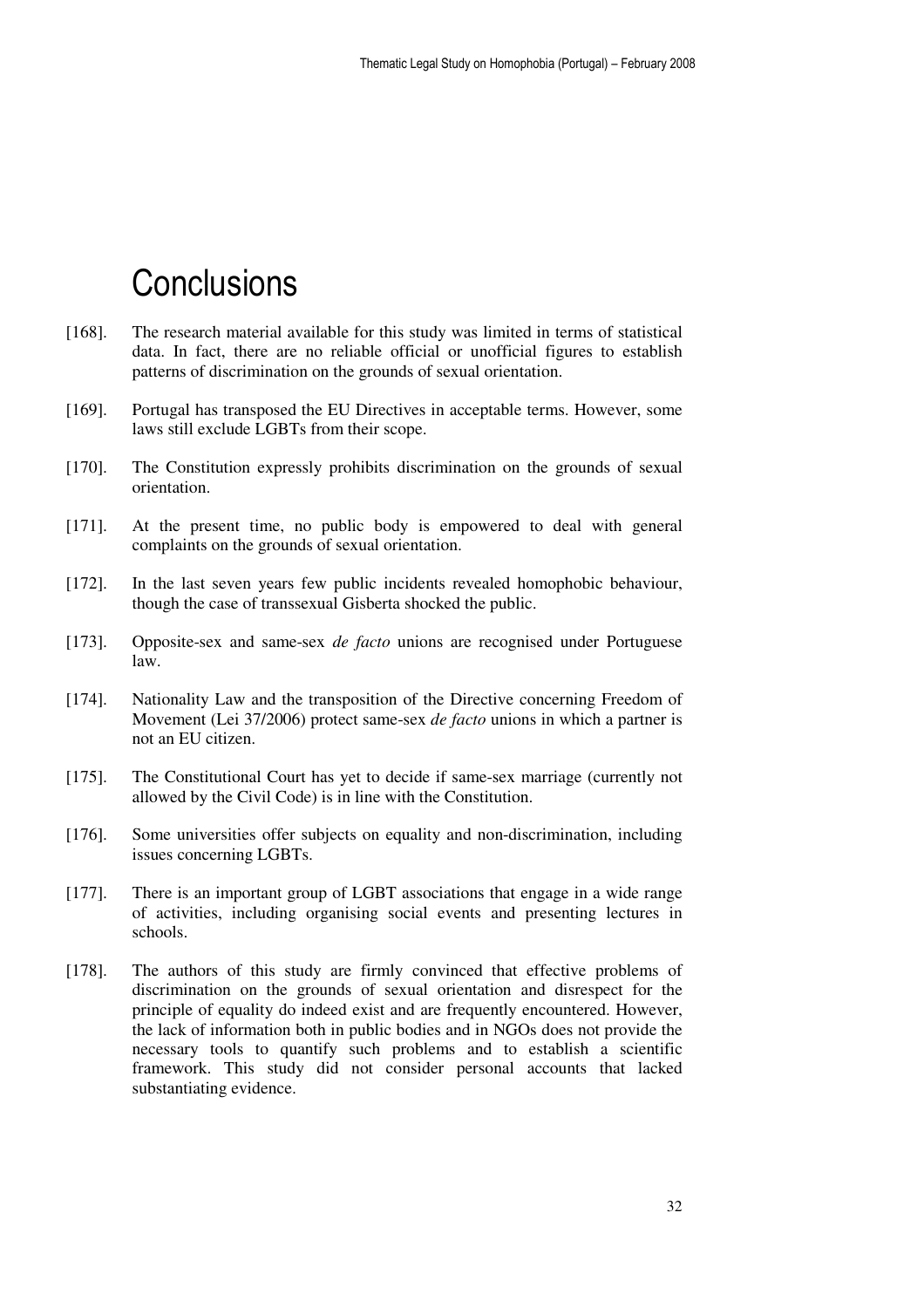## Annexes

### Annex 1 – Presentation of Case Law

|                         | PENAL CODE                                                                                                                                                                                                                                                                                                                                                                   |
|-------------------------|------------------------------------------------------------------------------------------------------------------------------------------------------------------------------------------------------------------------------------------------------------------------------------------------------------------------------------------------------------------------------|
| <b>Case title</b>       | Homosexual sex with adolescents                                                                                                                                                                                                                                                                                                                                              |
| <b>Decision date</b>    | 10.05.2005                                                                                                                                                                                                                                                                                                                                                                   |
| Reference details       | Tribunal Constitucional [Constitutional Court]                                                                                                                                                                                                                                                                                                                               |
| Key facts of the case   | An adult male had sex with two male minors. Other relevant facts:                                                                                                                                                                                                                                                                                                            |
|                         | - the sexual activities were consensual;                                                                                                                                                                                                                                                                                                                                     |
|                         | - the minors were prostitutes.                                                                                                                                                                                                                                                                                                                                               |
|                         | The Court examined the existing Article 175 of the Penal Code. According to Article 174: 'Anyone<br>who, being over 18, engages in coitus, anal sex or oral sex with a minor aged between 14<br>and 16, taking advantage of their inexperience, is punished with up to two years in<br>prison or a prison sentence of up to 240 days with the alternative of paying a fine'. |
|                         | If these acts were of a homosexual nature, Article 175 stipulates that: 'Anyone who, being over 18,<br>engages in serious homosexual acts with a minor aged between 14 and 16, or causes<br>such acts to be committed by a third party, is punished with up to two years in prison or<br>a prison sentence of up to 240 days with the alternative of paying a fine'.         |
| Main                    | The above description of the crimes shows that homosexual acts with adolescents were more severely                                                                                                                                                                                                                                                                           |
| reasoning/argumentation | punished than heterosexual ones.                                                                                                                                                                                                                                                                                                                                             |
|                         | The Supremo Tribunal de Justiça [Supreme Court] applied Article 175 but it need not have done so,<br>because of the fact that it was unconstitutional.                                                                                                                                                                                                                       |
|                         | The Court argued that: 'homosexual acts committed by adults with adolescents, regardless of the sexual<br>experience of the minor, are overwhelmingly more traumatizing because they constitute<br>abnormal sex acts in violation of Natural Order of things. In addition they put at risk or<br>potentially endanger the development of the minor's personality'.           |

**PENAL CODE** 

DISCLAIMER: This study has been commissioned as background material for a comparative report on homophobia and discrimination on grounds of sexual orientation by the European Union Agency for Fundamental Rights. The views expressed here do not necessarily reflect the views or the official position of the FRA. The study is made publicly available for information purposes only and does not constitute legal advice or legal opinion.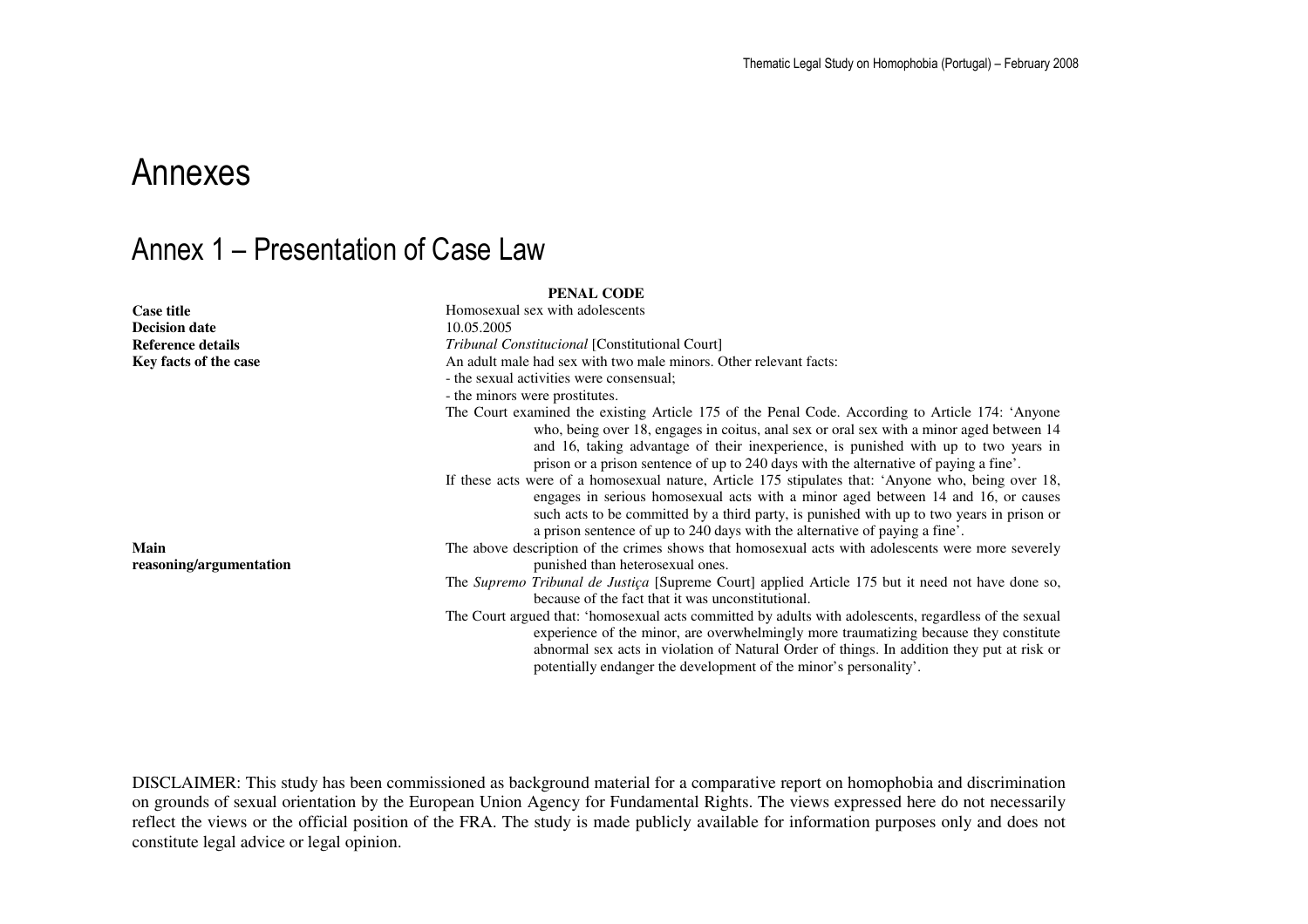**Key issues (concepts, interpretations) clarified by the case** 

**Results (sanctions) and key consequences or implications of the case** 

**Decision date** 02.09.2007

**Main reasoning/argumentation** 

**Key issues (concepts, interpretations) clarified by the case** 

At the Constitutional Court, the defence stated: 'only a conception of homosexuality as a vice – and hence immoral – can explain the belief that adolescents must be protected against any kind of homosexual behaviour'. It was also maintained that 'if society wants to be seen neutral as regards sexual activity, this kind of legal disposition is precisely the opposite'. The Public Prosecutor merely remarked that the legislative power enjoyed ample scope when it came to defining crimes and punishments to be applied. The Constitutional Code decided to try the case on the basis of the principle of equality and the right of the minor to develop their personality in a normal way. The Court said that one of the issues at stake was the adolescent's right to express their sexual orientation freely. Regarding the way the Penal Code treated homosexual and heterosexual relationships, it was clear that the former were deviant while the latter were socially accepted. The Court deemed that a legal judgement cannot be based on such concepts of normality. The Court decided that Article 175 of the Penal Code was unconstitutional.

#### **MISCELLANEOUS**

**Case title Same-sex marriage Same-sex marriage Same-sex marriage Same-sex marriage Same-sex marriage Same-sex marriage Same-sex marriage Same-sex marriage Same-sex marriage Same-sex marriage Same-sex marriage Same-sex mar Reference details** *Supremo Tribunal de Justiça* [Supreme Court of Justice] **Key facts of the case** Two women presented a request to start the process of a civil marriage. This was denied by the registrar Two women presented a request to start the process of a civil marriage. This was denied by th of the Registry Office. The argument used was that the Civil Code prohibits same-sex marriages. The two women appealed this decision in Court, arguing that the Portuguese Constitution not only recognises everyone's right to marry and have a family (Article 36 of the Constitution) but also expressly forbids discrimination on the grounds of sexual orientation (Article 13 of the Constitution). The Court of first instance did not uphold this argument and a new appeal was made to the *Tribunal da Relação de Lisboa* [First Court of Appeal]. The Court upheld the previous decision, and a new appeal was made to the Supreme Court of Justice.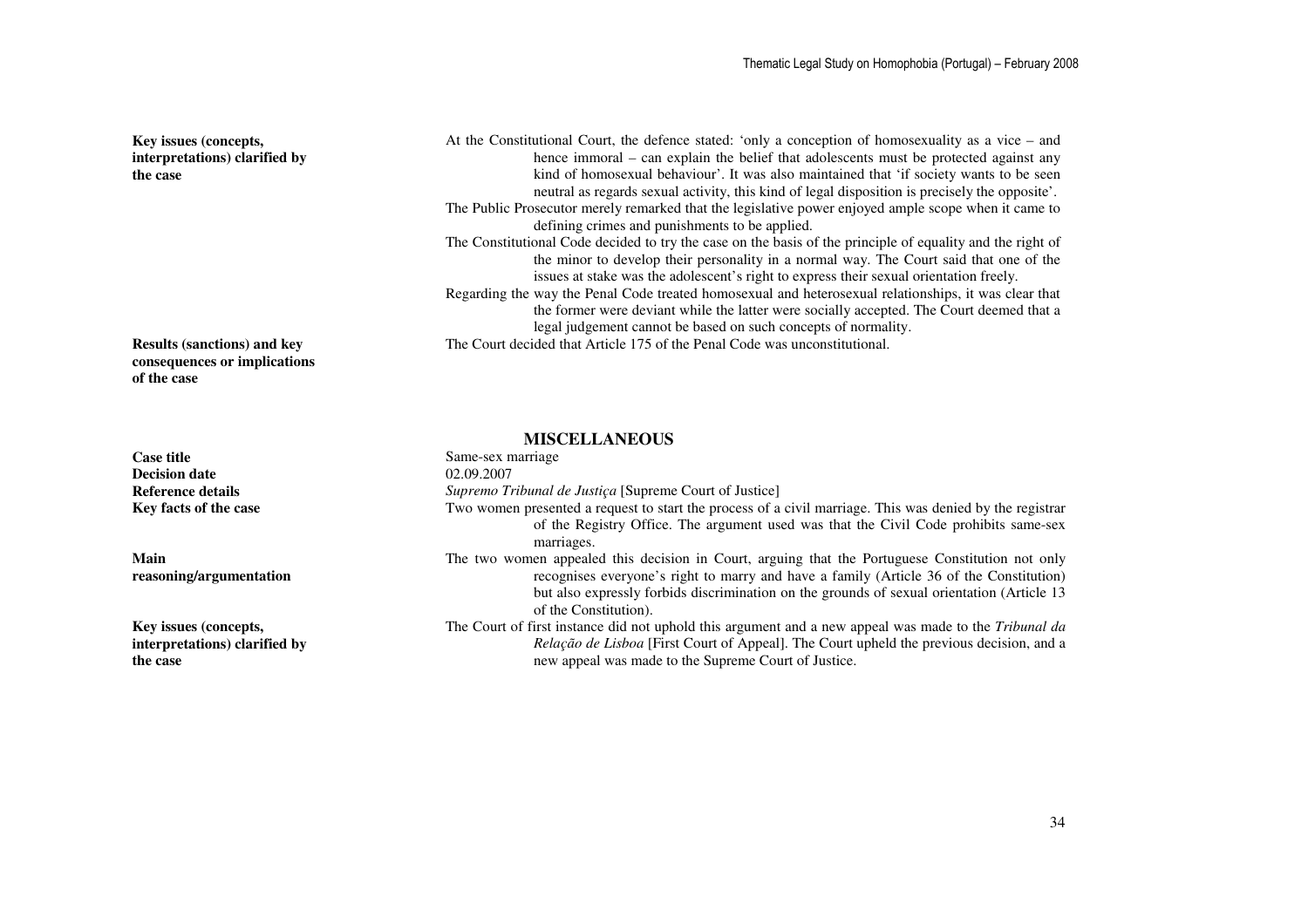The main reasons presented by the plaintiffs are as follows: - the unconstitutional nature of Article 1577 of the Civil Code, which defines marriage as a contract between two persons of the opposite sex; - the unconstitutional nature of Article 1628 of the Civil Code, which considers nonexistent a marriage between two persons of the same sex. Such claims were based on the principle of equality and non-discrimination and the right to constitutefamily. The reasons advanced by the Supreme Court were: - the Portuguese Constitution does not recognise the right of same-sex marriage. However, it does recognise their right to constitute a family, because partnerships and *de facto* unions are not forbidden; - it is for Parliament to decide what the prerequisites of marriage are and its effects; - in addition, special restrictions are allowed in Family Law when it comes to the marriage contract. The Supreme Court turned down their request and now the issue is in the hands of the Constitutional **Results (sanctions) and key consequences or implications of the case** Court.

#### **MISCELLANEOUS**

| <b>Case title</b>                                                  | Parental Authority                                                                                                                                                                                                                                                              |
|--------------------------------------------------------------------|---------------------------------------------------------------------------------------------------------------------------------------------------------------------------------------------------------------------------------------------------------------------------------|
| <b>Decision date</b>                                               | 09.01.1996                                                                                                                                                                                                                                                                      |
| Reference details                                                  | Tribunal da Relação de Lisboa [First Court of Appeal]                                                                                                                                                                                                                           |
| Key facts of the case                                              | Whether a gay father was able to be in charge of the education of a child.                                                                                                                                                                                                      |
| Main<br>reasoning/argumentation                                    | According to the Court, children up to the age of 7 or 8 need the 'love and affection of their mothers, in a way that cannot be<br>replaced by the father'.                                                                                                                     |
| Key issues (concepts,<br>interpretations) clarified by<br>the case | The Court decided that, despite increasing tolerance on the part of society towards homosexuals, the prevailing model<br>continues to be heterosexuality.<br>In addition homosexuality was considered 'abnormal', and the child should not grow up in a 'abnormal environment'. |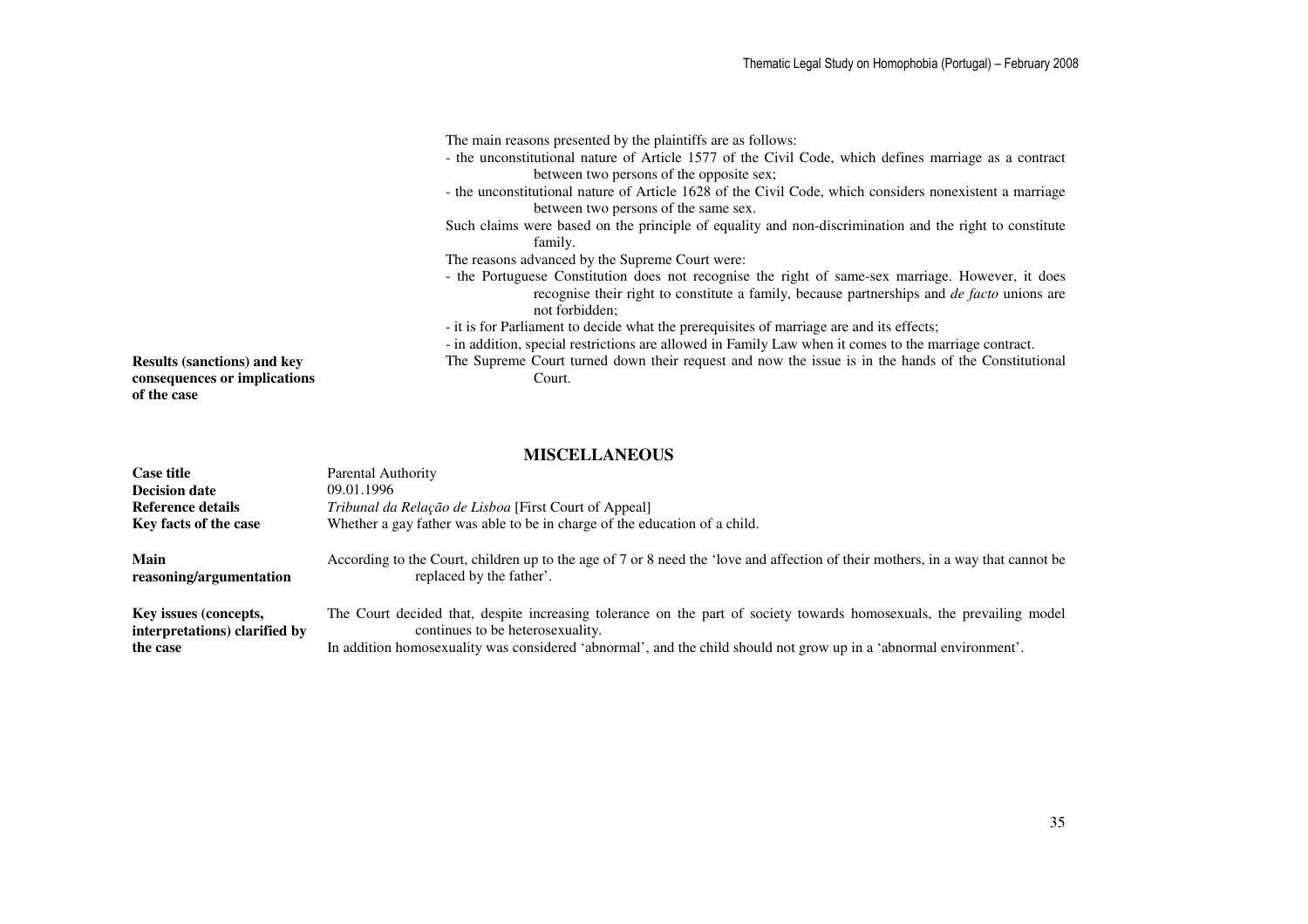**Results (sanctions) and key** The Court decided in favour of the mother. **consequences or implications of the case** 

#### **TRANSGENDERS**

| Case title                                                                        | Transsexualism                                                                                                                                                                                                      |
|-----------------------------------------------------------------------------------|---------------------------------------------------------------------------------------------------------------------------------------------------------------------------------------------------------------------|
| <b>Decision date</b>                                                              | 06.10.1986                                                                                                                                                                                                          |
| Reference details                                                                 | <i>Tribunal da Relação de Lisboa</i> [First Court of Appeal]                                                                                                                                                        |
| Key facts of the case                                                             | A. had a sex change operation and, as a consequence, intends to alter his name and sex classification in the Civil Register.                                                                                        |
| Main<br>reasoning/argumentation                                                   | According to the Court, men who alter their physical appearance and social behaviour as a result of sex change operations<br>do not become women despite such practices.                                            |
| Key issues (concepts,<br>interpretations) clarified by<br>the case                | It is wrong to change sex through medical intervention. It is a way of deforming the body to bring it into line with a<br>psychological illness.<br>It is an affront to public morality, involving self-mutilation. |
| <b>Results (sanctions) and key</b><br>consequences or<br>implications of the case | Hence, no authorisation was given to change the male's status or the individual's name.                                                                                                                             |

#### **TRANSGENDERS**

| <b>Case title</b>     | Transsexualism                                                                                                               |
|-----------------------|------------------------------------------------------------------------------------------------------------------------------|
| <b>Decision date</b>  | 22.06.2004                                                                                                                   |
| Reference details     | <i>Tribunal da Relação de Lisboa</i> [First Court of Appeal]                                                                 |
| Key facts of the case | A, had a sex change operation and, as a consequence, intends to alter his name and sex classification in the Civil Register. |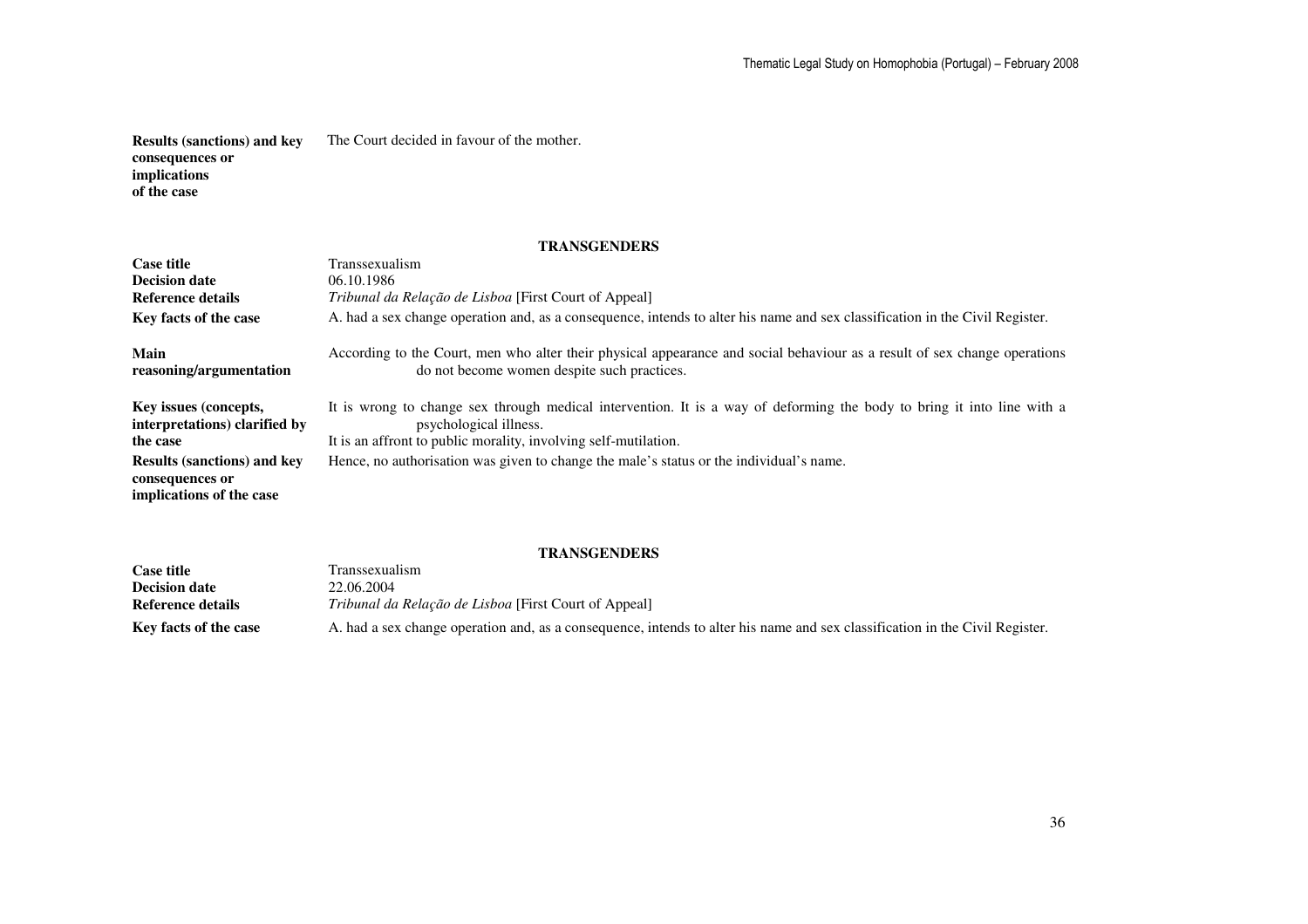| Main                               | There is a lacuna in Portuguese law when it comes to the changing of names as a result of sex change operations.                      |
|------------------------------------|---------------------------------------------------------------------------------------------------------------------------------------|
| reasoning/argumentation            | No law exists forbidding sex changes: it is not considered a crime nor an offence against public morality.                            |
|                                    | The purpose of registers is to keep records of the most important events in a person's life.                                          |
|                                    | The data recorded in a register must correspond to the truth.                                                                         |
| Key issues (concepts,              | An operation in which the penis and testicles are removed and a vagina is implanted involves physical as well as deep                 |
| interpretations) clarified by      | psychological consequences.                                                                                                           |
| the case                           | The lack of a match between the physical body and the psychological state of mind is resolved through an operation of this<br>nature. |
| <b>Results (sanctions) and key</b> | The Court decided that, after undergoing such surgery, the individual becomes a woman and consequently can change his                 |
| consequences or                    | name to a feminine one.                                                                                                               |
| implications of the case           |                                                                                                                                       |
|                                    |                                                                                                                                       |

To date, these are the relevant rulings in Portuguese courts.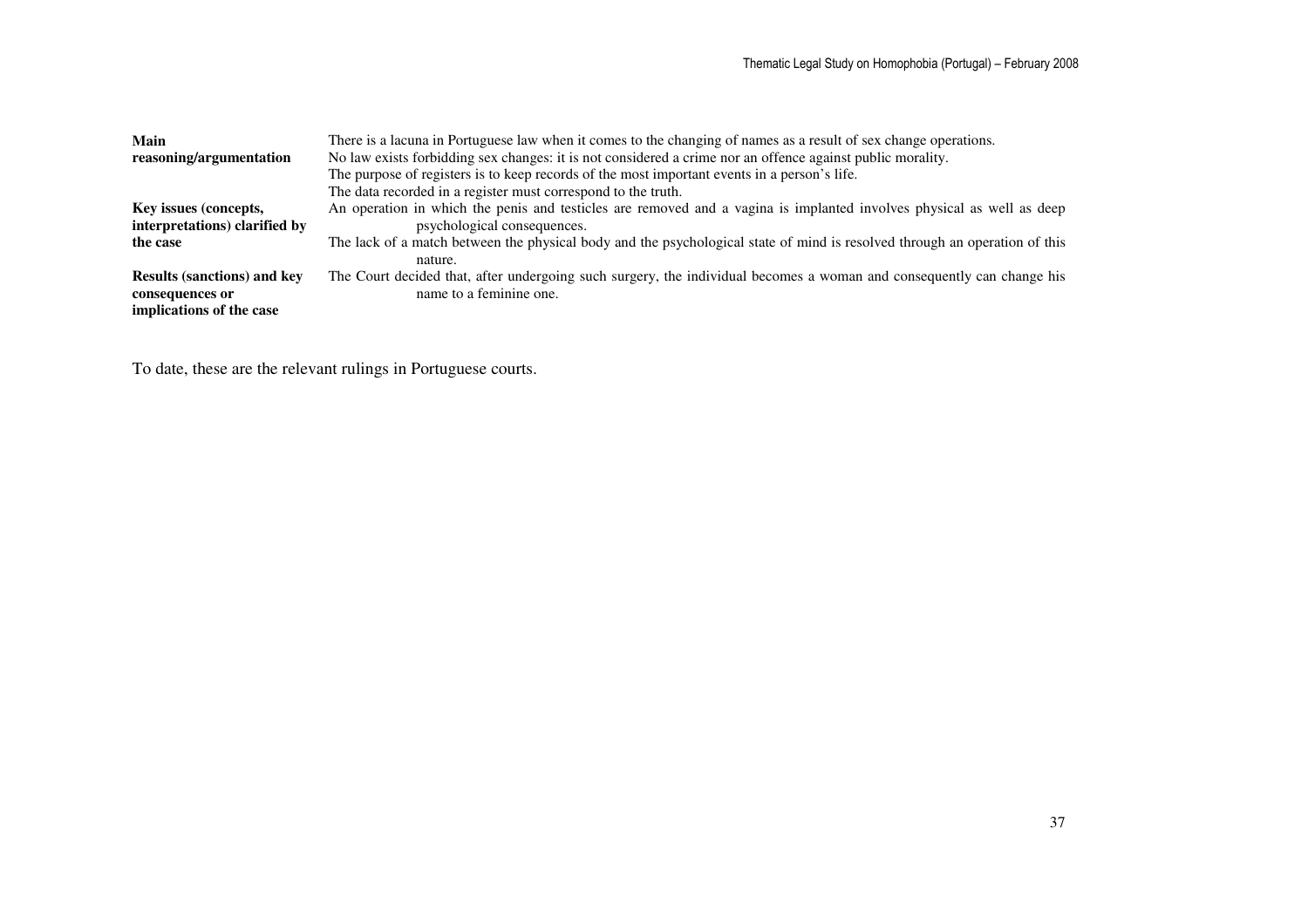### Annex 2

### **Statistics**

#### Case statistics and complaint data (tribunal, courts, equality bodies, etc.) regarding Employment Directive 2000/78/EC concerning the ground of sexual orientation

No data available. Source: Inspector General of Labour.

|                                                                                                                                                                                                                                                                        | 2000 | 2001 | 2002 | 2003 | 2004 | 2005 | 2006 | 2007 |
|------------------------------------------------------------------------------------------------------------------------------------------------------------------------------------------------------------------------------------------------------------------------|------|------|------|------|------|------|------|------|
| Total complaints of discrimination<br>on the ground of sexual orientation<br>(equality body, tribunals, courts,<br>etc.): if possible disaggregated<br>according to social areas of<br>discrimination (employment,<br>education, housing, goods and<br>services, etc.) | N/A  | N/A  | N/A  | N/A  | N/A  | N/A  | N/A  | N/A  |
| Total finding of discrimination<br>confirmed (by equality body,<br>tribunals, courts, etc.): if possible<br>disaggregated according to social<br>areas of discrimination<br>(employment, education, housing,                                                           | N/A  | N/A  | N/A  | N/A  | N/A  | N/A  | N/A  | N/A  |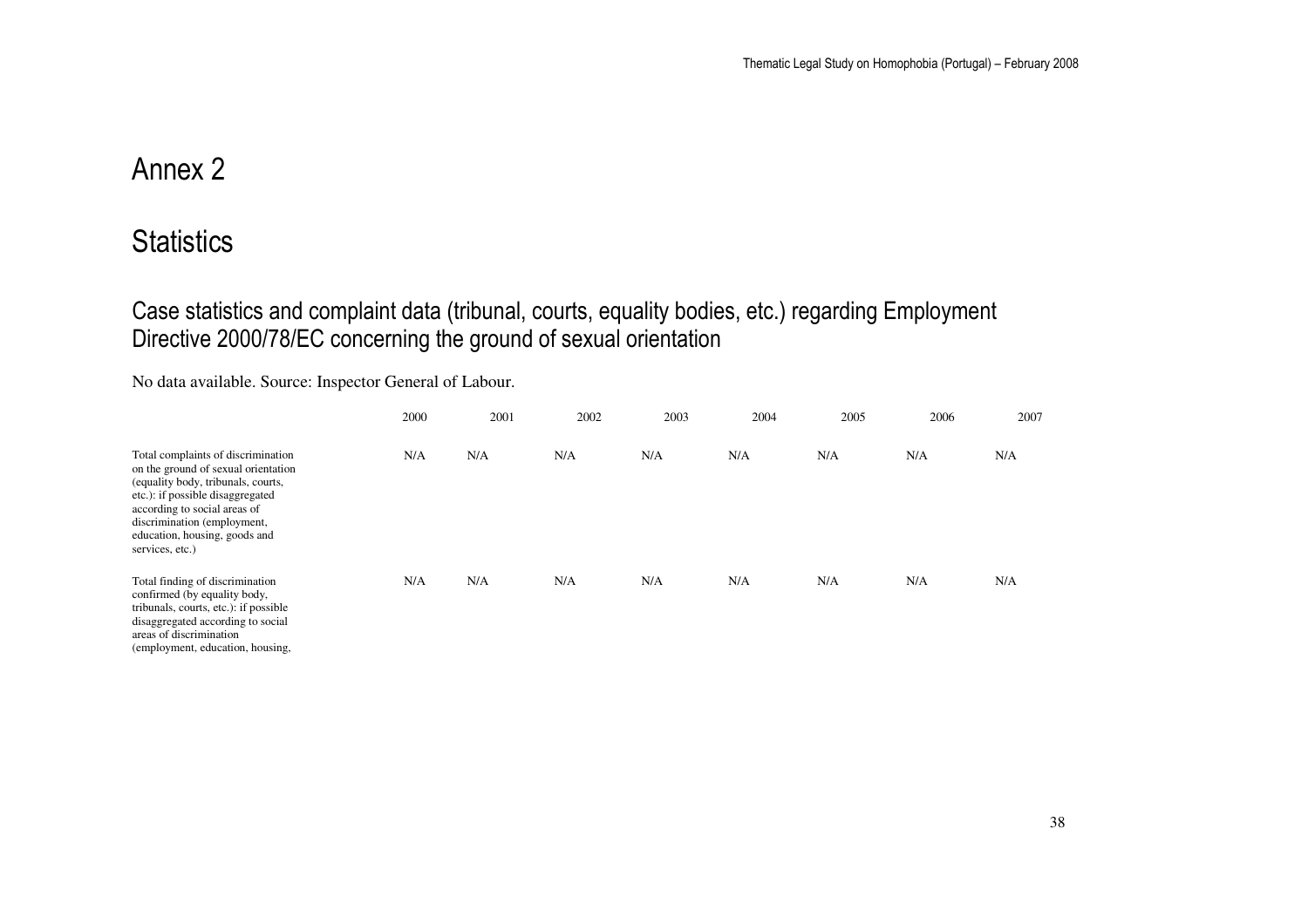|                                                                                                                                                                                                                                                                | 2000 | 2001 | 2002 | 2003 | 2004 | 2005 | 2006 | 2007 |
|----------------------------------------------------------------------------------------------------------------------------------------------------------------------------------------------------------------------------------------------------------------|------|------|------|------|------|------|------|------|
| goods and services, etc.)                                                                                                                                                                                                                                      |      |      |      |      |      |      |      |      |
| National number of<br>sanctions/compensation payments<br>issued (by courts, tribunals,<br>equality bodies, etc.): if possible<br>disaggregated according to social<br>areas of discrimination<br>(employment, education, housing,<br>goods and services, etc.) | N/A  | N/A  | N/A  | N/A  | N/A  | N/A  | N/A  | N/A  |
| National range of<br>sanctions/compensation payments<br>(by courts, tribunals, equality)<br>bodies, etc.): if possible<br>disaggregated according to social<br>areas of discrimination<br>(employment, education, housing,<br>goods and services, etc.)        | N/A  | N/A  | N/A  | N/A  | N/A  | N/A  | N/A  | N/A  |

Present in Annex 2: all available relevant case statistics and complaint data (tribunal, courts, equality bodies, etc.) regarding the national legislation transposing Employment Directive 2000/78/EC concerning the ground of sexual orientation (total of relevant complaints/ pending/ dismissed/ negative/ positive), disaggregated according to the relevant social areas (employment, social protection, education, goods and services, etc.). Present in Annex 2: all available relevant statistics of sanctions and awards of compensation issued and the range of sanctions and awards of compensation issued (please present statistical information in its original form and as completely as possible).

No statistics available. Source: Inspector General of Labour.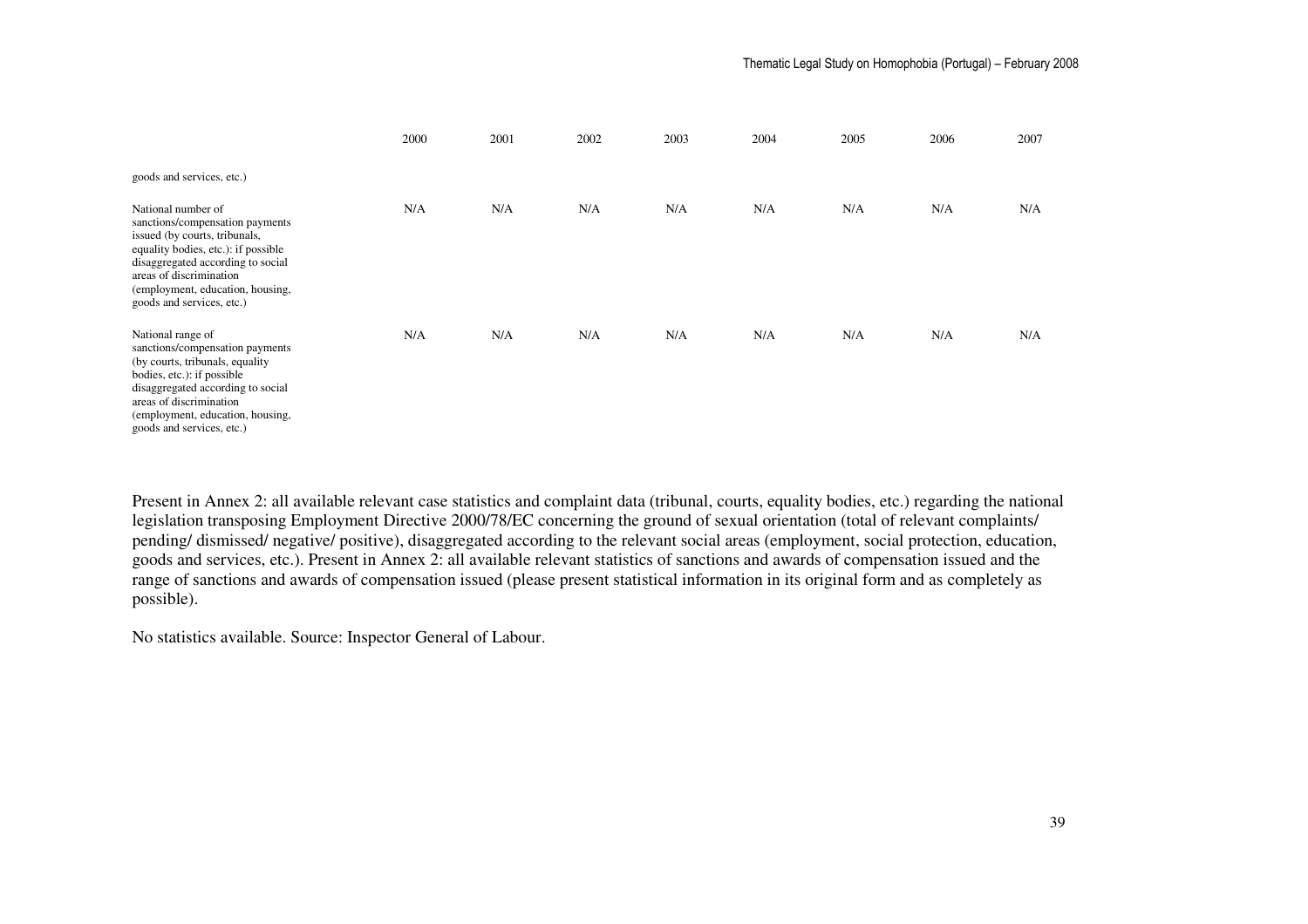### Statistical information on freedom of movement

#### Source: Office of Foreigners and Boundaries.<sup>21</sup>

|                                                                                                                      | 2000 | 2001 | 2002 | 2003 | 2004 | 2005 | 2006 | 2007 |
|----------------------------------------------------------------------------------------------------------------------|------|------|------|------|------|------|------|------|
| Number of LGBT<br>partners of EU<br>citizens residing<br>in your country<br>falling under<br>Directive<br>2004/38/EC | N/A  | N/A  | N/A  | N/A  | N/A  | N/A  | N/A  | N/A  |

<sup>21</sup>See answers from the Portuguese Immigration Service - Asylum and Refugees Department, of 20 February 2008.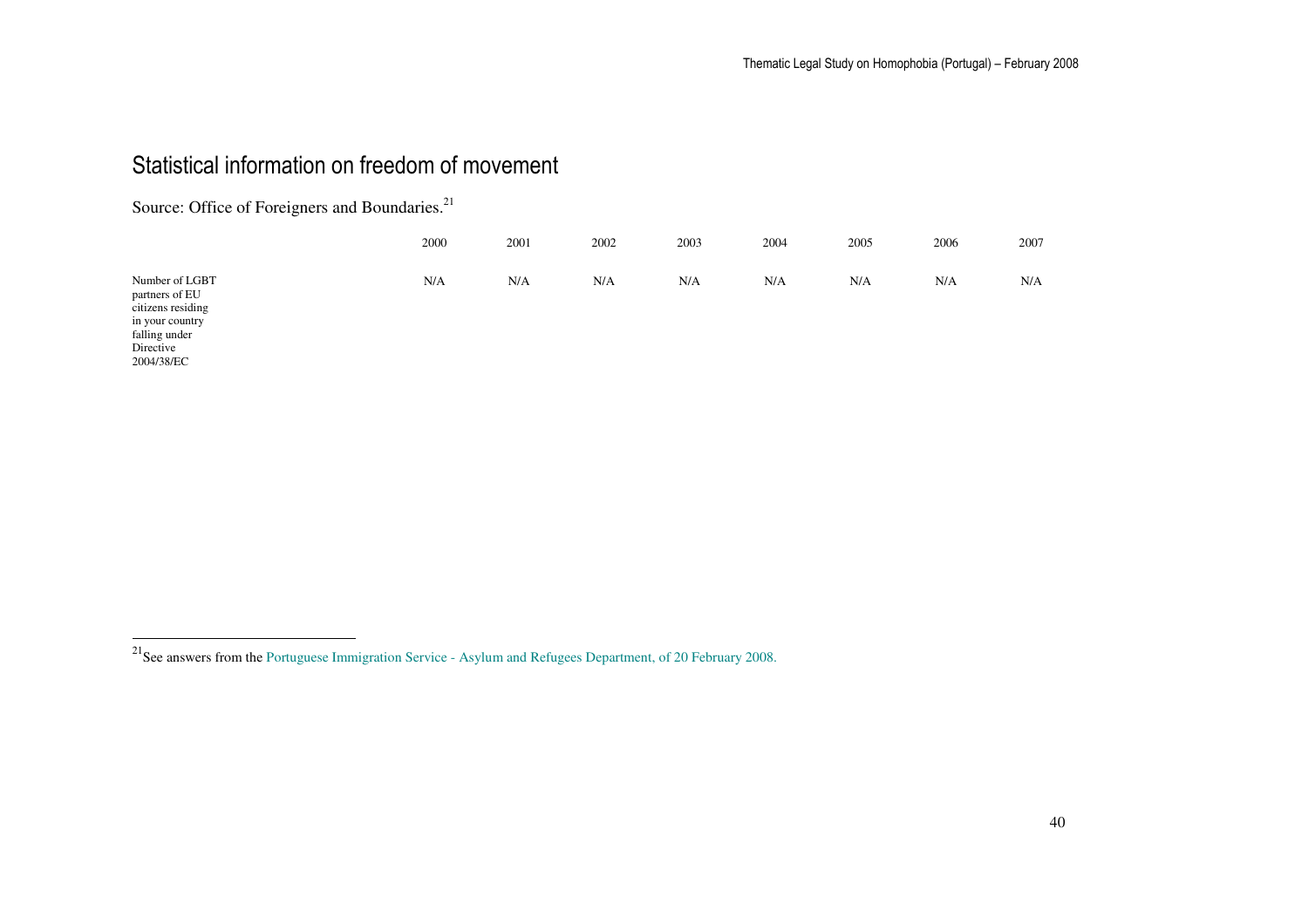### Statistical information on asylum and subsidiary protection

#### Source: Office of Foreigners and Boundaries.<sup>22</sup>

|                                                                                                                                                                               | 2000      | 2001 | 2002                 | 2003 | 2004                   | 2005 | 2006 | 2007 |
|-------------------------------------------------------------------------------------------------------------------------------------------------------------------------------|-----------|------|----------------------|------|------------------------|------|------|------|
| Number of LGBT<br>individuals<br>benefiting from<br>asylum/subsidiary<br>protection due to<br>persecution on the<br>ground of sexual<br>orientation                           | 3<br>2000 | 2001 | $\mathbf{I}$<br>2002 | 2003 | $\overline{c}$<br>2004 | 2005 | 2006 | 2007 |
| Number of LGBT<br>partners of persons<br>enjoying refugee/subsidiary<br>protection status<br>residing in your<br>country falling<br>under Art. 2/h<br>Directive<br>2004/83/EC | N/A       | N/A  | N/A                  | N/A  | N/A                    | N/A  | N/A  | N/A  |

<sup>&</sup>lt;sup>22</sup> See answers from the Portuguese Immigration Service - Asylum and Refugees Department, of 20 February 2008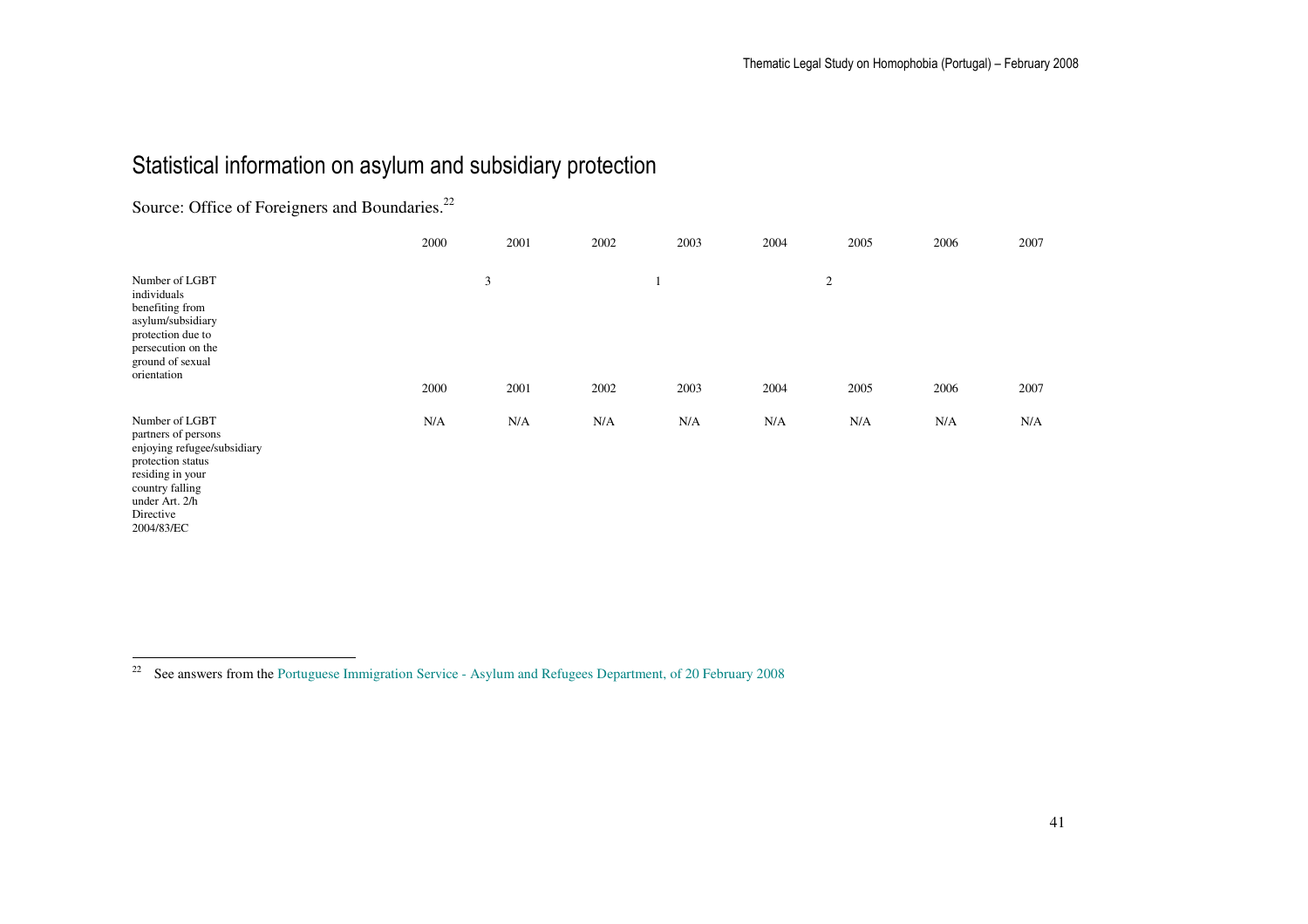Present relevant statistics to demonstrate the impact/social reality of relevant legislation for LGBTs in Annex 2.

No statistics available. Source: Office of Foreigners and Boundaries.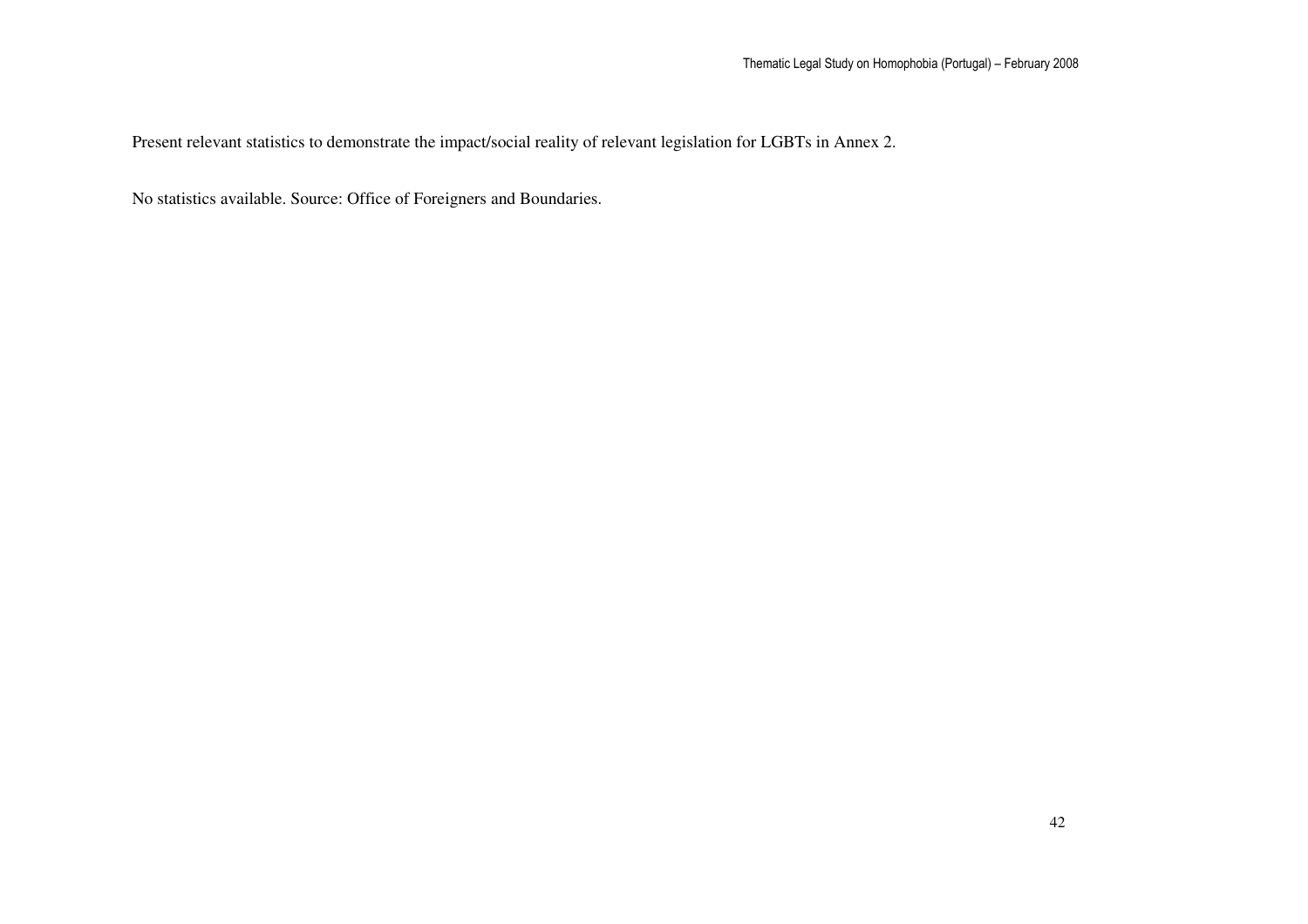### Statistical information on family reunification

No data available. Source: Office of Foreigners and Boundaries.

|                                                                                                                                    | 2000 | 2001 | 2002 | 2003 | 2004 | 2005 | 2006 | 2007 |
|------------------------------------------------------------------------------------------------------------------------------------|------|------|------|------|------|------|------|------|
| Number of LGBT<br>partners of Third<br>Country nationals<br>residing in your<br>country benefiting<br>from family<br>reunification | N/A  | N/A  | N/A  | N/A  | N/A  | N/A  | N/A  | N/A  |

Present in Annex 2: all relevant statistics to demonstrate the impact/social reality of relevant legislation for LGBTs.

No statistics available. Source: Office of Foreigners and Boundaries.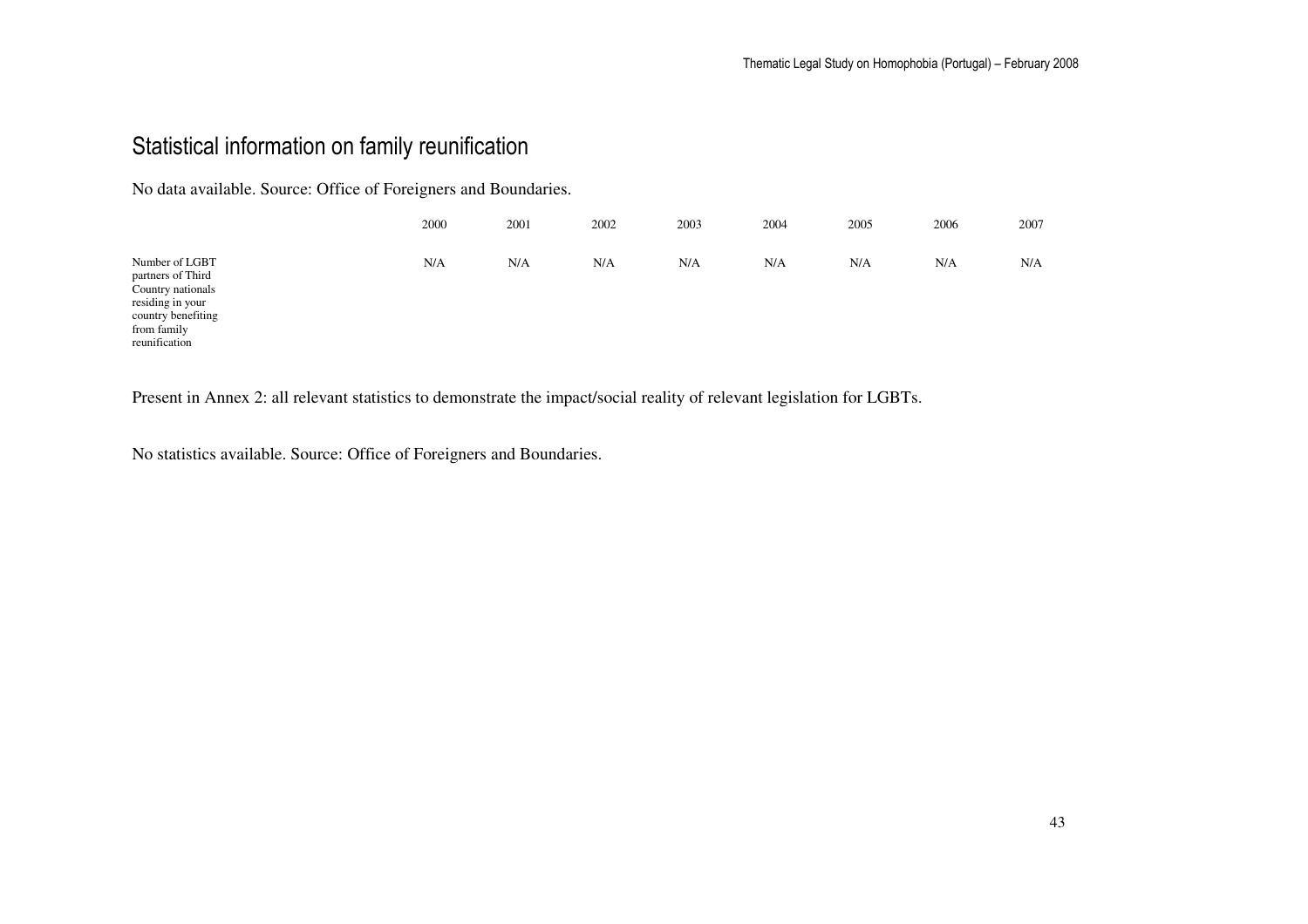Thematic Legal Study on Homophobia (Portugal) – February 2008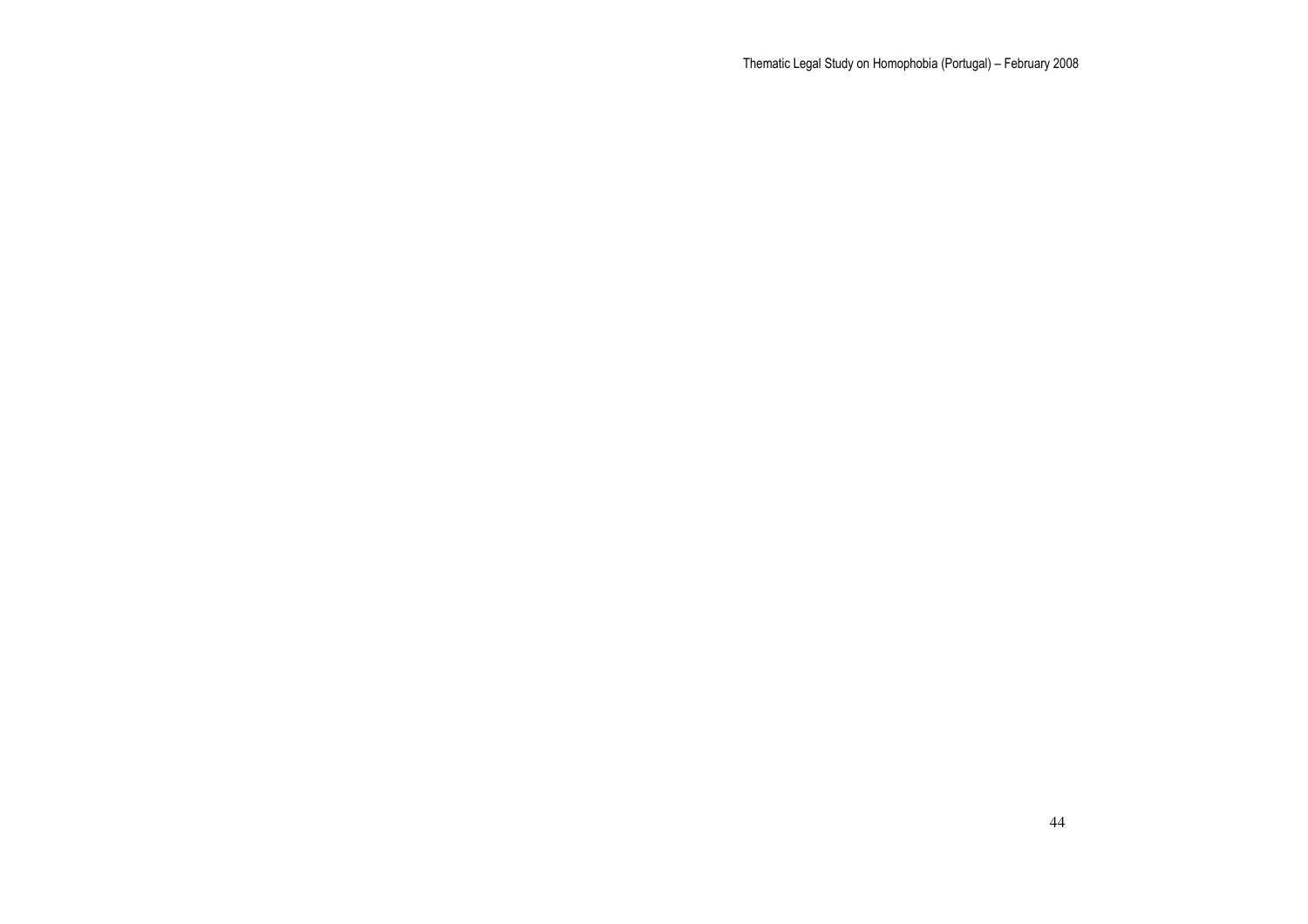### Statistical information on freedom of assembly

Source: Ilga-Portugal and Opus Gay.

|                        | 2000 | 2001         | 2002 | 2003 | 2004 | 2005           | 2006 | 2007               |
|------------------------|------|--------------|------|------|------|----------------|------|--------------------|
|                        |      |              |      |      |      |                |      |                    |
| Number of              |      | $\mathbf{1}$ |      |      |      | $\overline{c}$ | 2    | $\mathcal{L}$<br>∠ |
| demonstrations in      |      |              |      |      |      |                |      |                    |
| favour of tolerance of |      |              |      |      |      |                |      |                    |
| LGBTs, gay             |      |              |      |      |      |                |      |                    |
| pride parades, etc.    |      |              |      |      |      |                |      |                    |
| Number of              |      |              |      |      |      |                |      |                    |
| demonstrations         |      |              |      |      |      |                |      |                    |
| against tolerance of   |      |              |      |      |      |                |      |                    |
| <b>LGBTs</b>           |      |              |      |      |      |                |      |                    |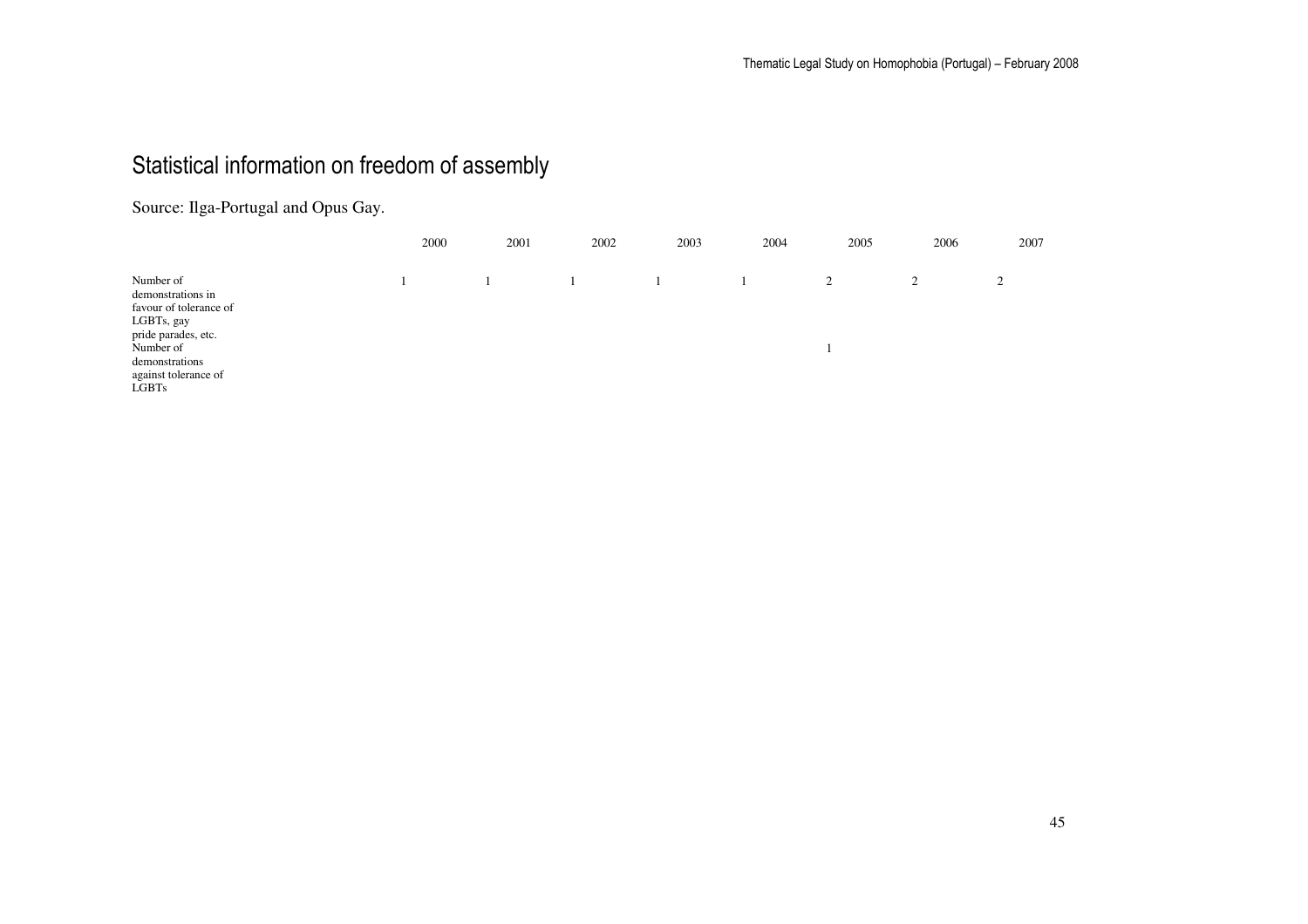### Statistical information on criminal law, hate speech

No data available. Source: General Direction of the Policy of Justice.<sup>23</sup>

|                                                                                                                                                                                                                                                                     | 2000 | 2001 | 2002 | 2003 | 2004 | 2005 | 2006 | 2007 |
|---------------------------------------------------------------------------------------------------------------------------------------------------------------------------------------------------------------------------------------------------------------------|------|------|------|------|------|------|------|------|
| Number of court<br>cases initiated regarding<br>homophobic hate<br>speech<br>Number of<br>convictions<br>regarding<br>homophobic hate<br>speech (please<br>indicate range of<br>sanctions ordered)<br>Range of sanctions<br>issued for<br>homophobic hate<br>speech | N/A  | N/A  | N/A  | N/A  | N/A  | N/A  | N/A  | N/A  |
|                                                                                                                                                                                                                                                                     | N/A  | N/A  | N/A  | N/A  | N/A  | N/A  | N/A  | N/A  |
|                                                                                                                                                                                                                                                                     | N/A  | N/A  | N/A  | N/A  | N/A  | N/A  | N/A  | N/A  |
|                                                                                                                                                                                                                                                                     | 2000 | 2001 | 2002 | 2003 | 2004 | 2005 | 2006 | 2007 |
| Number of criminal<br>court decisions in<br>which homophobic<br>motivation was<br>used as an                                                                                                                                                                        | N/A  | N/A  | N/A  | N/A  | N/A  | N/A  | N/A  | N/A  |

<sup>23</sup> See answers from the Ministry of Justice – DGPJ, of the 29 January 2008.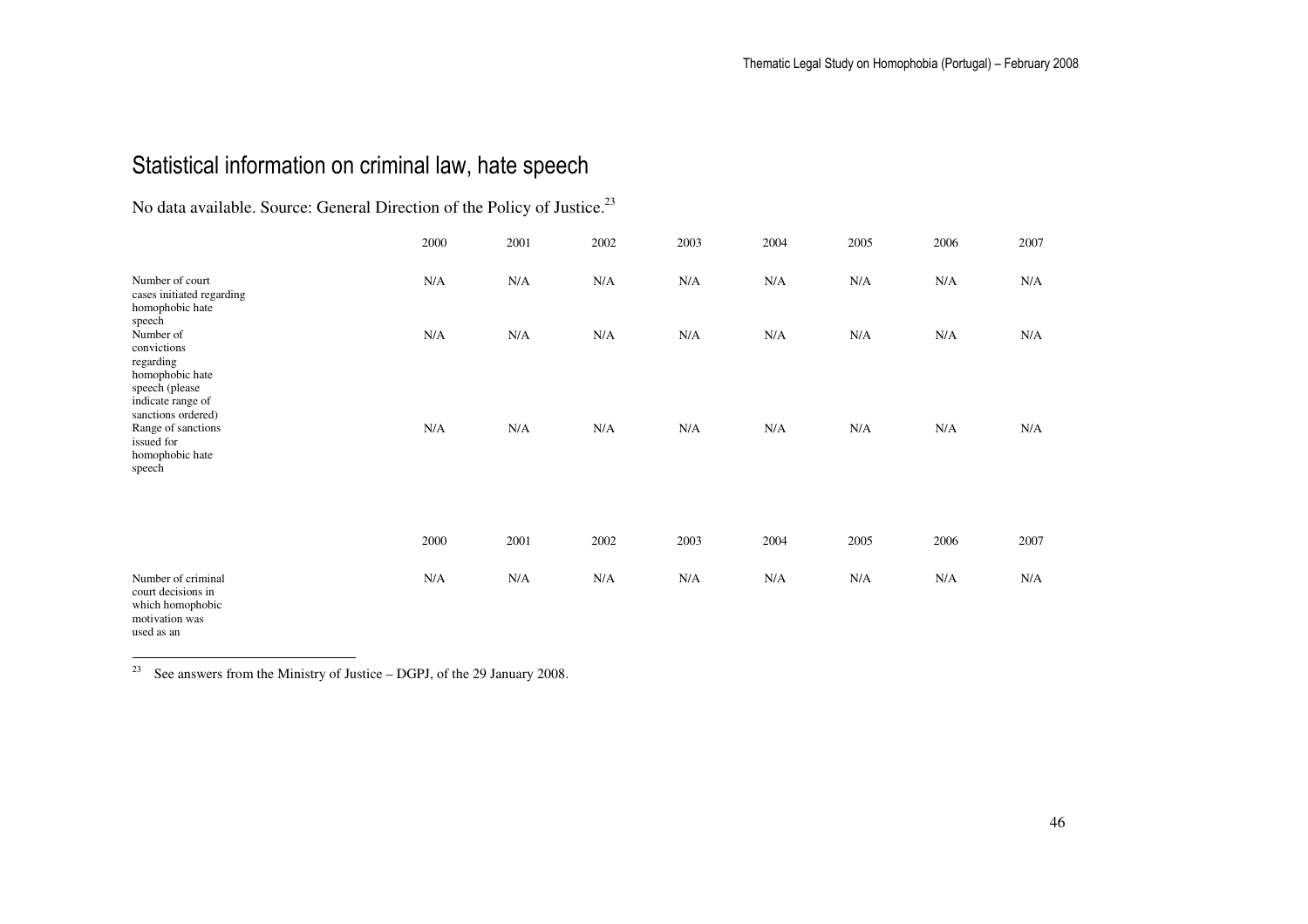

aggravating factor in sentencing

Present relevant case statistics in Annex 2 to demonstrate the impact/social reality of this legislation.

Present (please use form in Annex 1) important and relevant case law (if possible at least the five most important decisions).

Present in Annex 2 relevant case statistics to demonstrate the impact/social reality of this legislation.

No data available. Source: General Direction of the Policy of Justice.